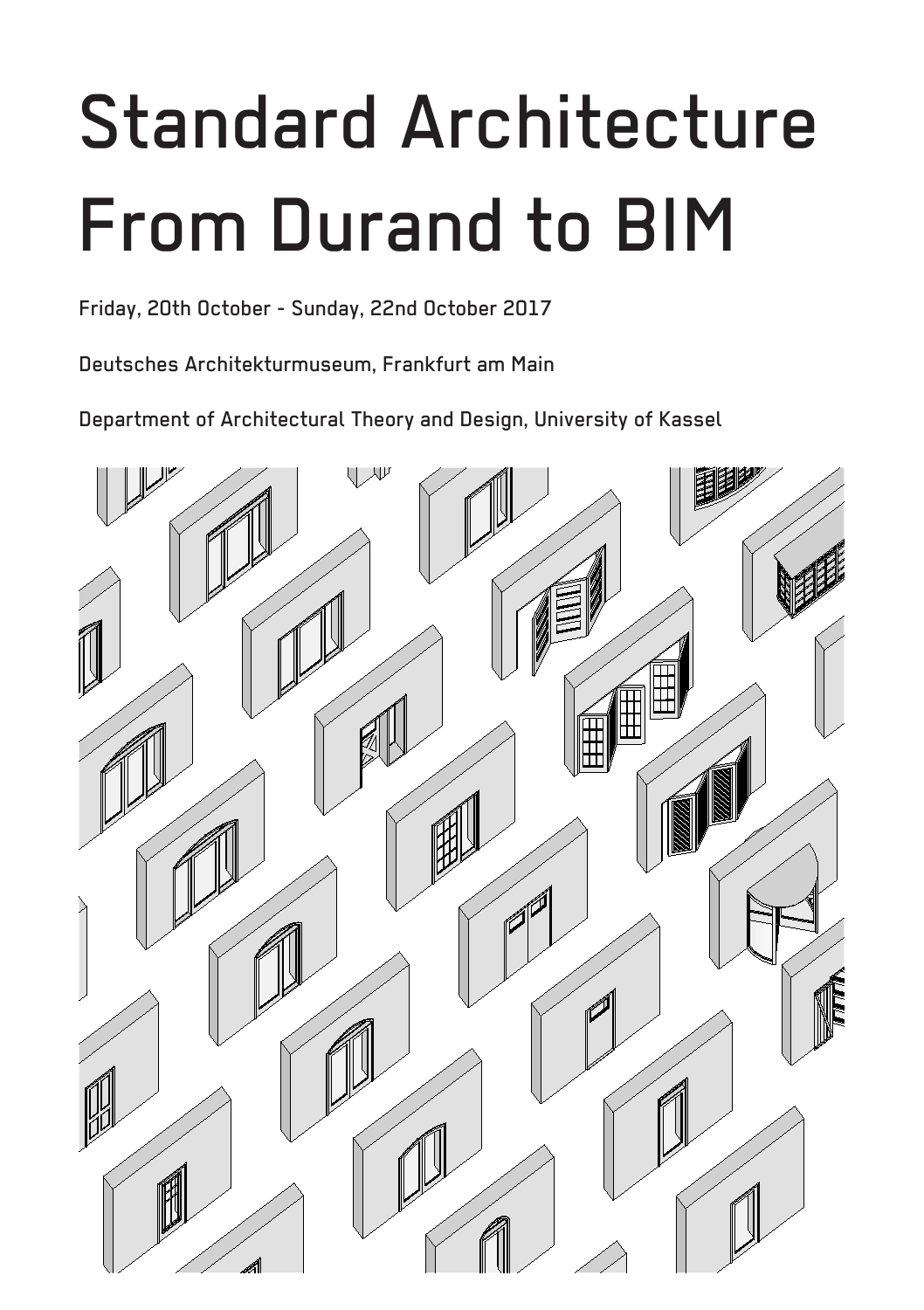#### **Impressum**

Venue: Deutsches Architekturmuseum Schaumainkai 43 60596 Frankfurt/Main www.dam-online.de

Host: Department of Architectural Theory and Design Universitätsplatz 9, Gebäude ASL 1 University of Kassel www.uni-kassel.de/go/ath

Concept: Prof. Philipp Oswalt, Dipl.- Ing., Mag. Phil. Jan Bovelet, Dipl.-Ing. Kilian Enders

Assistant organizer: MSc. Patricia Kraft, BSc. Elizaveta Shumunova, Katja Weckmann

In cooperation with ARCH+ and project bauhaus.

Supported by Forschungsinitiative Zukunft Bau – BBSR / BMUB (Bundesinstitut für Bau-, Stadt- und Raumforschung / Bundesministerium für Umwelt, Naturschutz, Bau und Reaktorsicherheit), Deutsche Forschungsgemeinschaft DFG, Wüstenrot Stiftung and Pfeiffer **Stiftung** 

Printing manual: Broschure printing, leftside binding.

front cover:

Standard Windows and Doors in ArchiCAD 21, 2017, Jan Bovelet, Department Architectural Theory and Design, University of Kassel

back:

Drawing after J.-N.-L. Durand, Porches (Atria), Précis des leçons d'architectures, 1802, Andreas Dimmler, adgraphicstudio.d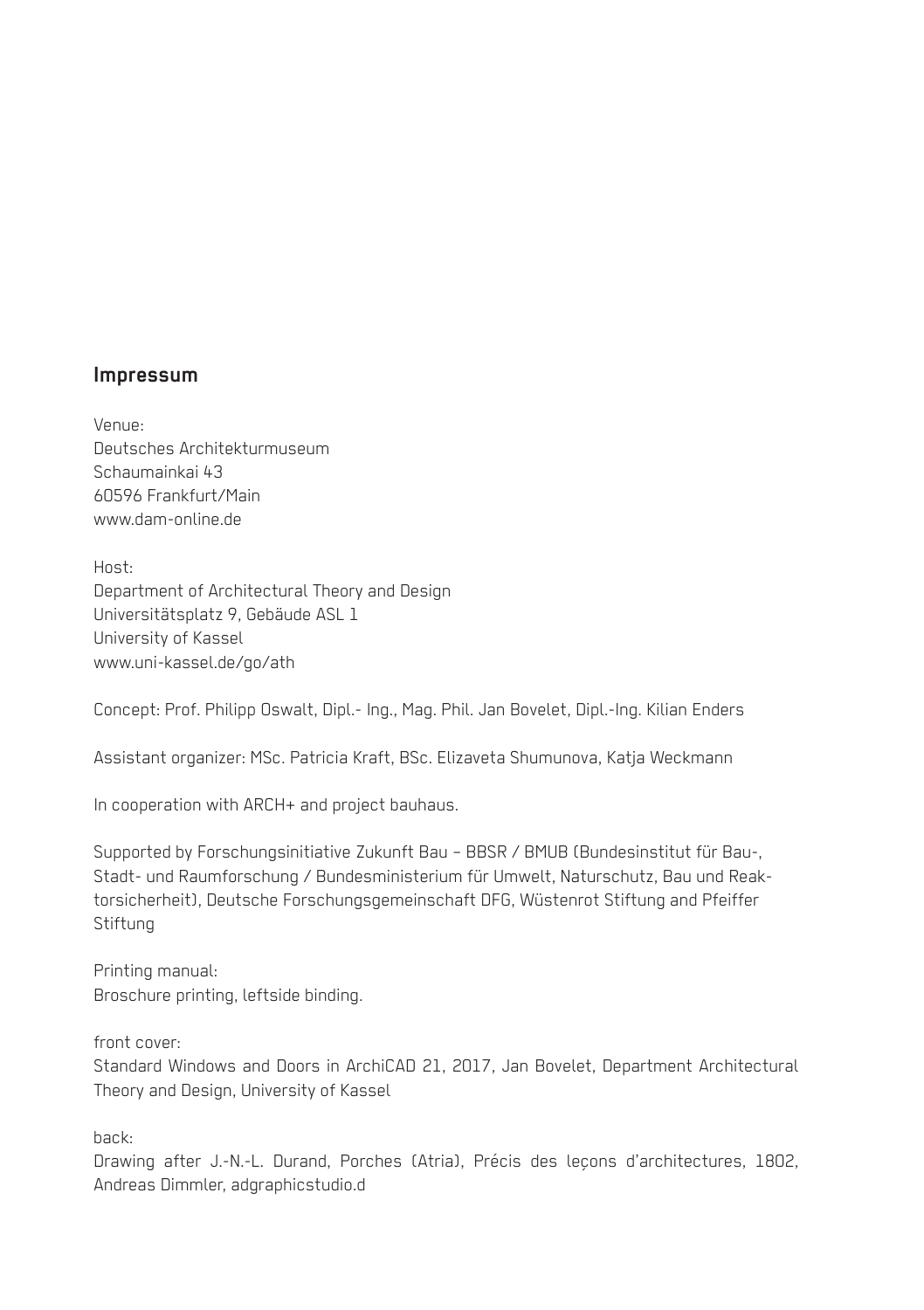# **Content**

| Introduction                               | 4  |
|--------------------------------------------|----|
| Conference Program                         | 6  |
| Venue (Map)                                | 11 |
| Abstracts 1st Day - Young Researcher Forum | 12 |
| Abstracts 2nd Day - Designing Standardized | 31 |
| Abstracts 3rd Day - Building Standardized  | 47 |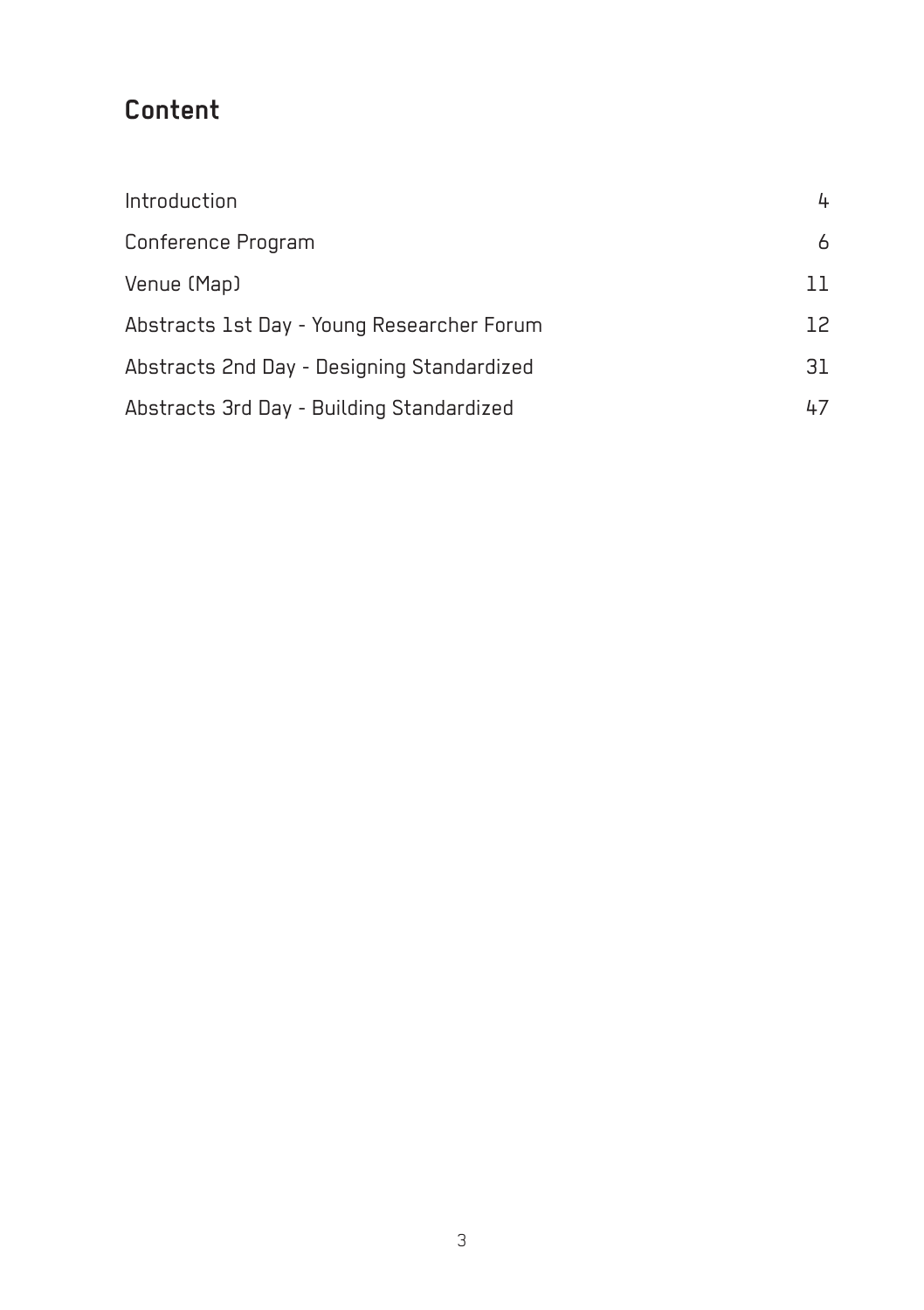# **Introduction**

Standardization has played a key role in architecture and construction since the Enlightenment. It accelerates building production, reduces costs, and assures quality control, at least in theory. The classical modernists of the twentieth century treated standardization and normalization as engines of social and technical progress. Despite claims to cultural specificity, standards continue to shape processes and products all around the world through the formalization of cognitive and material processes.

This symposium event will trace the development of standardization in architecture over the last two hundred and fifty years; with this as a basis, it will also address contemporary developments such as BIM (Building Information Modelling). With a focus on how standards influence or shape the design process, the symposium is organized in thematic sessions.

#### **Standardized Design Processes**

Modernity has given rise to processes that rationalize, systematize, and accelerate the designing of buildings. More structures need to be built more quickly all the time. Designs are often executed by unskilled or semiskilled workers. Buildings are being erected in disparate places around the world through the use of identical specifications. To make all this possible, design tools have been created that enable people to generate and implement a great number of design-related tasks simultaneously. Today, Building Information Modeling Systems (BIM) use standardized forms of information to automate planning and design and to supplement human with artificial forms of intelligence.

#### **Standardized Building Elements**

Ernst Neufert tried to standardize architecture at all scales, from the very small to the very big. Adopting paper formats as his model, he sought to systematize building components using (among other means) his octametric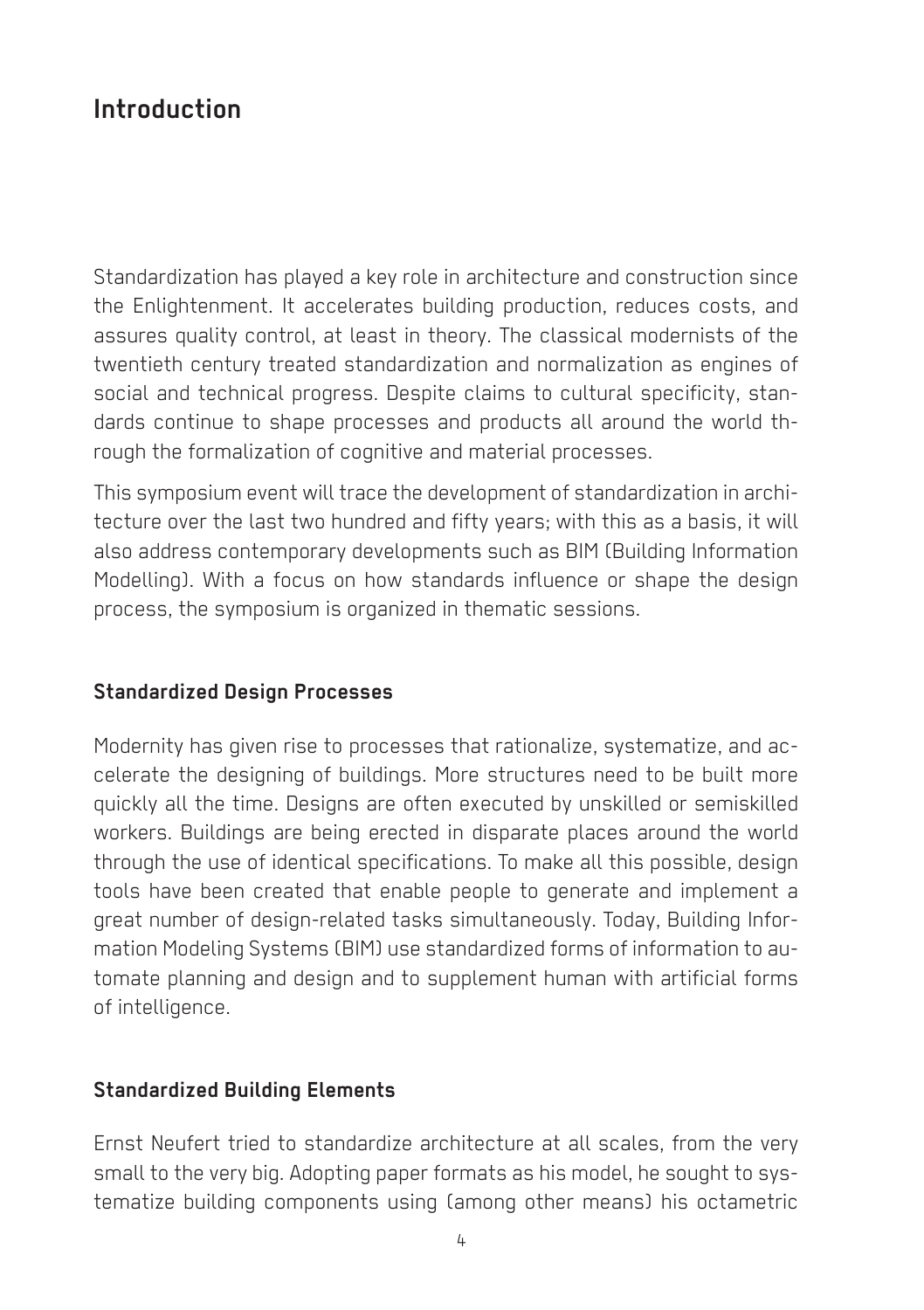system of dimensional coordination. This project reached its climax in the 1970s, but lost a good deal of its currency in the years thereafter. Today, there are more standards than ever—and they often operate on a national and international level—but their influence on form-making has proven harder to trace. It goes without saying that they continue to shape the design of spaces that have a great number of technical needs and requirements (kitchens and offices, for example), as well as temporary buildings and storage facilities (containers and container ports, for example).

#### **Standardized Building Processes**

While knowledge rested squarely with the individual producer in pre-modern societies, it can be said that it is anchored today in objectified rules and specifications, many of which are sanctioned by liability concerns and multi-national contractual agreements. Arguably, standardization ensures that products that are manufactured by different companies are in fact compatible. This is important where the manufacturing of buildingcomponents is concerned. According to some, however, it can also stifle innovation and compromise the exercise of know-how and common sense. Drawing on the results of the symposium, ARCH+ will publish a special issue dedicated to the topic.

Drawing on the results of the symposium, ARCH+ will publish a special issue dedicated to the topic.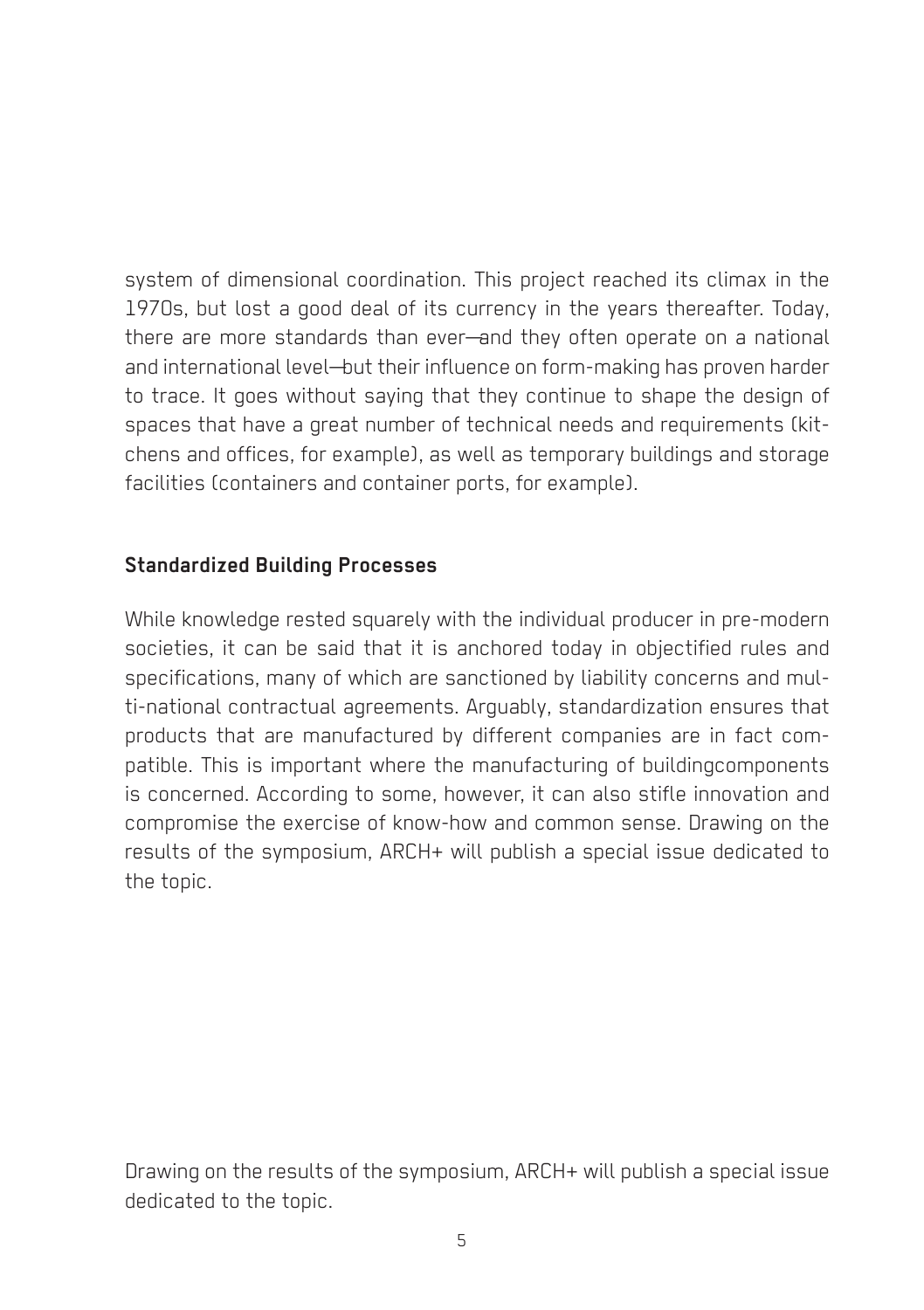## **Conference program**

#### **Friday, 20th October 2017**

#### 10.00 a.m.

Welcome

Peter Schmal, Director DAM; Prof. Philipp Oswalt

10.15 a.m.

On the ambivalence of standards. From normality to norm and back again? Dr. Robert Kaltenbrunner

#### **Young Researcher Forum**

#### **1. Standardized Construction**

10:45 a.m.

Beaux-Arts Esperanto: Toward a Universal Language of Global

David Bijan Sadighian, M.A.

 $11.05$  a.m.

The industrial treatise: how nineteenth-century pocketbooks built the architect

Erik Carver, M.Arch., M.Phil.

 $11:50$  a.m.

The Standard Vernacular: Processes and Practices Beyond the Plan Factory Paula Lupkin, PhD

12:10 p.m.

Vyacheslav Oltarzhevksky's 1947 Dimensional Handbook for the Architect: Espionage and Reconstruction in the USSR Samuel Delehanty Omans, M.A.,

12:30 p.m.

Discussion. Moderation: Kilian Enders and Nader Vossoughian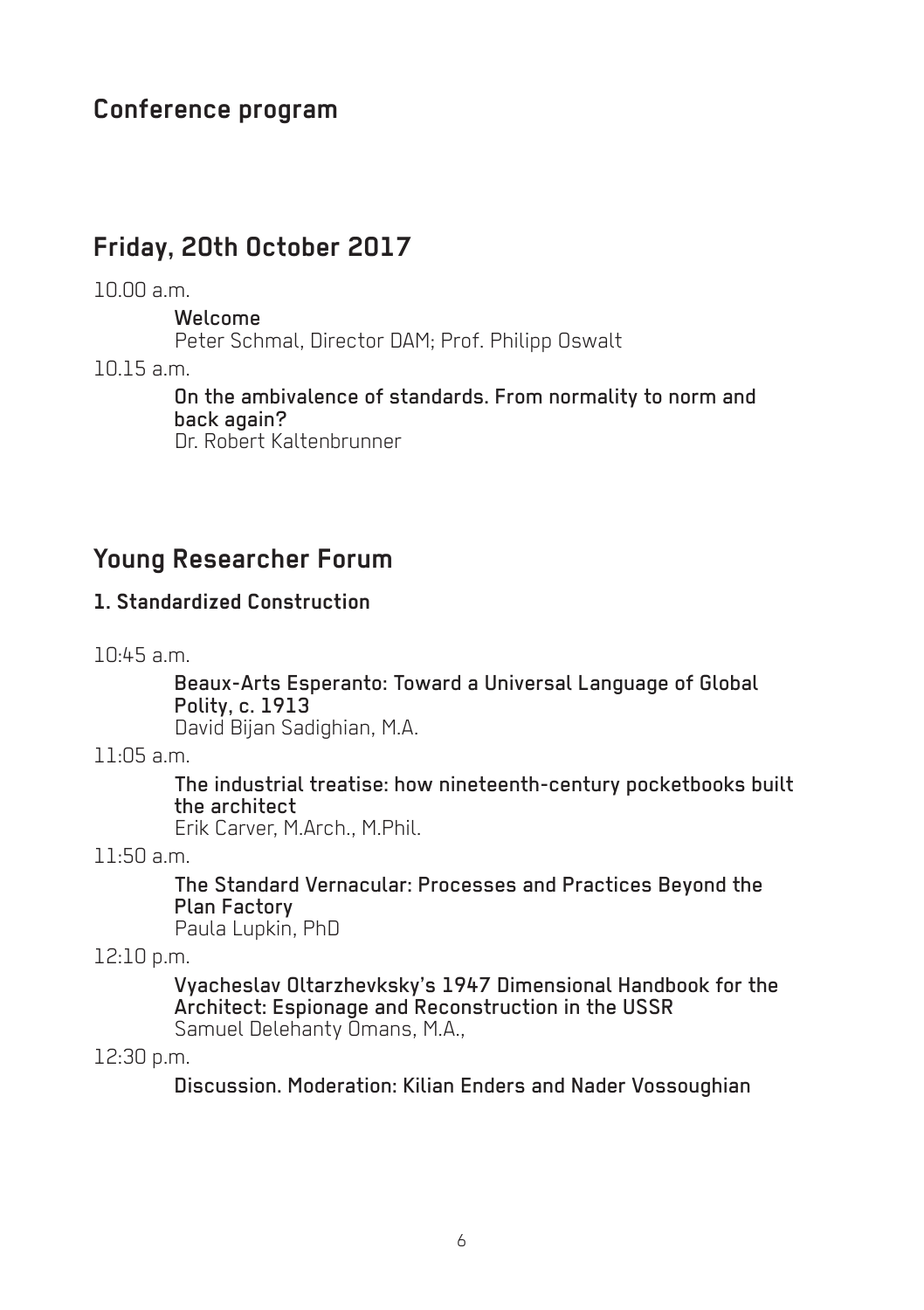#### **2. Standardized Planning**

#### 2:00 p.m.

Standardizing the Business of Building: Management and Marketing in The Architect's Handbook, 1963–1988. Michael Abrahamson, M.Arch.S. in Criticism

#### 2:20 p.m.

Experimental school construction and the logic of the grid. The schools of Jean Prouvé after 2nd World War

Adrian Leander Pöllinger, MSc.

#### 2:40 p.m.

Cold War Prefabrication Fever. Juliana Kei, M.Arch.

#### 3:00 p.m.

Standardizing Jurisdictional Interlock: Prefabricated Steel Houses, Labor, and Automation in Postwar America, 1943–1968 Manuel Shvartzberg Carrió, M.A., M.Phil.

3:20 p.m.

Open Prefabrication / Open Specification: Freedom for Aesthetic Concerns, or Freedom from Social Liability? Tijana Stevanović, M.A., Grad.Eng.Arch. (MArch)

3:40 p.m.

Discussion. Moderation: Philipp Oswalt and Jan Bovelet

#### **3. Effects and Deviations**

5:20 p.m.

Minimal Standards: the South African Building Research Institute and the NE-51/6 House, 1947–1952 Rixt Woudstra, M.A.

5:40 p.m.

Deviations from a standard: exposing a greenboard ceiling at the McCormick Tribune Campus Centre Mhairi McVicar, PhD

6:00 p.m.

Germany's most normal town Dipl.-Ing. Marcin Daniel Ganczarski, M.Phil.

6:20 p.m.

Discussion. Moderation: Philipp Oswalt and Jan Bovelet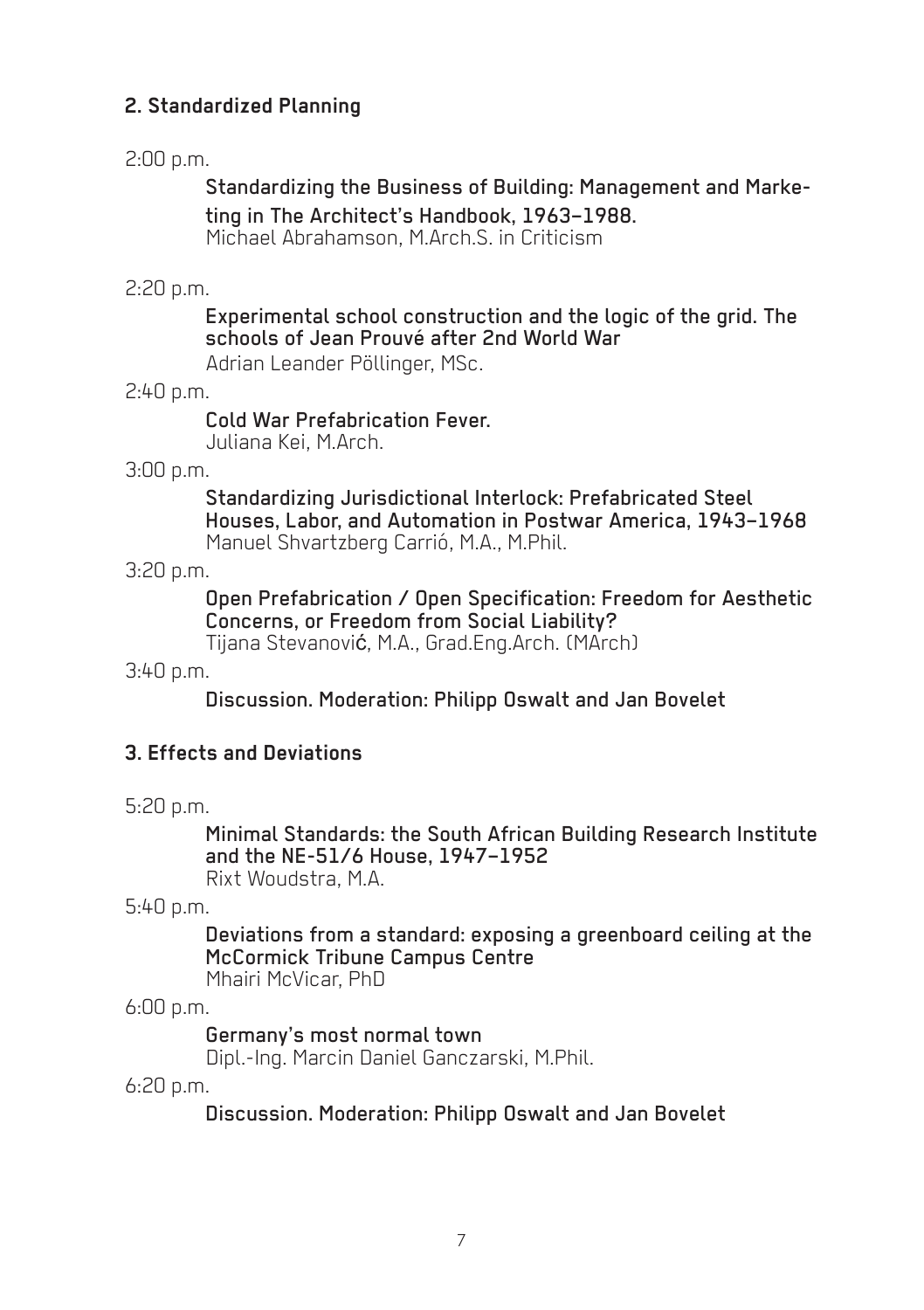# **Saturday, 21 October 2017**

 $9.30 \text{ a m}$ 

Introduction Prof. Philipp Oswalt

# **Designing Standardized**

#### **A. Historical Foundations**

10:00 a.m.

The Introduction of Standard Systems of Measurement in the En- lightenment

Prof. Dr. Aashish Velkar

10:30 a.m.

Jean-Nicolas-Louis Durand's Development of Standard Types Prof. Dr. Antoine Picon

 $11 \cdot 00$  a.m.

The DIN Format Prof. Dr. Markus Krajewski

11:45 a.m.

Processes of Standardization / Standardizing the Standard (History of DIN) Dr. Matthias Witte

- 
- 12:15 p.m.

Discussion. Moderation: Prof. Philipp Oswalt and Christa Kamleith- ner, Institute for Art History and Historical Urban Studies UdK

#### **B. From Neufert to BIM**

2:30 p.m.

Rapid Design with Ernst Neufert Dr. Gernot Weckherlin

3:00 p.m.

Expert systems Prof. Dr. Christian Kühn

3:30 p.m.

BIM—the architect's perspective Dr. Alexander Rieck

4:00 p.m.

Standardization by Scripting Prof. Thomas Auer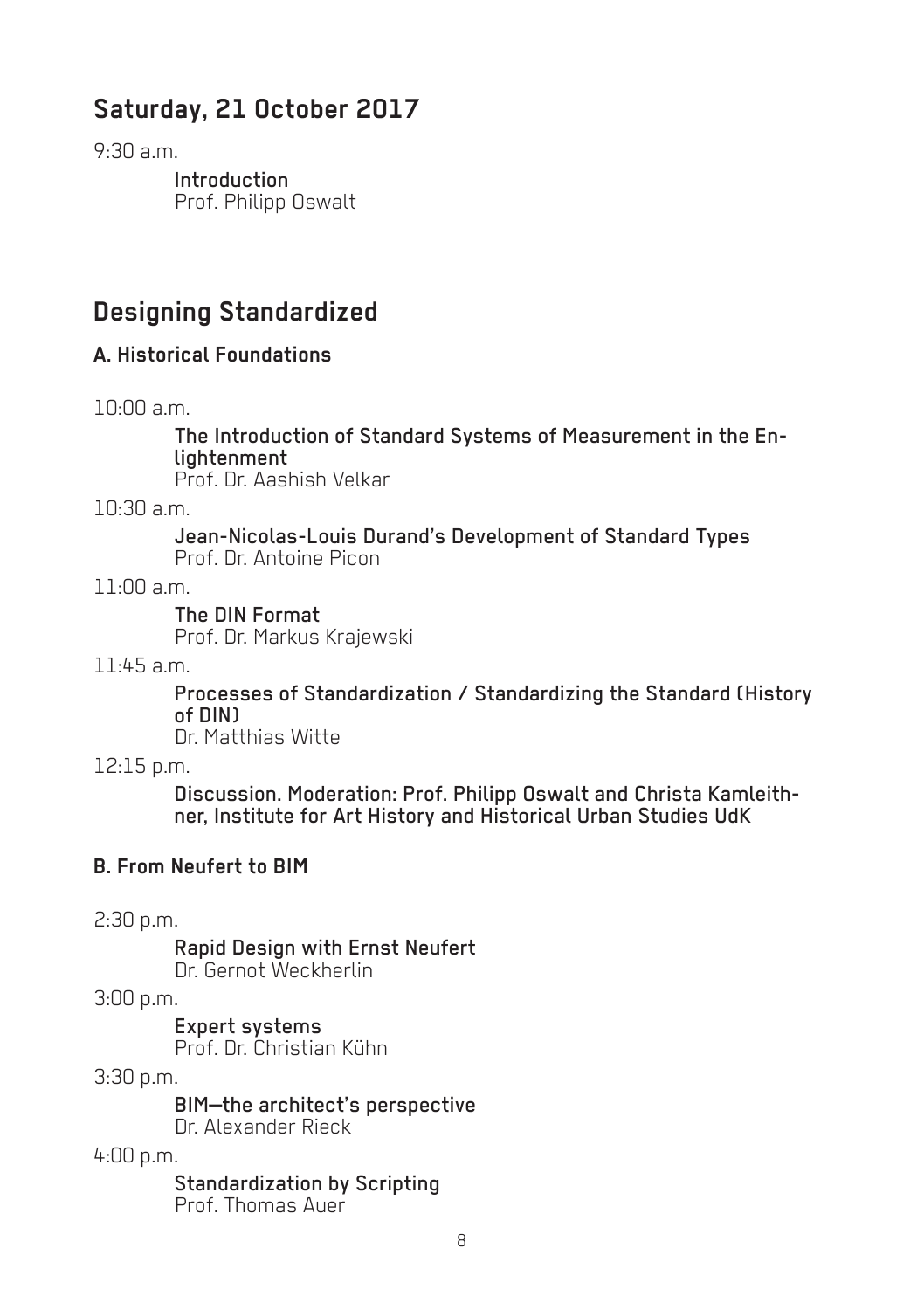5:00 p.m.

BIM - the engineer's perspective

Prof. Manfred Grohmann

5:30 p.m.–6:30 p.m.

Discussion. Moderation: Jan Bovelet and Kilian Enders

# **Sunday, October 22, 2017**

# **Building standardized**

#### **A. Standardized Building Elements**

 $9.30 \text{ a m}$ 

Ernst-Neufert and the Octametric System Prof. Dr. Nader Vossoughian

10:00 a.m.

Standardization in hospital design and construction Dipl.-Ing. Hieronimus Nickl

10:30 a.m.

The Normed Office Assistant Professor Hyun-Tae Jung, PhD

11:30 a.m.

Fritz Haller and Total Planning Prof. Dr. Georg Vrachliotis

12:00 p.m.

Discussion. Moderation: Kilian Enders and Christa Kamleithner

#### **B. Standardized Processes**

2:00 p.m.

The Container Principle Alexander Klose

2:30 p.m.

Standards and regulations in the design of innovative facades Prof. Dr. Daniel Pfanner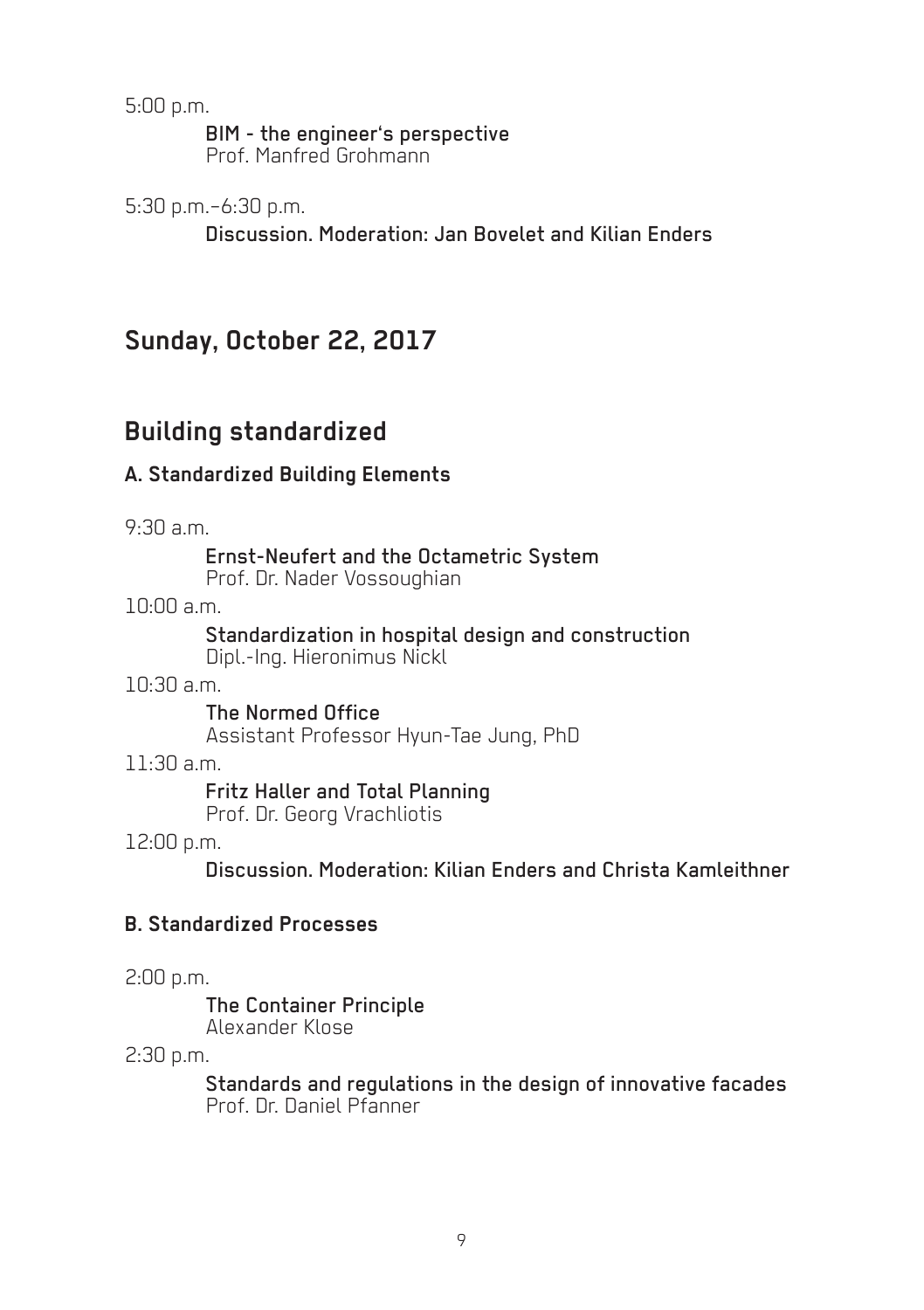3:00 p.m.

Standardization on Site: skill and the construction process in mid-twentieth century Britain

Dr. Christine Wall

#### 4:00 p.m.

#### Failed Standard: The Case of Grenfell.

Samuel Webb

4:30 p.m.

#### Discussion. Moderation: Jan Bovelet and Philipp Oswalt

6:00 p.m.

Standardized thinking? Introductory notes: Georg Augustin<br>The presentation will be followed by a discussion with Ministerialdirektorin Monika Thomas (Bundesministerium für Umwelt, Natur- schutz, Bau und Reaktorsicherheit), Prof. Manfred Grohmann, and Prof. Dr. Antoine Picon. Moderators: Kilian Enders, Philipp Oswalt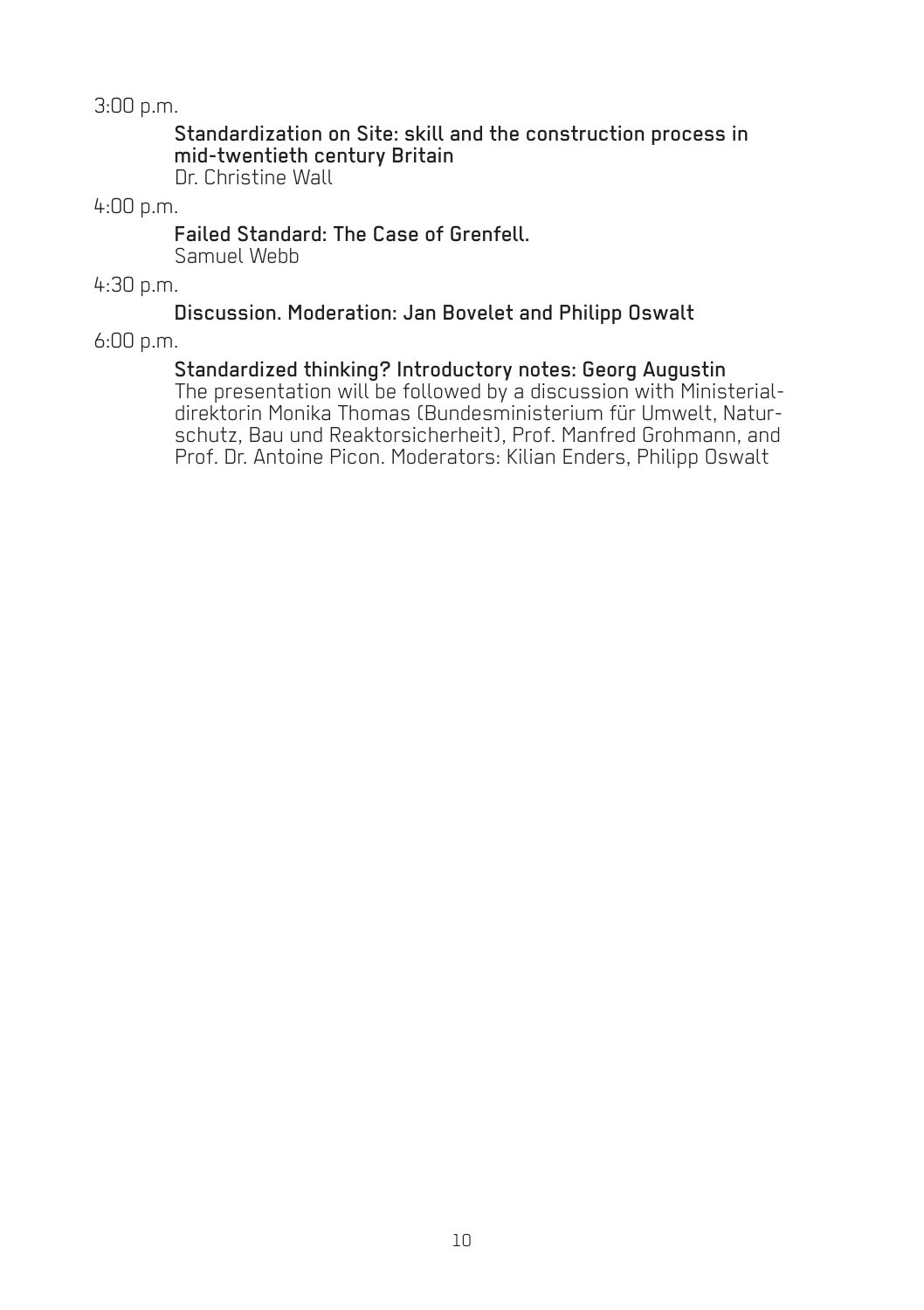# **VENUE**

Deutsches Architekturmuseum Schaumainkai 43 60596 Frankfurt/Main

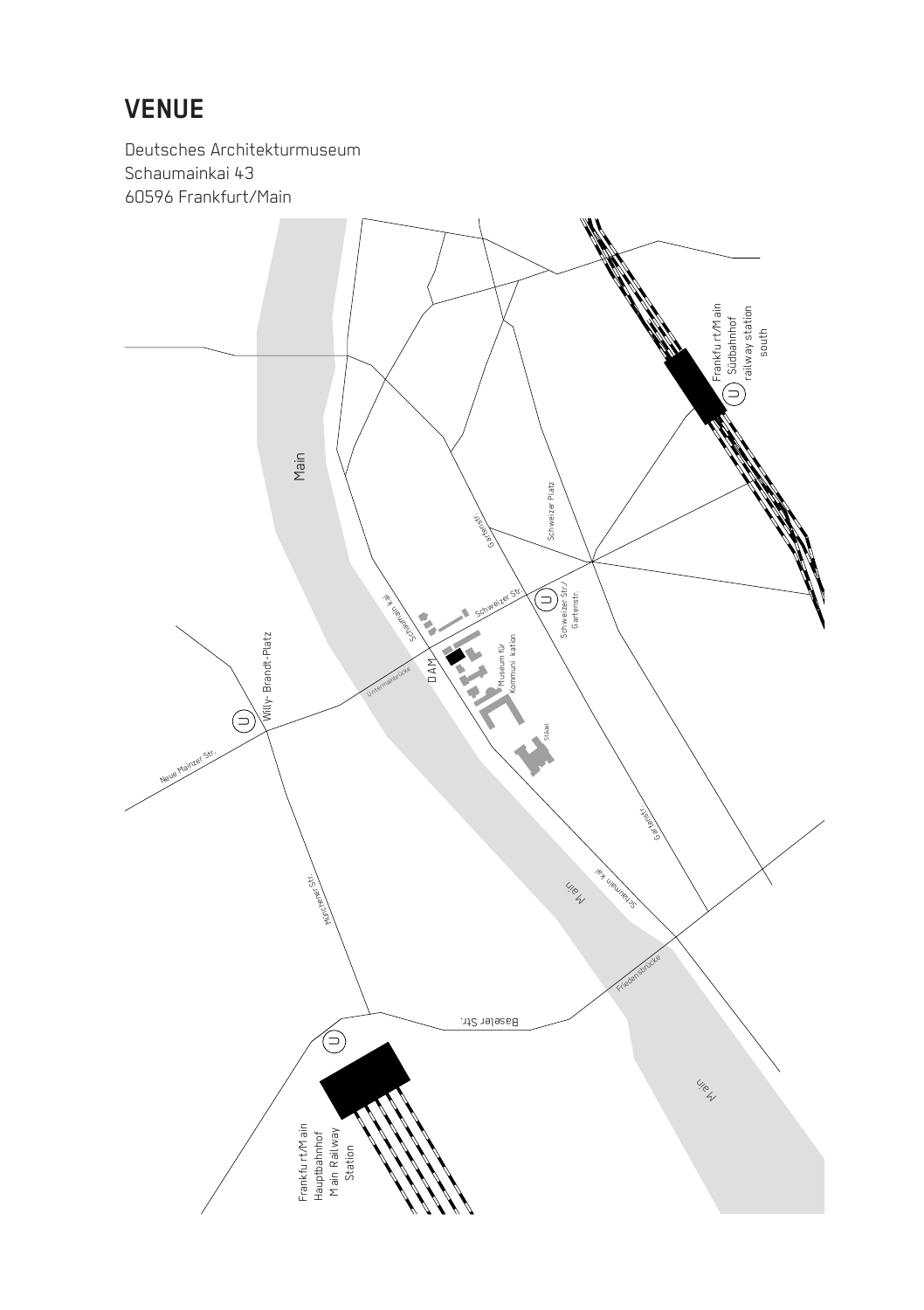**Abstracts 1st Day** 

**Young Researcher Forum**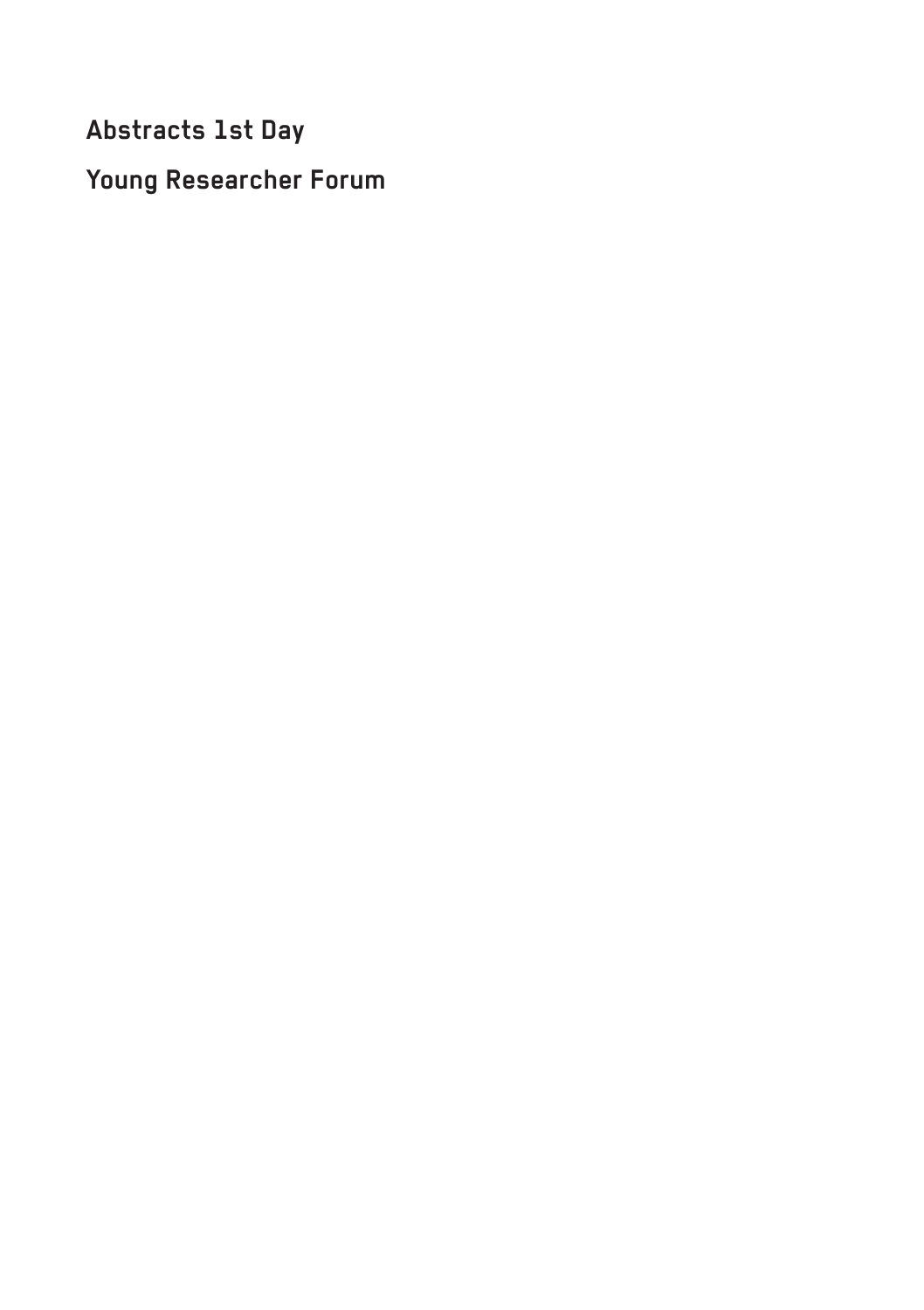#### **Opening address**

# **On the ambivalance of standards. From normality to norm and back again?**

#### Dr. Robert Kaltenbrunner, BBR

This event is focused on standardization in the design and building process and its effect on the production of architecture. The Federal Institute for Research on Building, Urban Affairs and Spatial Development (Bundesinstitut für Bau-, Stadt- und Raumforschung, BBSR) is supporting this symposium as part of its Future of Building Research Initiative, because we have hopes it will contribute to technical and ecological improvements in the quality of building. And because we too find it necessary to question the effect of normative guidelines, especially against the backdrop of the introduction of Building Information Modeling (BIM). Moreover, questioning the regulation mania has, after all, undergone a kind of institutionalization even in politics, for example, on the federal level, the cost-reduction committee as part of the Alliance for Affordable Building and Housing (Bündnis fü bezahlbares Wohnen und Bauen ). At least rhetorically, norms and stnadards are being put to the test everywhere. But astonishingly little is happening.

I would first like to approach the subject by encircling it. When scientists publish their data, they are typically average values. But as human beings we are much more interested in deviations than in averages. And something else: in the sociopolitical sense, "norm" is no longer a fictive quantity. That is significant because we tend to translate "average" with "norm" and then with "normal" or "ideal." As a result, everything we regard as normal or ideal will always be outside our reach. All of us deviate from the norm, from a value that is ultimately an artificial, static construct that does not actually exist.

Admittedly, other rules apply in the human sphere than in the technical realm. Just try sometime to build a tower by stacking irregular stones. Take fairly round stones from a riverbank. A two-year-old child will be able to stack two stones; a three-year-old with better-developed eye-hand coordination will manage three. It requires experience to get to eight stones. Only with enormous skill and a lot of trial and error, will you get to more than ten. Dexterity, patience, and experience reach their limits at some point. Now try the same experiment with Lego bricks. You can build things much taller, and more important: your three-year-old can build them just as tall as you. Why?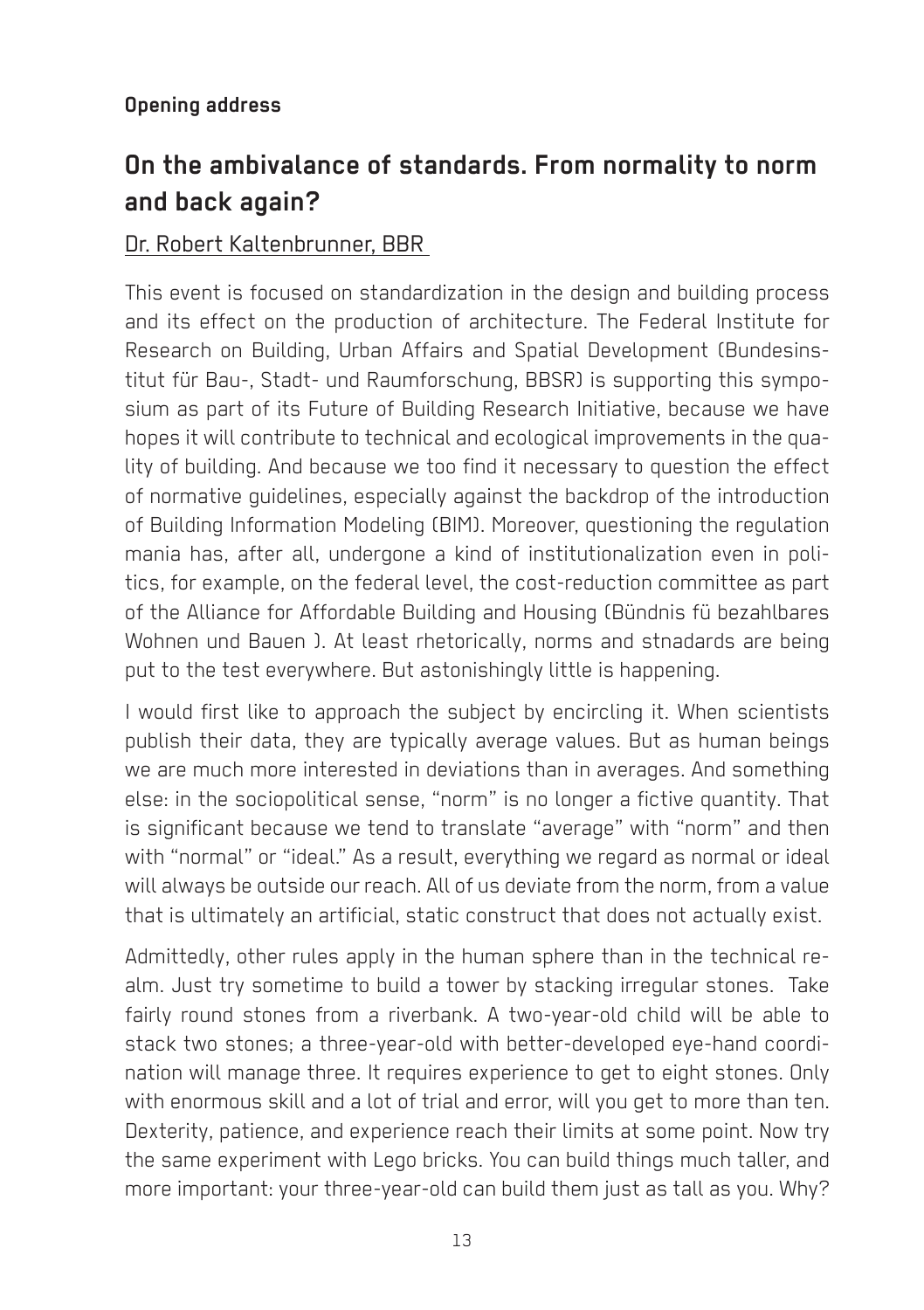Thanks to standardization. The stability results from the standardized geometry of the individual parts. The advantage that dexterity provides shrinks enormously. The geometry of the Lego bricks corrects the imperfections of the hand. But structural stability is not the biggest bonus of standardization by far. The benefit to collaboration between people is incomparably more important.

Recently, however, standardization has gotten a bad reputation: the euro, standards for teaching materials, standardized tests—suboptimal standards seem very tenacious. Standardization hampers creativity, it is said, and it reduces diversity. But perhaps that is just a myth or a prejudice. Are we systematically underestimating the power of standardization?

Here are two examples:

(1) Program of standards for the environment: Ernst Neufert

I think that exposing this strand in the roots of our architectural cultural is long overdue. For more than anyone else, Ernst Neufert (1900–1986) embodies the contradictions of the modern era, between emancipation, social hygiene, and totalitarianism. A student of the Bauhaus who later rose into the ranks of the experts working for Albert Speer, the chief building inspector of the National Socialists, but the one thing was linked to the other: the visual sobriety and well-thought-out functionality of his architecture conveyed a faith in the future, the victory of rationality, minimum standards of prosperity for all, and cultural emancipation for people by means of technology. And standards were for him a decisive tool to make the avant-garde dream of the 1920s—the unity of technology and culture—reality.

Neufert's mania for standards had unmistakable consequences: Without having any specific responsibility to do so, or even wanting to have it, he was an important trailblazer for the oft-maligned construction functionalism from the 1950s to the 1970s. His Bauentwurfslehre (translated as Architects' Data) can be read as reduction to the most concrete: the human need for buildings in the most diverse contexts of use and space. It may be that the fundamentals of measurements for his standardized floor plans—for example, the turning radius of a housewife with a frying pan—no longer conform to our self-image as a society. But: "Efficient structures and qualified machines for living in" are still desired. Neufert the man and his work demonstrate that the "heroic" history of modern architecture cannot be separated from normative aspects.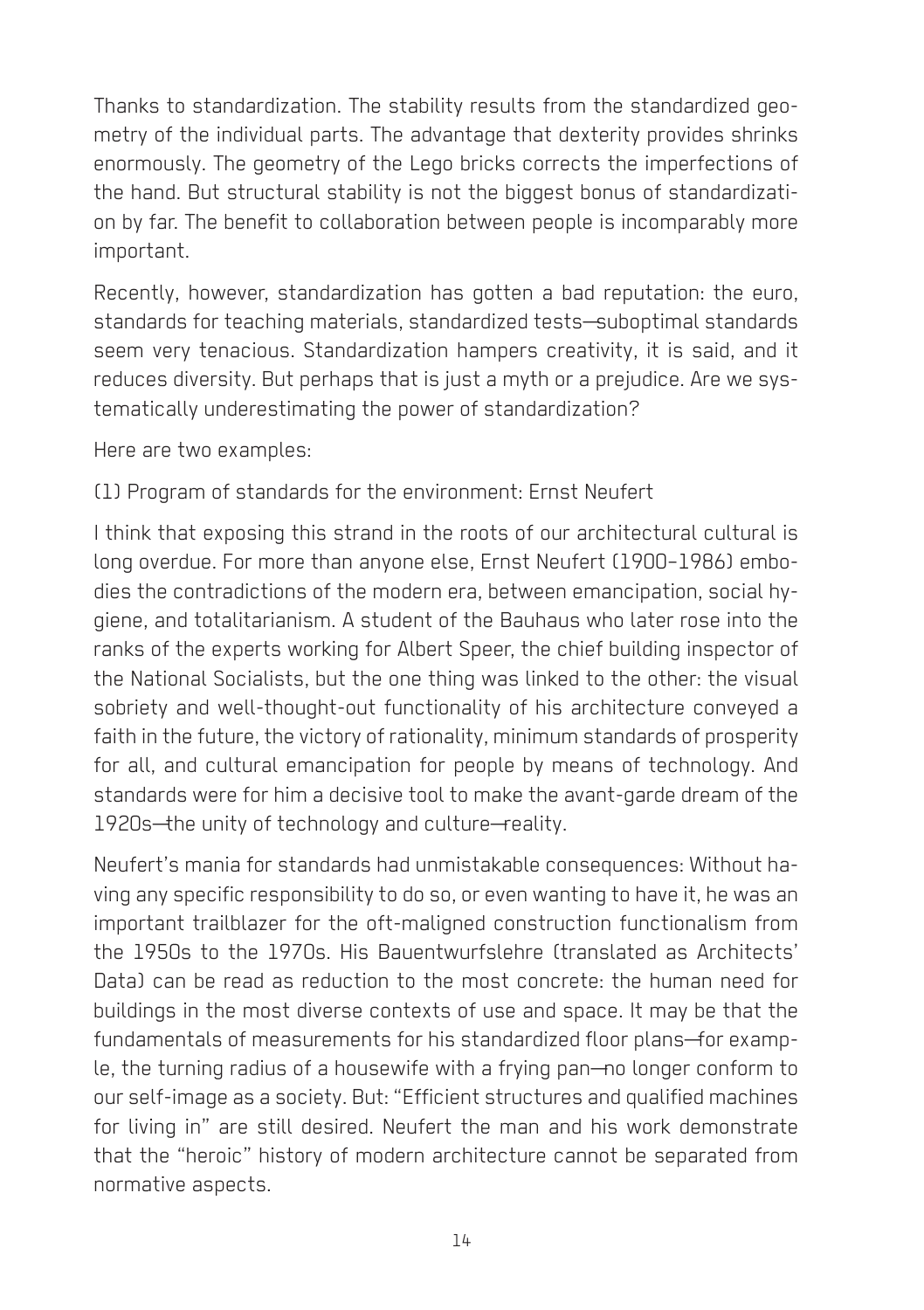(2) To address the severe housing shortage after the destruction of the Second World War and the inflow of refugees and displaced people from the German-speaking regions of the East to West Germany, as part of and with funds from the Marshall Plan, and as decided by the American military administration, several housing projects were built in the early 1950s. In 1951, the Federal Ministry of Housing organized a project competition for teams of architects and construction companies. The goal of the competition was to introduce cooperative working practices and to test innovative construction technologies that could not previously be employed in Germany because of building codes and requirements.

It was held in fifteen German cities (Aachen, Reutlingen, Stuttgart, and Nuremberg, among others). Zones exempt from building codes and standards were created in these cities to maximize the freedom to develop innovative working practices and construction technologies. New technologies were established as a result (aerated concrete, prefabricated ceiling systems, light construction, etc.). The elimination of the separation of planning and building could not be introduced as an organizational form in Germany because of resistance from the Chambers of Architects, among other reasons. On the whole, however, the results of these competitions did not greatly influence the formulation of the Housing Act of 1956. I am of the view that this competition should be repeated in a similar form to explore innovative approaches and test them in practice (living labs).

In summary, a condensation into two questions:

(1) Does standardized construction represent the death of individuality? Under the headline "Imagination contra Norm: Alternative Construction," one could recently read in Die Zeit: "The critique of off-the-rack, boxy residential architecture, which is expensive, boring, and slavishly bound to standards, has long since been an integral part of the new youth culture." That may seem terribly exaggerated but presumably many people see it that way. Is the accusation justified? Or to put it another way: What place does standardized building have in a social environment that is striving for individuality and personalization?

(2) Is digitalization the beginning of the end of norms? Norms in the construction industry have, after all, been introduced in part to make planning and building processes consistent and to speed them up. Mass-produced construction elements are considered especially cost-effective and guaranteed quality. Uniform installation also lowers the susceptibility of a structure to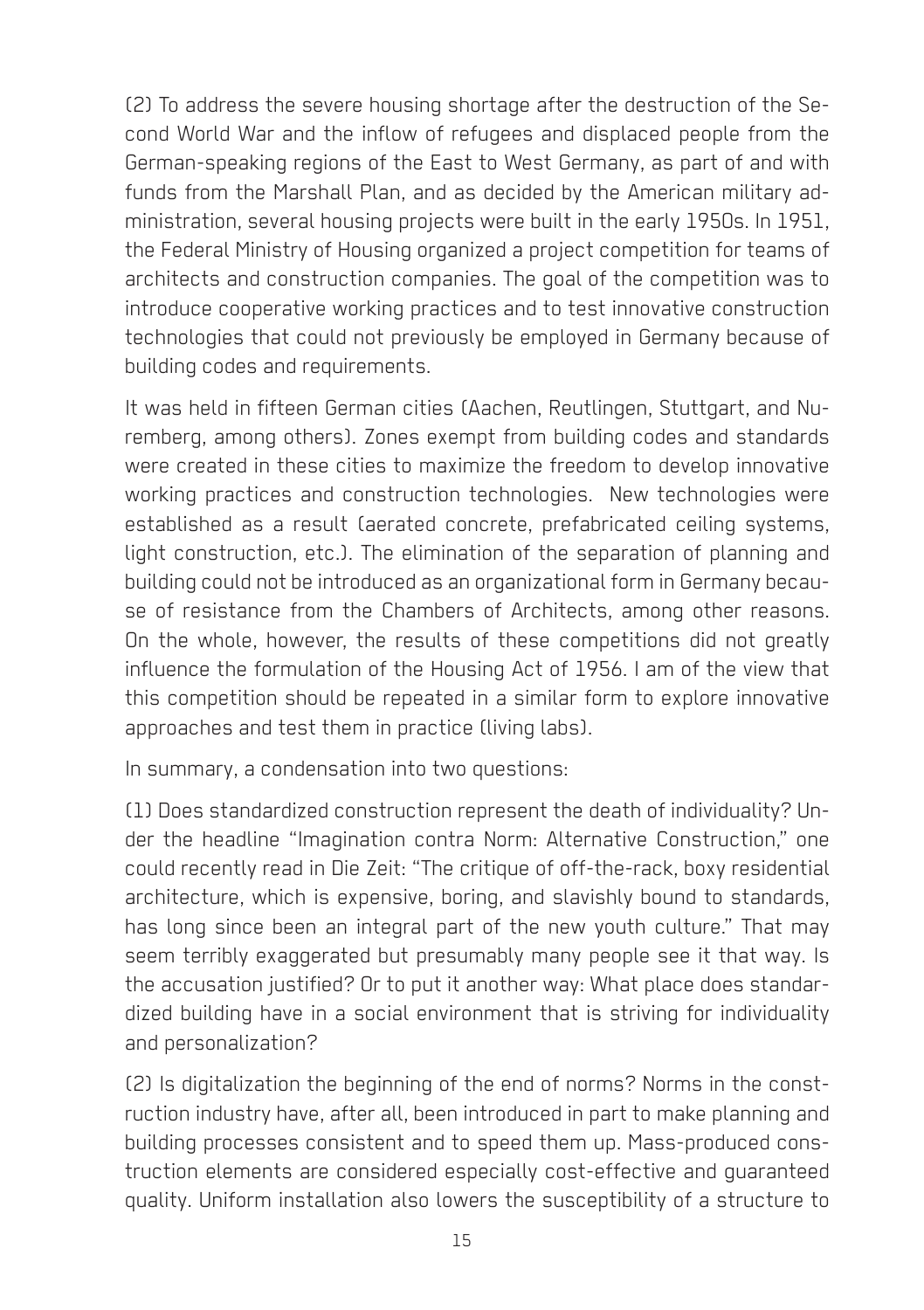damage. Digitalization is not, however, subordinate to these ideas: Construction components can be manufactured quickly and cheaply as unique objects in similarly large runs; repetition as the basis for inexpensive manufacture is superfluous in a digitalized construction world. With advances in automation, installation will become less imperfect as well. In other words: Will we need standardized design and construction at all in the future?

Ultimately, a completely digital processing chain will permit "mass production of single pieces." In contrast to the approaches of the mass-produced construction of the twentieth century, for the first time we will have the opportunity to harmonize industrial production methods with the always individual interaction of building, site, and user. The question of how the building industry, with its specific requirements and conditions, will respond to these possibilities will have to be explored, as well as the effects on the design principles of architecture in the twenty-first century. What role can planning still play in a networked production made possible by computerized and self-optimizing design? Or will, on the contrary, the greater complexity made possible by digitalization lead to architects having more control over processes?

Conclusion: With this question, we are moving on disputed and somehow uncertain ground. But it certainly pays to keep at it …

Dr. Robert Kaltenbrunner studied Architecture and Urban Development at TU Berlin. Between 1990 and 1999 he was project manager for residential constructions at a large scale for the Senate Administration for Building and Housing in Berlin. Since 2000 he is the head of the Department for Building and Housing at the Federal Institute for Building, Urban and Regional Research (BBSR) at the Federal Office for Building and Regional Planning (BBR).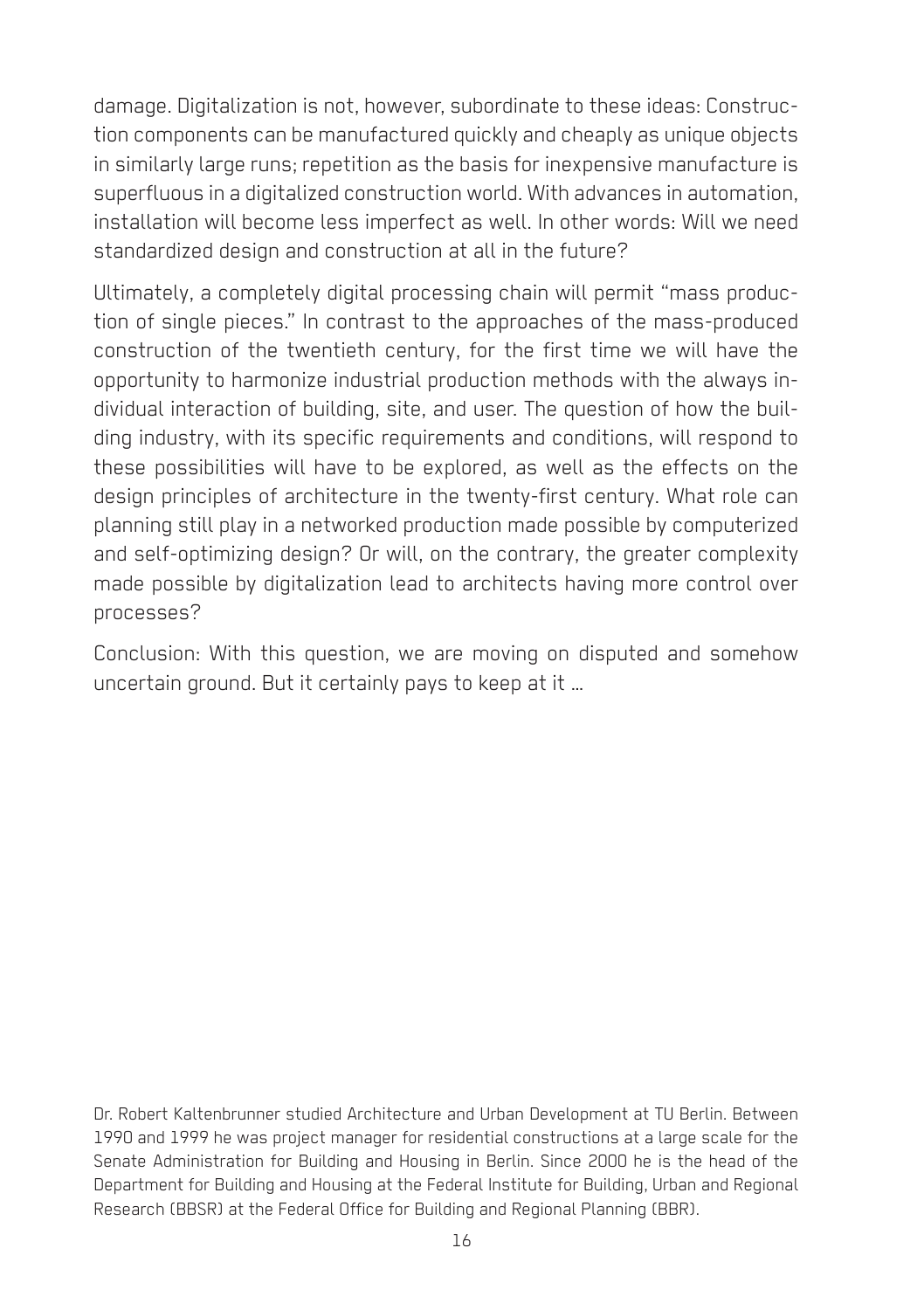# **Beaux-Arts Esperanto, ca. 1913**

 $Fr. 10:45 a.m.$ 

#### David Sadighian, M. Env. Des., M.A.

This paper explores the cultural perception of Beaux-Arts design as a universal language in the decades prior to the First World War. By the early twentieth century, methods of "composition" taught in the architecture section of the Paris École des Beaux-Arts provided the standard pedagogy for new architecture schools throughout Europe and the Americas. I situate Beaux-Arts composition in relation to other so-called universal languages and systems of the period, most notably Esperanto: a constructed European language intended to counter rising nationalist tensions. I argue that Beaux-Arts composition and its principles of organization acquired a similar agency, becoming the lingua franca for the design of new institutional buildings and complexes devoted to supranational knowledge, communication, and governance. Offering case studies from my in-progress dissertation, I elucidate how architecture set a horizon for internationalism and its vision of a global polity—while Europe was on the brink of total war.

David Sadighian is a Ph.D. candidate at Harvard University – expected to be completed in 2019 – with Alina Payne as his primary advisor. He holds a Master in Environmental Design from the Yale School of Architecture, History of Architecture and Urbanism, and a Master of Arts in History of Art and Architecture from the Harvard University Graduate School of Arts and Sciences.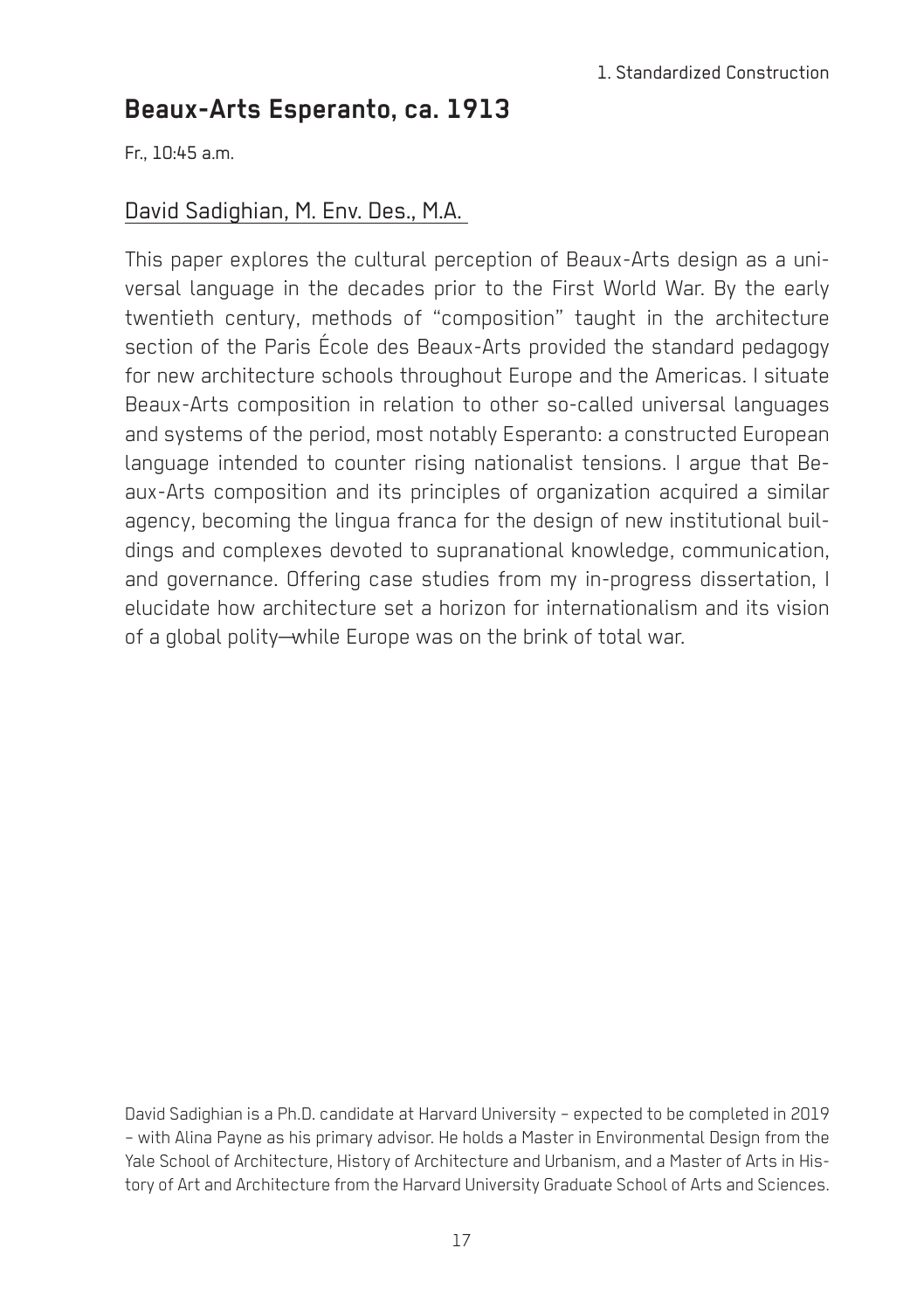# **Imperial Standards: the industrialization of architectural facts c.1810-1870**

Fr., 11:05 a.m.

#### Erik Carver, M.Arch., M.Phil.

Standardization, whether de facto or de jure, begins by translating local knowledge. Nineteenth-century architects achieved this via a communication system that centralized information and consolidated construction practices in the service of imperial and neo-imperial commerce.

From the 1810's in England and 1860's in the US, state-led shifts to general contracting meant the quantification and transformation of construction documents, as details and specifications proliferated to determine buildings in advance. Key to this were architect and engineer's pocketbooks. They combined vade mecums with treatises and catalogs to mediate between theory and practice with advice, formulas, and data for mobile professionals. They later formed the basis of graphic standards and, with specifications, of early architectural computing.

But even as this process homogenized practice, it proliferated variety and inspired elite architects to draw upon personal images as they sought to recover the local.

Erik Carver holds a Master of Philosophy in Architectural History at the Columbia GSAPP and a Master of Architecture from Princeton. Between 2006 and 2010 he taught design and theory at the Rensselaer Polytechnic Institute (RPI). He has taught at the Rhode Island School of Design (RISD) since 2016. He led research for the exhibitions "Living in America" at the Wallach Gallery in 2017 and "House Housing" at the MAK Center in LA in 2016. He and Janette Kim published the book \_The Underdome Guide to Energy Reform\_ in 2015.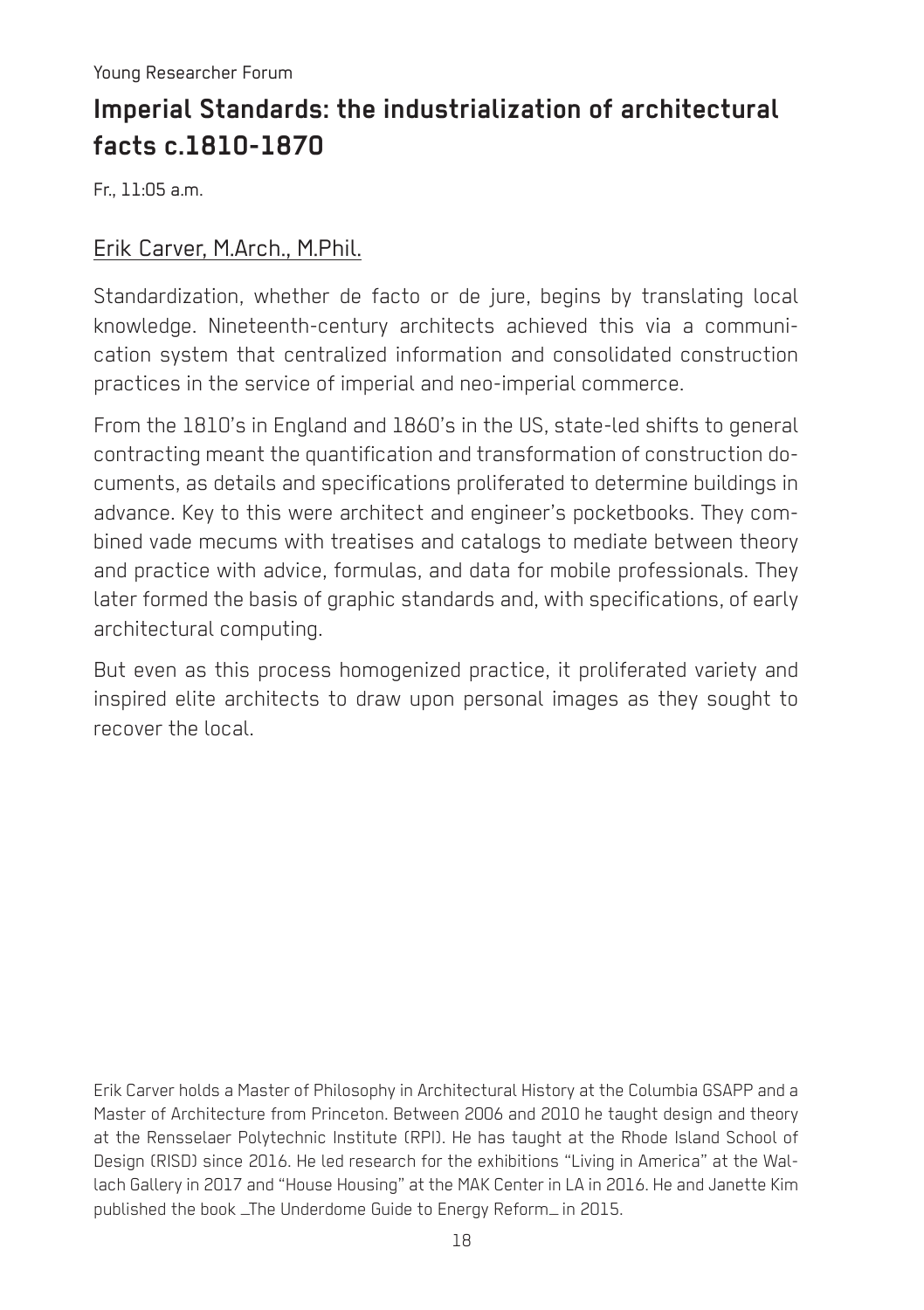# **The Standard Vernacular: Processes and Practices Beyond the Plan Factory**

Fr., 11:50 a.m.

#### Assistant Professor Paula Lupkin, Ph.D.

In the first two decades of the twentieth century a new approach to design emerged in the United States: the standard vernacular. This term refers to a set of processes, organizational strategies, and codifications intended to quickly and efficiently produce the everyday landscape of modernity. A range of professionals in architecture, interior decoration, contracting, and accounting rationalized the design and building process, introducing bureaucratic methods, graphic standards, and bulk purchasing. Historians have dismissively referred to these innovative adaptations as "plan factories." This paper seeks to reassess this cultural and economic phenomenon as an important chapter in the history of standard architecture. It traces the development of the standard vernacular through three interconnected examples: the Hoggson Building Method (1910), the YMCA's in-house Building Bureau (1919) and Ramsay and Sleeper's Architectural Graphic Standards (1932).

Paula Rachel Lupkin, Ph.D., is an Assistant Professor at the University of North Texas at the Department of Art Education and Art History since 2012. Before she was Assistant Professor at the Washington University in St. Louis between 2000 and 2009. She holds a Ph.D. in History of Art from the University of Pennsylvania and an A.B. degree awarded cum laude.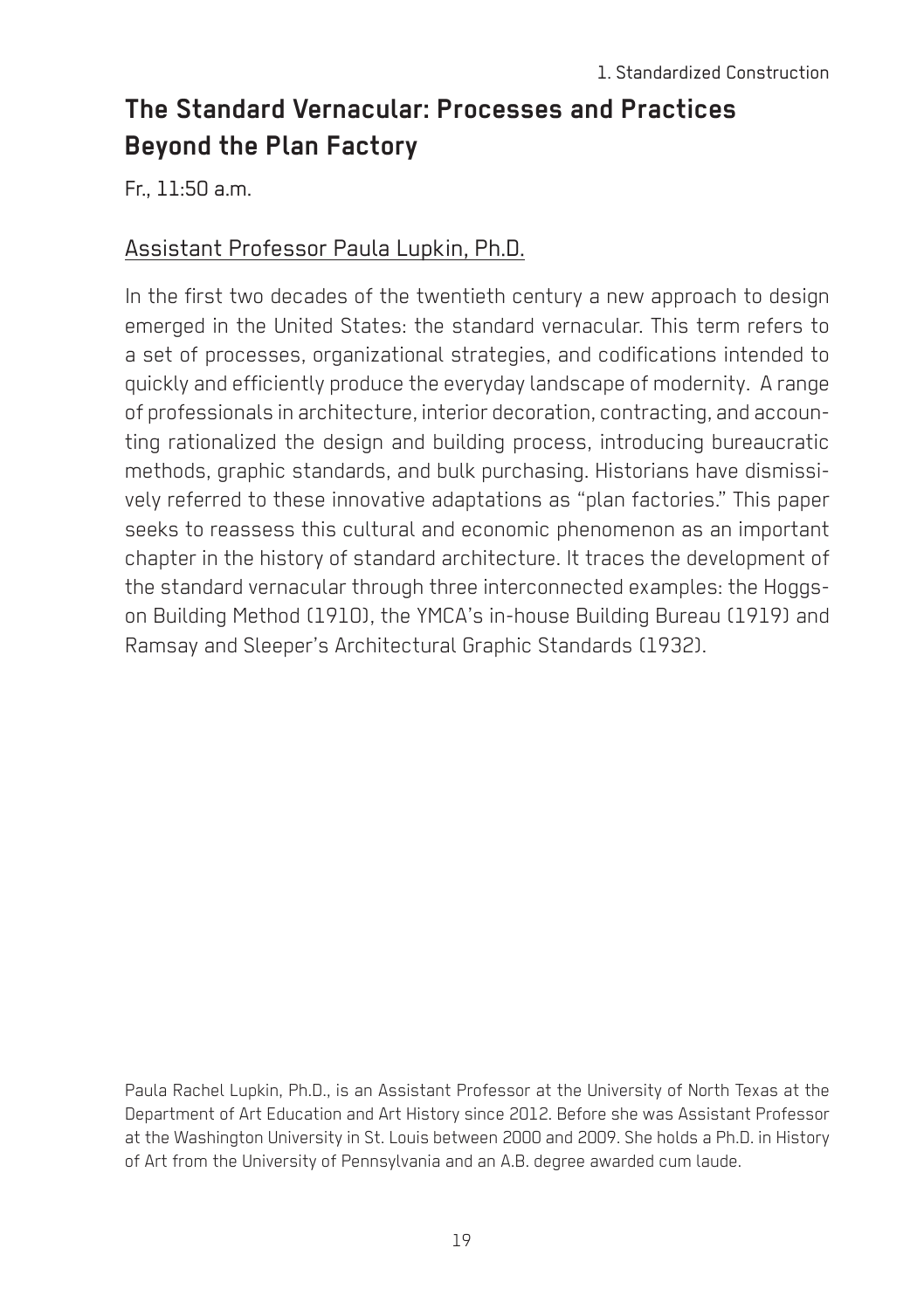# **Vyacheslav Oltarzhevksky's 1947 Dimensional Handbook for the Architect: Espionage and Reconstruction in the USSR**

Fr., 12:10 p.m.

#### Samuel Delehanty Omans, M.A.

Building codes are the legal matter of architecture, government bylaws that endorse some designs while forbidding others. As such, code occupies a unique position on the interface of design and architecture social contract; mapping the system of constraints in which designers knowingly work. During the immediate aftermath of World War II, several European architects (including Ernst Neufert in Germany and Italian members of the Consiglio Nazionale delle Ricerche) published national standards for the reconstruction of war-torn cities. In the Soviet Union, this task fell to architect Vyacheslav Oltarzhevksky, head of the Federal Bureau of Scientific and Technical Information. His 1947 Gabaritnyi spravochnik arkhitektora (Dimensional Handbook for the Architect) illustrated codes and recommendations for new construction. Mostly forgotten today, the book was the first Soviet Union-wide effort to standardize the construction of public buildings, a practical but also ideologically significant task in architecture's promise to communism.

My paper explores the substance of Oltarzhevky's compelling manual in its context of creation: a surprising story of architectural espionage. U.S. government documents (requested by me under the Freedom of Information Act) attest that from 1824-1943, the years leading up to the manual's publication, Oltarzhevky lived as a Soviet spy embedded in New York city's architectural culture, working at the firm of Helme, Corbett and Harrison and teaching on the design faculty of Columbia University. Oltarzhevsky honed intimate knowledge of American technical and planning standards. One of the primary tasks of his 1947 manual was to translate these into the context of Soviet post-war austerity. Oltarzhevsky's case attests to the perceived value of building standards as intellectual property in the cold war geopolitical arena and gives us an early view to efforts at realizing architectural standardization in the USSR.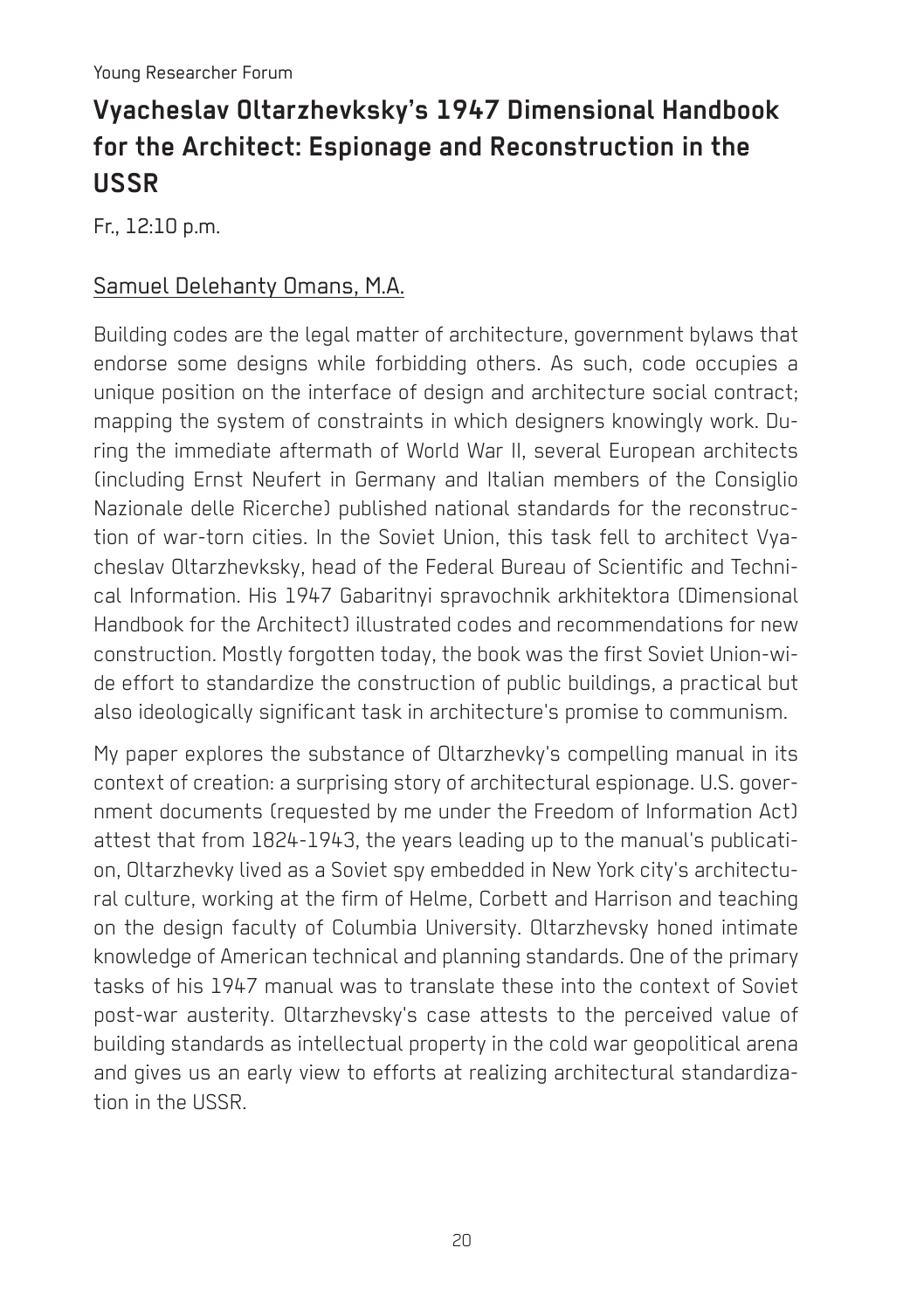#### 1. Standardized Construction

Sam Omans is a PhD candidate and Robert Lehman Fellow at the Institute of Fine Arts, New York University. His dissertation, entitled El Lissitzky: Architecture as Spatial Form 1909-1941 is supervised by Prof. Jean-Louis Cohen. Prior to beginning his PhD Sam trained as an architect at the Cooper Union for the Advancement of Science and Art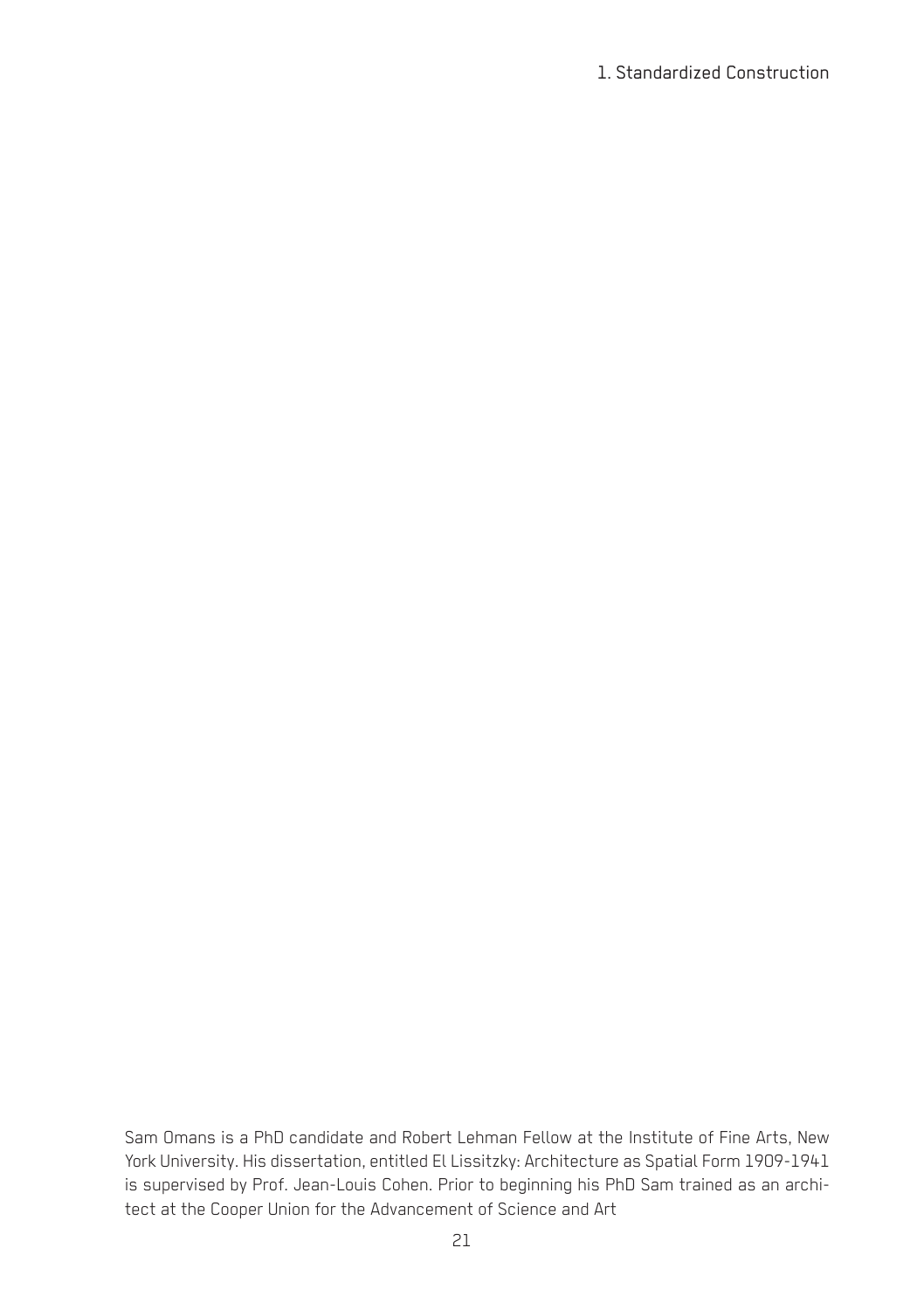# **Standardizing the Business of Building: Management and Marketing in The Architect's Handbook, 1963-1988**

Fr., 2:00 p.m.

#### Michael Abrahamson, M.Arch.S. in Criticism

For US architects, The Architect's Handbook of Professional Practice has since its appearance in 1920 provided basic instructions for the day-to-day functioning of architecture firms. It contains standardized forms and contracts that serve as the rudimentary business tools of the architect's trade, alongside narratives that routinized the role of architects within the building process. Tracing revisions and updates to the Handbook from 1963-88, I analyze it as a bellwether of standardization in the business of building design. During these years, significant changes arose within the realms of marketing and management. Providing new guidance on internal firm issues like hiring and payroll, as well as outward challenges like client relations and litigation, Handbook revisions reveal the waning of the standard professional ideology guiding US architects. This was an ideological redesign of architecture, so that success depended less on technical expertise and more on business acumen.

Michael Abrahamson is a PhD Candidate at the Taubman College of Architecture and Urban Planning, University of Michigan. Trained as both a designer and critic, his writing has appeared in magazines like The Architectural Review and CLOG, academic journals like San Rocco and Project Journal, and newspapers including The Sunday Times. Michael's dissertation project is the first rigorous critical analysis of the important Detroit based architect Gunnar Birkerts (1925-).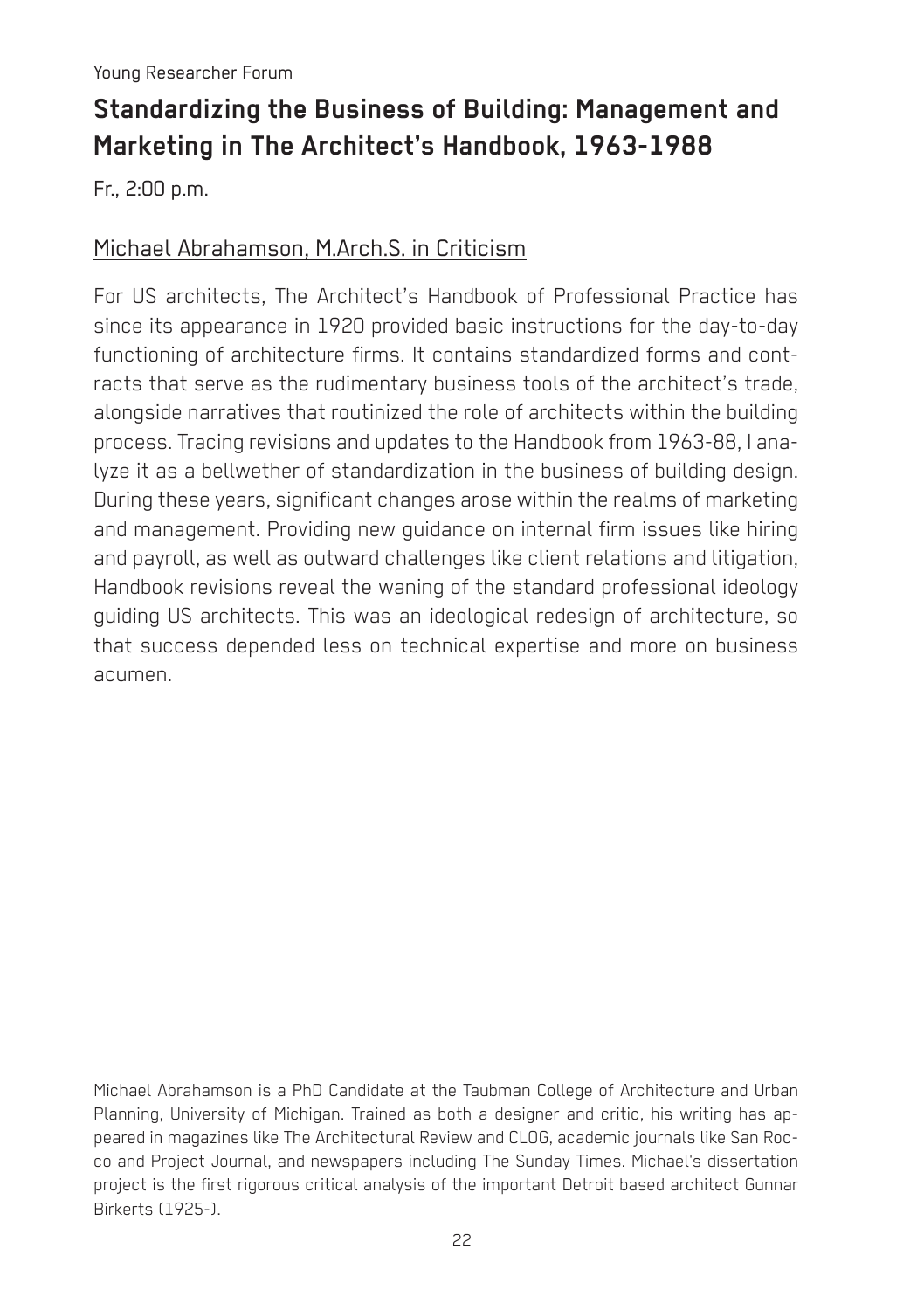# **Experimental school construction and the logic of the grid. The schools of Jean Prouvé after 2nd World War**

Fr., 2:20 p.m.

#### Adrian Leander Pöllinger, MSc.

Norms, standards and types are mainly not result of isolated individual decision but the accumulation of long-term developments. This presentation will trace how elements of the avant-garde school buildings form the early decades of the 20th century are linked to what was defined as «standard type» school buildings in the postwar era in France by looking at the œuvre of the constructeur Jean Prouvé.

From his collaboration with the architects E. Beaudouin and M. Lods in the project of the open-air school in Suresnes (1931 to 1934) to the «École Standard» (from 1950), his contribution can be mainly seen in the conception of buildings as confined units, the shifting of the definition of building parts and the functional correspondence of the classroom and its furniture.

Jean Prouvés proposed a method of selection, limitation and exclusion that differs from most processes of standardization in its constant revision of the output.

Adrian Leander Pöllinger studied architecture at the ETH Zurich from 2008 to 2014. Since 2014 he's a research assistant at the Chair for Architecture and Construction by Prof. Markus Peter at ETH Zurich and is responsible for several research topics. In April 2017 he started writing his dissertation on the topic Jean Prouvé – Experimental school constructions 1932 -1972, supervised by Prof. Markus Peter and Prof. Dr. habil Anne-Marie Châtelet and funded by the Swiss National Science Foundation.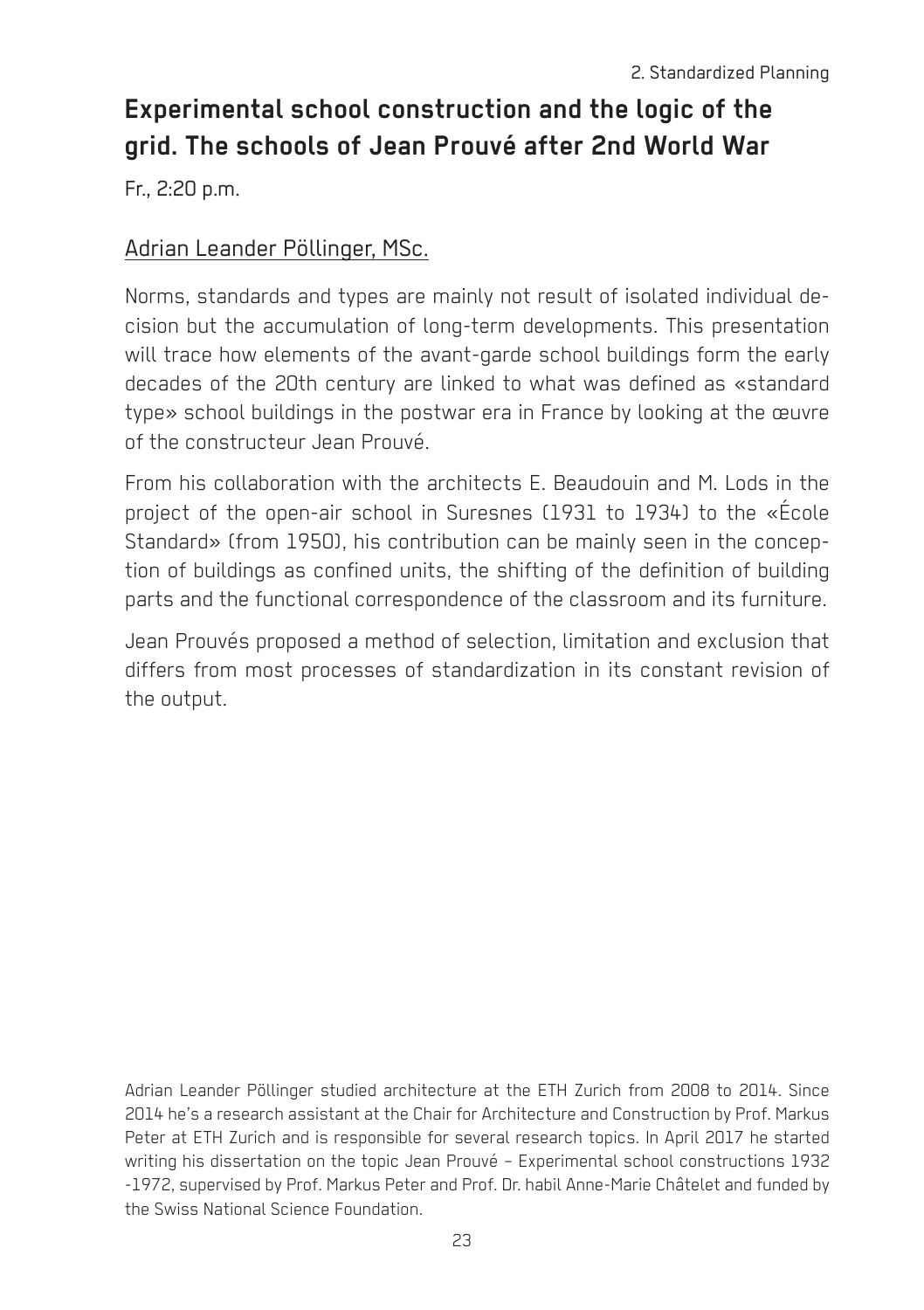# **Cold War Prefabrication Fever**

Fr., 2:40 p.m.

#### Juliana Kei, M.Arch.

In 1961, the International Union of Architects (UIA) held its 6th Congress in London, under the theme "Architecture of Technology." At a time of high Cold War tension, the UIA hoped to foster an "architectural diplomacy" through standardisation.

Standardisation in architecture, for the participants, exemplified genuine rationality, efficiency, and flexibility. More significantly, it offered a way for architects, from both "blocs", to evaluate and evade past stylistic blunders: International Style architecture in the West and Social Realism of the Stalinist era. They reached a consensus that standardisation would be the predominant architecture of the future, and it was coined "the style of truth." The problem at stake was that due to this semantic and ideological shift, standardised architecture later became the scapegoat for various injustices in planning and housing policies. This paper, through examining the historical forces that articulated standardisation as "the style of truth," hopes to offer a cautionary tale on the blatant pursuit of "truth" and "rationality" in architecture.

Juliana Kei is a PhD candidate in History of Design at the Royal College of Art. Her research explores the role of tradition in Post-War British architecture, through an intellectual biography of Theo Crosby, founder of Pentagram design. Her other research interests include animals escapes from zoos as a means of unfolding our changing modernity. Her was awarded the M+ Museum Design Research Fellowship in 2016. Juliana is a registered architect in Hong Kong, has teaching experience from the University of Hertfordshire, the University of Hong Kong, and Columbia University.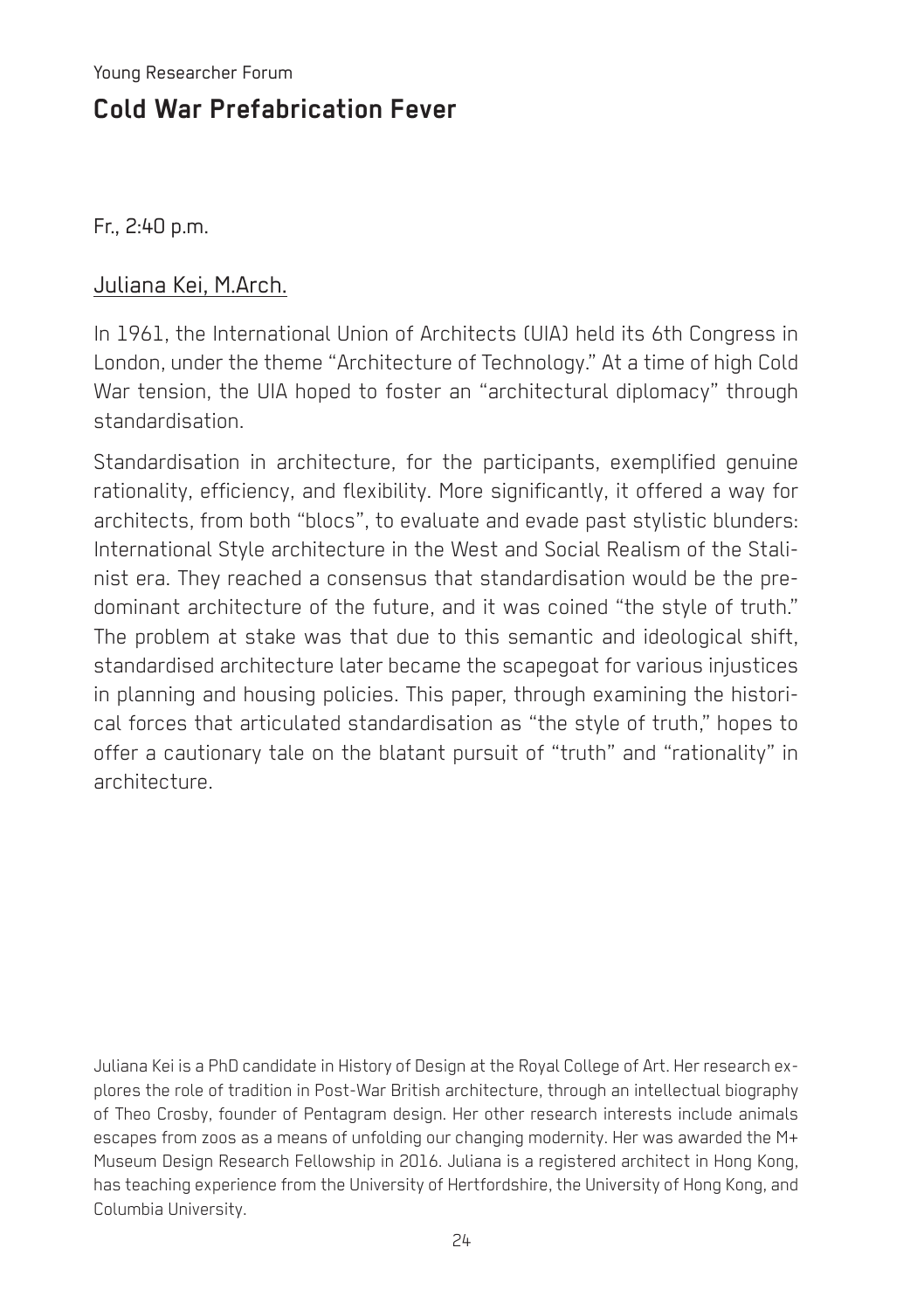# **Standardizing Jurisdictional Interlock: Prefabricated Steel Houses, Labor, and Automation in Postwar America, 1943–1968**

Fr., 3:00 p.m.

#### Manuel Shvartzberg Carrió, M.A., M.Phil.

This paper explores the division of architectural labor through the case study of steel prefabricated housing, positing that the role of the architect in postwar America was chiefly one of standardizing and homogenizing distinct areas of jurisdiction. As such, the key jurisdictional interlock achieved by modernist architects was that of turning the traditionally-rarefied skills of architects into a standardized master-science of logistical coordination that would be capable of assembling corporate growth seamlessly into the growth of the national economy. The promise of this interlock was not only national jurisdictional coherence across markets and territories (from particular design skills, to labor markets, to building components, to regional housing markets), but also, to enshrine the architect at the top of the design process hierarchy. In its most extreme form, this coherence came at the expense of unskilled manual labor in general, through the deployment of design techniques for automating construction in the factory and the building site.

Manuel Shvartzberg is an architect and a scholar, currently based at Columbia University in New York City where he runs the Architecture Thesis for the Masters of Science in Critical, Curatorial, and Conceptual Practices in Architecture (CCCP) program. At Columbia, he is also a researcher at The Temple Hoyne Buell Center for the Study of American Architecture, a candidate in the PhD in Architecture program, and a Graduate Fellow of the Institute for Comparative Literature and Society.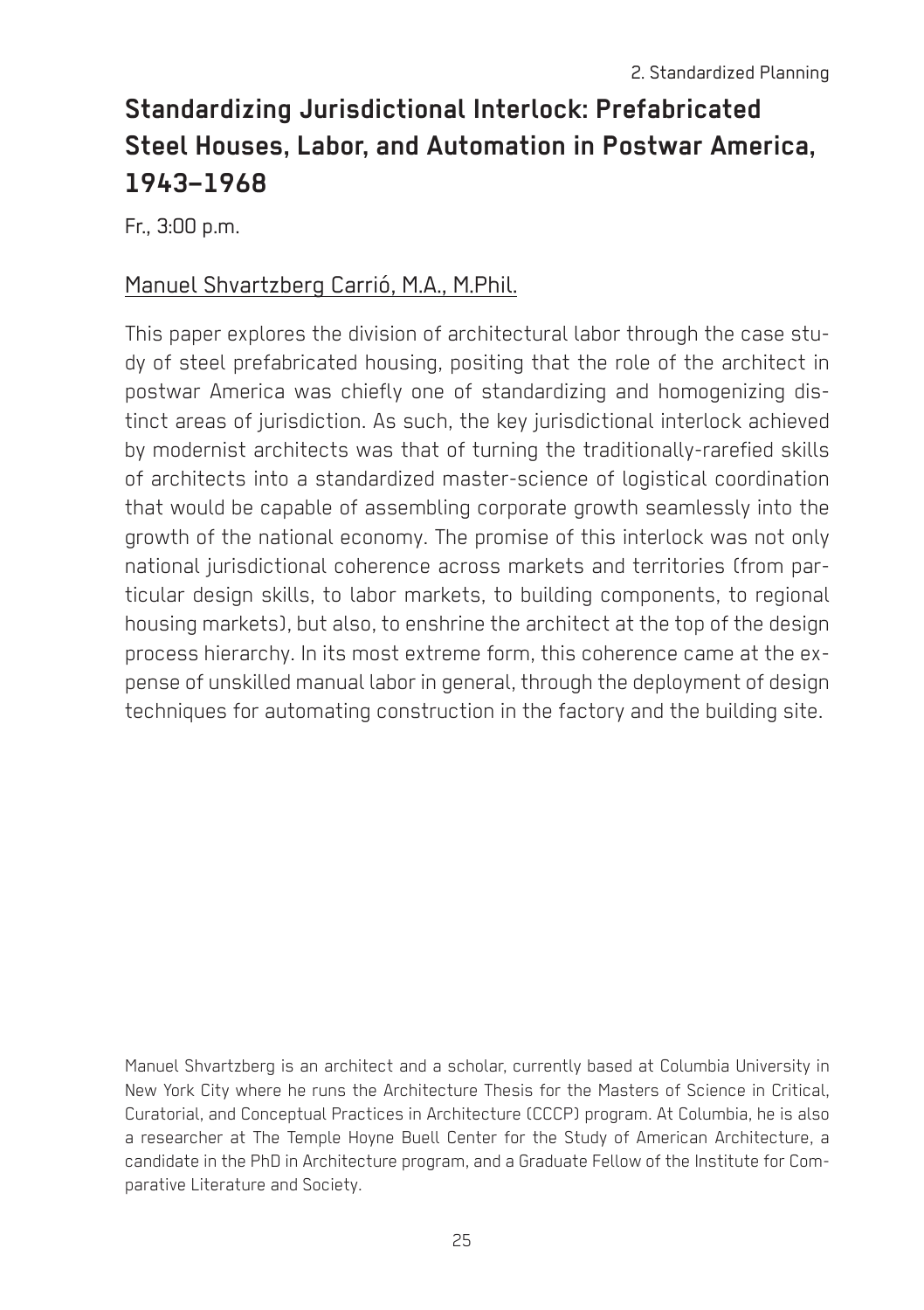# **Open Prefabrication / Open Specification: Freedom for Aesthetic Concerns, or Freedom from Social Liability?**

Fr., 3:20 p.m.

#### Tijana Stevanović, M.A., Grad.Eng.Arch. (MArch)

IMS system of 'open prefabrication' has been a synonym for booming housing construction in post-war New Belgrade. In 1958, its engineer, Branko e elj, reasoned that construction industry in most countries did not produce specific technical regulations but only instructions due to the belief that thus, freedom in design would be less limited by technologies. Belgrade architects insisted that limited number of standardised components in 'open systems' provided more design choices for diversity of finishes and materials, thus evaluating IMS as inherently superior to any 'closed system'. This paper analyses architects' debates on housing in New Belgrade centred on self-managed user, arguing that favouring open prefabrication then as much as the open (performance) specification today cannot be regarded as mere reflections of freedom for the designer's poetic gesture or user's participation. Rather, they demonstrate wider social relations and architects' reluctance to engage in legislation akin to ideological mistrust in regulation.

Tijana Stevanović is a Lecturer at the Canterbury School of Architecture, University for the Creative Arts and a Teaching Fellow at the Bartlett School of Architecture, University College London. Her current PhD thesis in Architectural Theory and Criticism at Newcastle University researches Yugoslav self-management's conditioning of architectural industry in post-war New Belgrade. Tijana works in art collaborations and, among other places, exhibited her work at Venice Biennale of Architecture.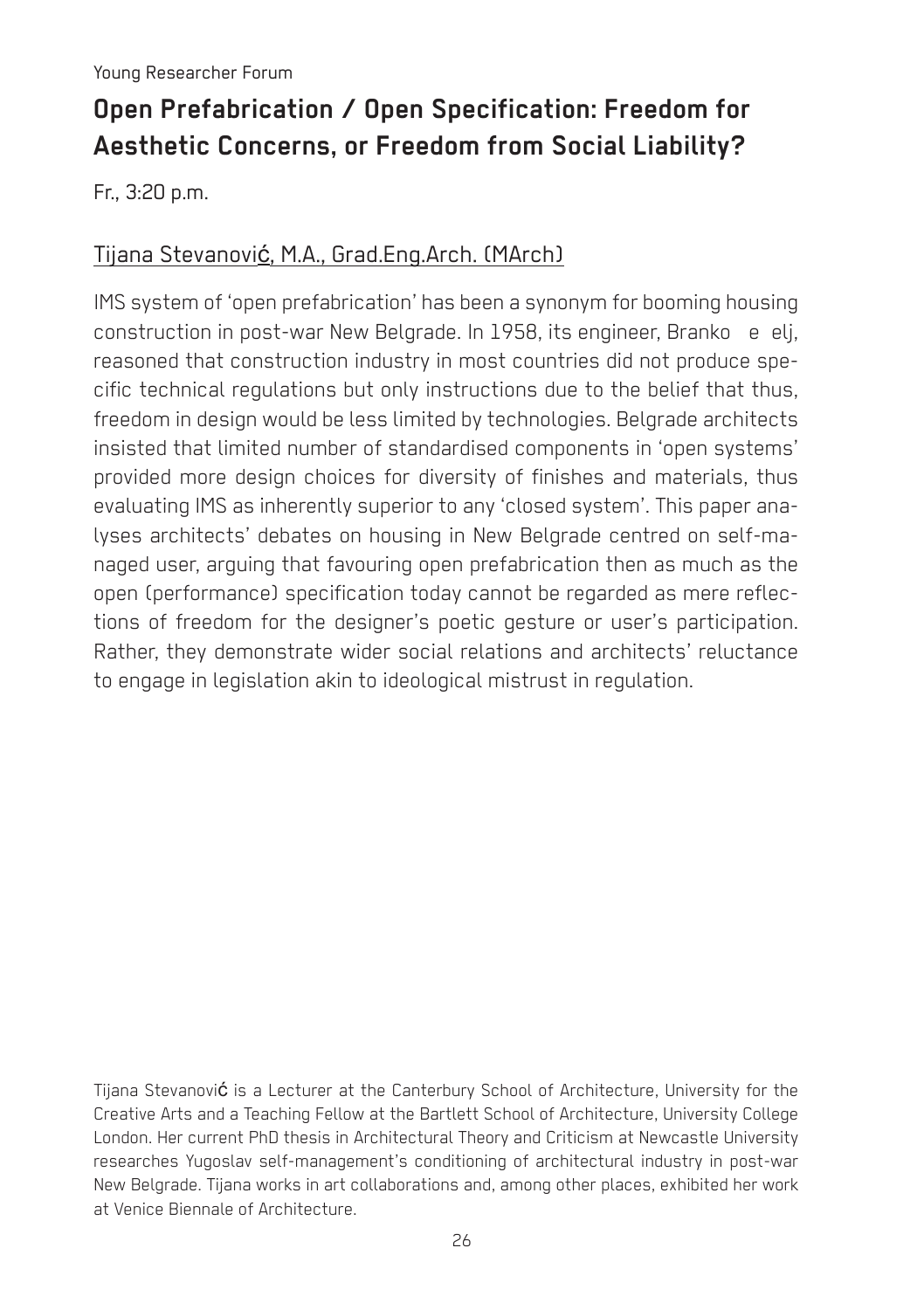# **Minimal Standards: the South African Building Research Institute and the NE-51/6 House, 1947–1952**

Fr., 5:20 p.m.

#### Rixt Woudstra, M.A.

How much space does a person need to live? This paper examines the relation between the standard and the idea of a 'minimum' in affordable housing design. Between 1947 and 1952, the South African National Building Research Institute conducted extensive research on minimum standards for housing nie-blankes, or 'non-whites'. Moving towards a developmental attitude after the end of the war, the government assumed responsibility for housing the rapidly growing black population in cities such as Johannesburg. This paper explores how architects like Betty Spence, Paul Connell and Douglas Calderwood, using tools from sociology and drawing on European ideas about minimum standards—specifically the first CIAM conference in Frankfurt in 1929 on the Existenzminimum—translated human needs into spatial standards. As such, the concept of minimum standards, serving to cut down expenditure as much as possible as well as to preserve a minimum level of 'decent human living' occupied a precarious balance between a modus vivendi and a modus non moriendi.

Rixt Woudstra is a Ph.D candidate in the History, Theory and Criticism of Architecture at MIT, and currently a junior fellow at the Paul Mellon Center for British Art in London. Her work focuses on twentieth-century architecture, planning and design, with a specific interest in sub-Saharan Africa. She received a B.A. and M.A. in art and architectural history from the University of Amsterdam. Before coming to MIT, she worked on a variety of exhibitions at the Netherlands Architecture Institute in Rotterdam and Studio Lukas Feireiss in Berlin.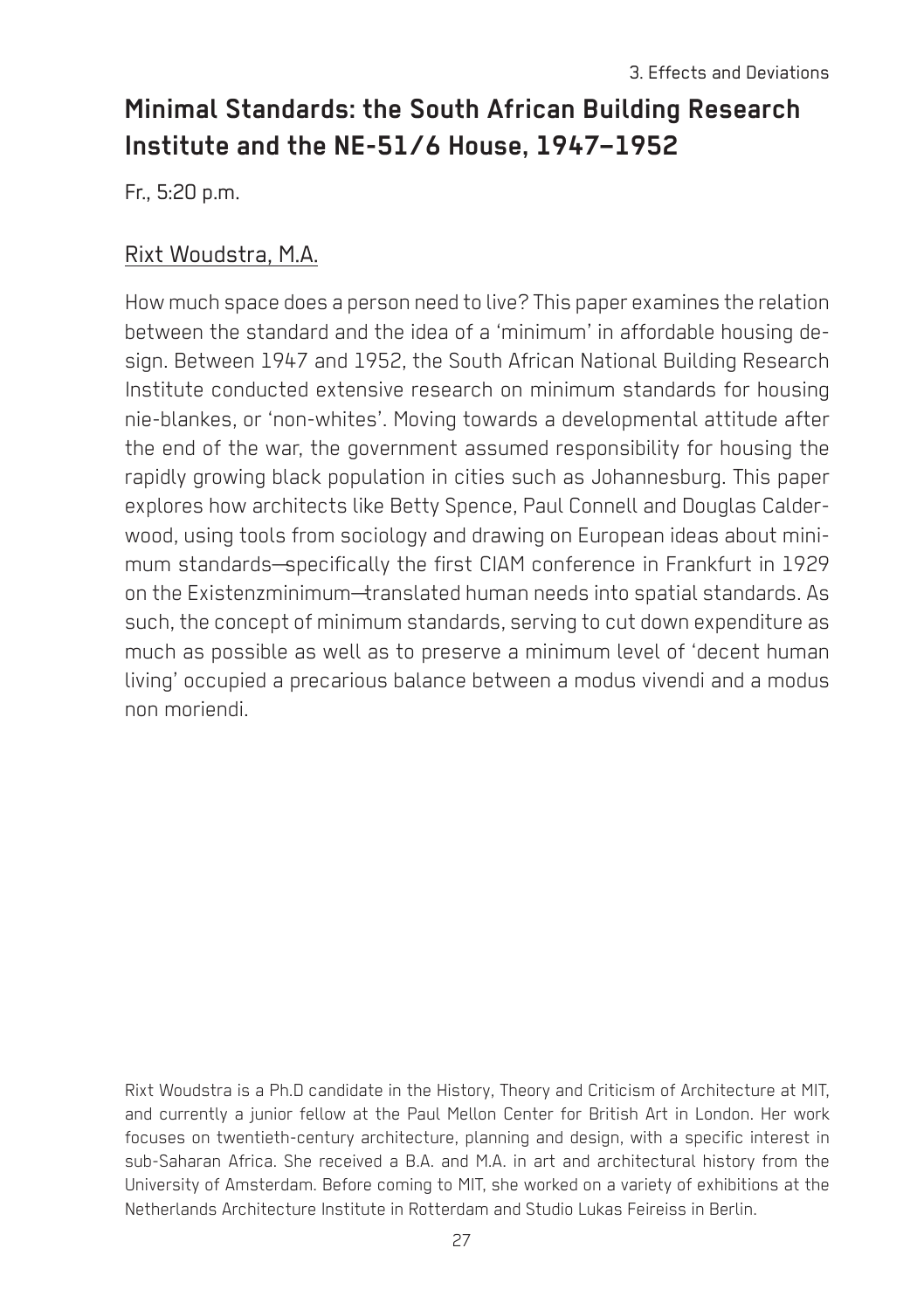# **Deviations from a standard: exposing a greenboard ceiling at the McCormick Tribune Campus Centre**

Fr., 5:40 p.m.

#### Mhairi McVicar, Ph.D.

'The picturesque is now wrested from the homogenized, the singular liberated from the standardised', Rem Koolhaas wrote in 2001, as a six-page specification for a greenboard ceiling at OMA's IIT McCormick Tribune Campus Centre was in development. OMA's application of a prefabricated product eschewed the standard finish layer of paint, instead exposing the unfinished greenboard and spackled joints and screws. 'The installation', a Request for Information stated, 'is contrary to the manufacturer's recommendations. Please advise.' In response, the team specified the spacing, dimensions, tools and hand movements for the application of each spackled joint and screw, changing installers' roles from 'rough' to 'finish' craftspeople. Scrutinising precise documentations accompanying one OMA ceiling detail over a fifteen month period, this research examines the extraordinary care employed between a team as they sought to 'wrest the picturesque from the homogenized' in deviating from a standard.

Dr. Mhairi McVicar is a Senior Lecturer at the Welsh School of Architecture, Cardiff University, and practiced in the US and UK. Her research includes 'God is in the details/The detail is moot: A meeting between Koolhaas and Mies' in Reading Architecture and Culture; 'The production of the Commons: Mies van der Rohe and the art of industrial standardisation' in Industries of Architecture; 'Specifying intent at the Museum of Childhood' in ARQ; and a PhD on 'Precision in Architectural Production.'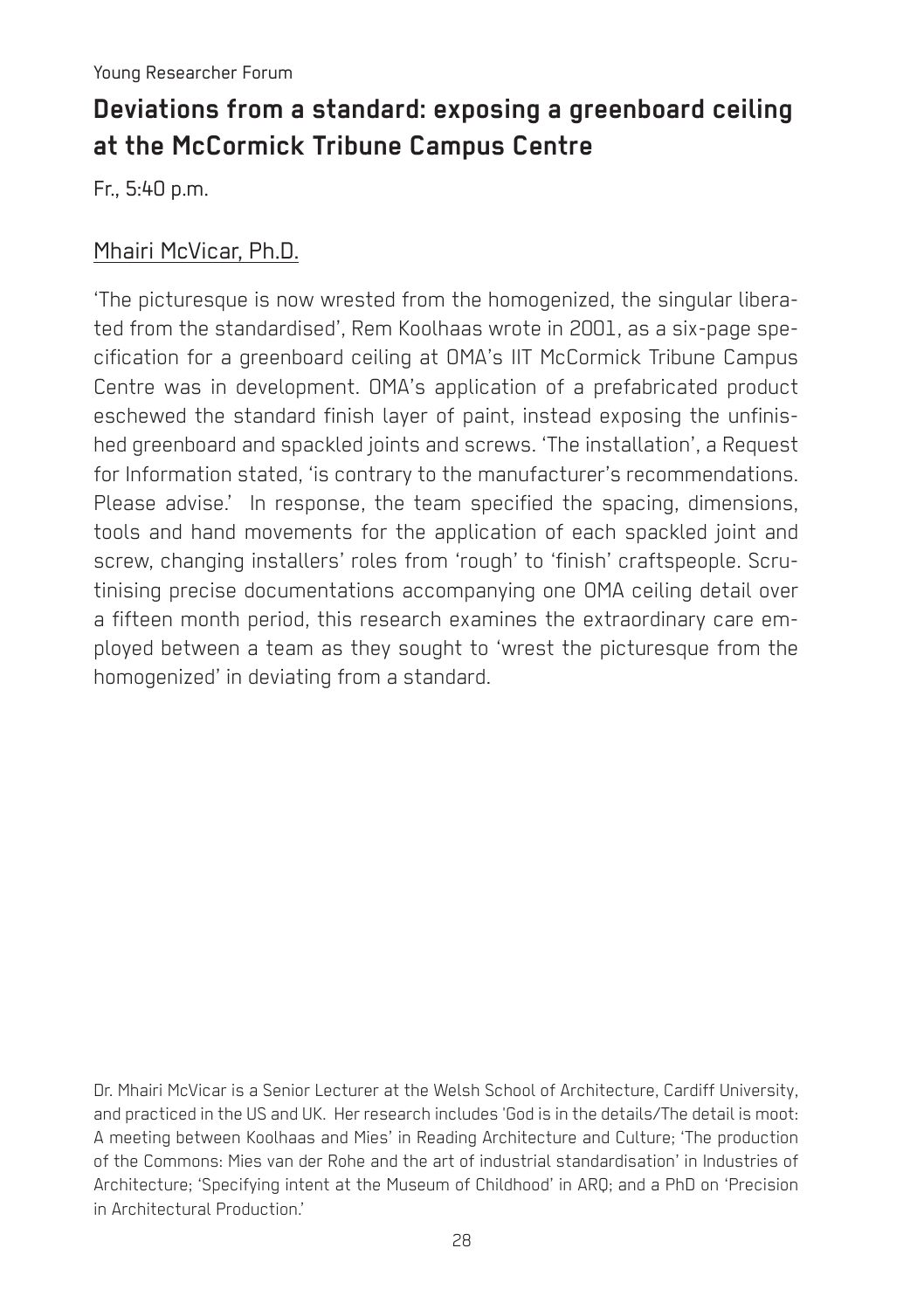# **Germany's most normal town**

#### Fr., 6:00 p.m.

#### Dipl.-Ing. Marcin Daniel Ganczarski, M.Phil.

The spatial appearances of norms and standards have been the subject of many research efforts. So far, they have been discussed mainly as idealized and isolated systems and not as complex and contextualized entities.

Within the urban discourse the impact of standards and norms on the development of urban peripheries has been widely recognised (Sieverts, Angélil), however, the underlying specific mechanisms and processes have rarely been investigated.

In fact, standards and norms have performed as the leading guides emancipating the urban space between the city centre and the rural landscape in the recent past.

The city of Siegen is an illustrative case study to investigate the qualities and potentials of such normative urban area. Due to its geographic location, topography, and particularly the specific history in industrial production and building culture, standards and norms have led Siegen to develop into what could be called "Germany`s most normal city".

Marcin Ganczarski holds a Diploma in Architecture from the Technical University of Darmstadt and a Master of Philosophy in urban design and architecture theory from the Architectural Association in London. He worked as an architect with the Office for Metropolitan Architecture in Rotterdam, agps architecture, and E2A Architekten in Zurich. In 2014, he joined Reto Caminada Architekten and started teaching at the Chair of Prof. Dr. Marc Angélil at ETH in Zurich.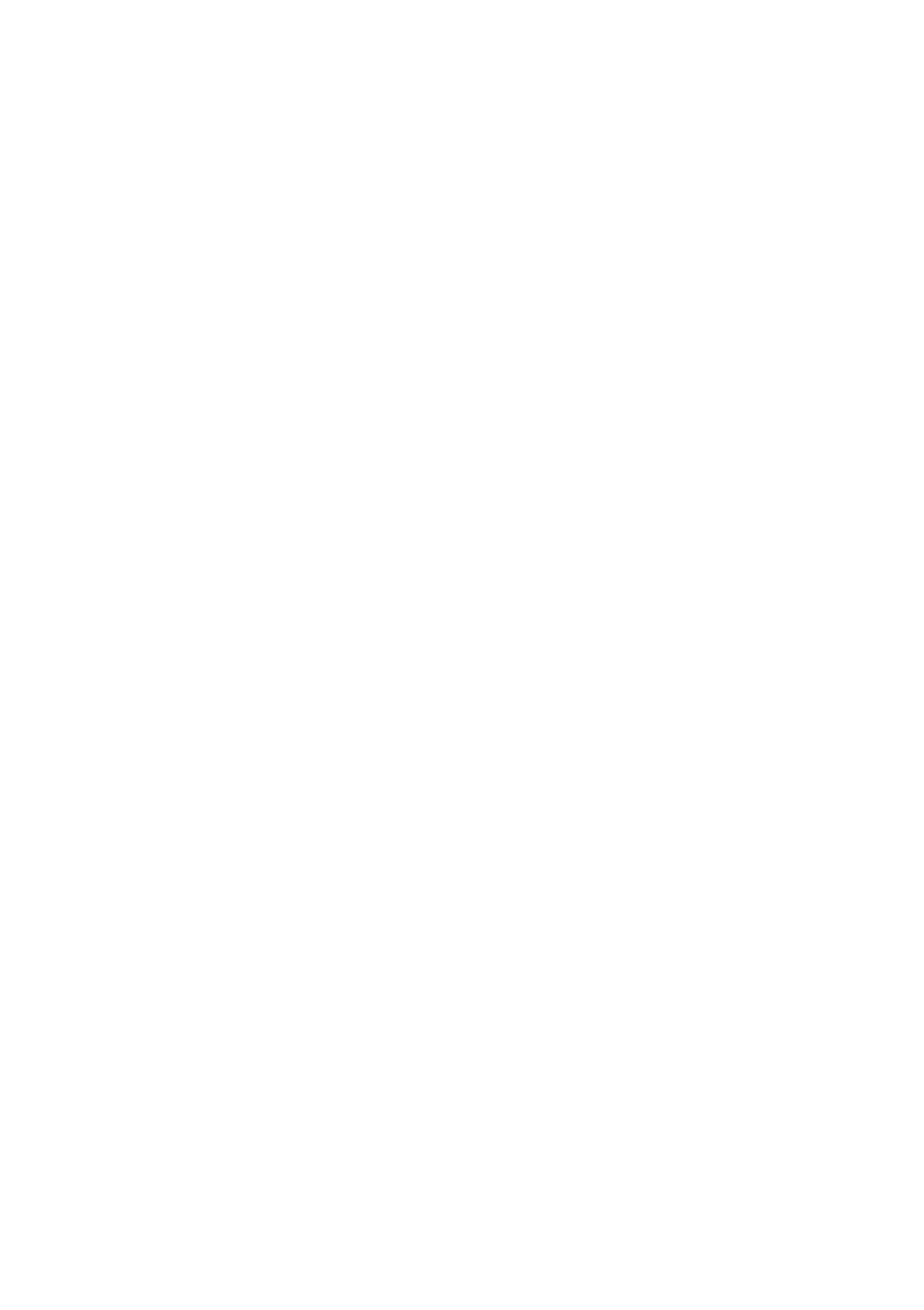**Abstracts 2nd Day Designing Standardized**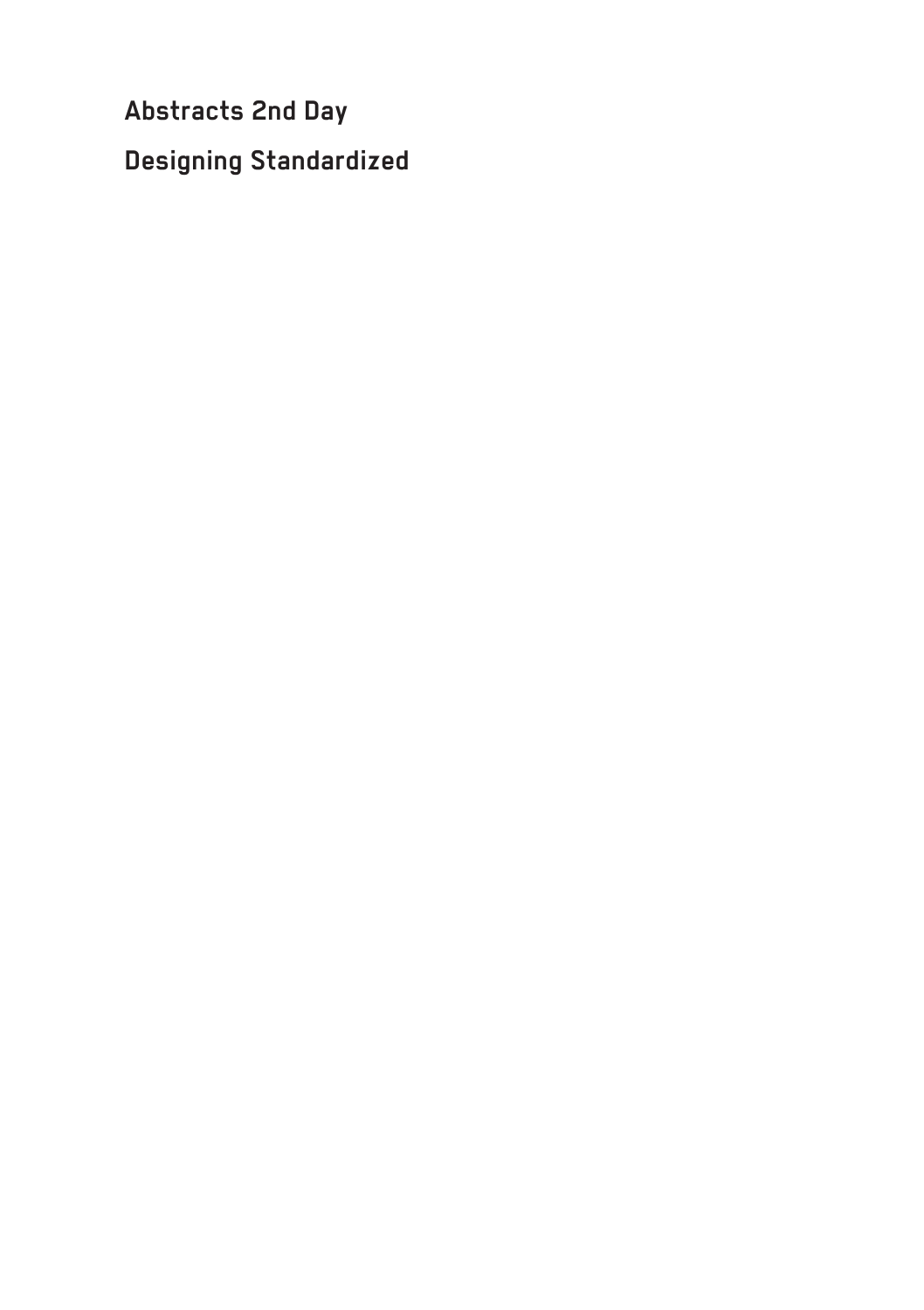# **Introduction of Standard Systems of Measurement in the Enlightenment**

Sa., 10:00 a.m.

#### Prof. Dr. Aashish Velkar

The creation of decimal metric system of measurements c1790 was a watershed event in human history. The metric system is also one of the enduring legacies of the French Revolution and was a product of the Enlightenment. This lecture engages with four aspects that connect this history of measurement systems to design standards.

By creating the metric system 18th century scientists devised a measurement system based on fundamental 'natural constants', an Enlightenment goal. Measurement systems were historically largely anthropocentric, i.e. based on human artefacts or form.The metric reformers disconnected legal and scientific measures from human artefacts for the first time. Metric standards also became a truly 'global' measurement system used by majority of humans, with notable exceptions.

The obvious impact of the metric system on humanity was in science and technology. This 'technology of precision' also enabled material advances that most humans experience directly. The social, cultural and economic impact is less well understood. Metric standards haveunalterably changed the way humans interact, communicate and relate to each other everyday.The standards are also a 'technology of coordination.' Governments have devised newer ways to rule, and govern public and private life. Here, standards act as a 'technology of governance.'Standards enabled a shared cognition and structure how most humans make measurements.

The quest for an absolute measurement system only began during the Enlightenment. This quest has contributed to the culture of objectivity and values of precision in science, technology, government administration and industrial enterprises. Standards made calculations more 'moral', i.e. equal and impervious to personal characteristics. But measurements lost the humanness with which humans measured objects they interacted with. The price of standardisation was the soul that connected objects with humans.

Modern societies can create infinite variety of design from a finite number of measurement standards, efficiently and productively. Global measurements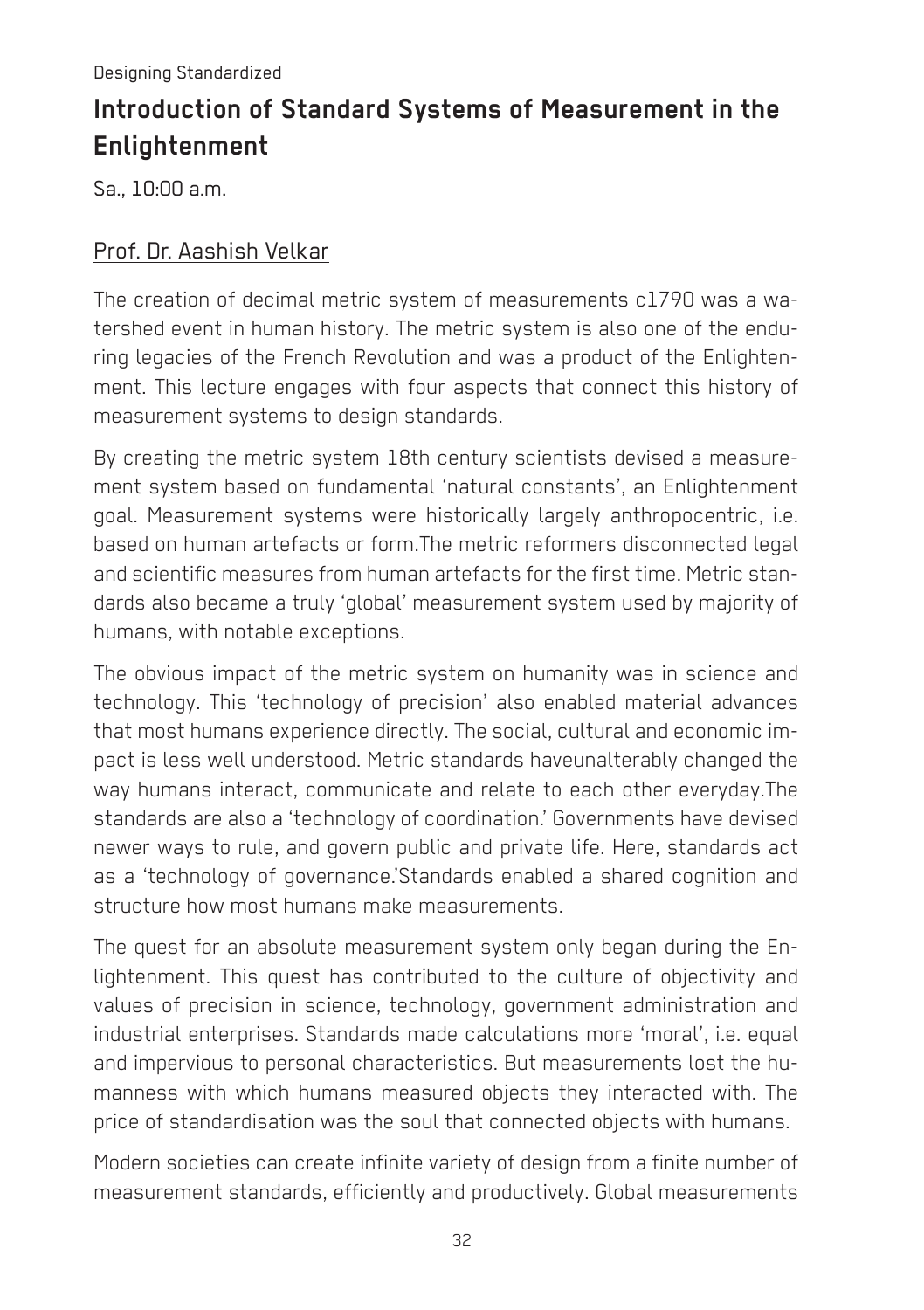standards make designs culturally portable. Design standards may be developed from 'first principles' using basic mathematical tools. But measurement systems ensure the replicability of design if not its uniqueness.

Dr. Aashish Velkar is Lecturer in Economic History, University of Manchester, with a PhD from London School of Economics. He specialises in history of measurement systems and has published a monograph, Markets and Measurements in Nineteenth Century Britain. He has also published in various international journals and was Research Fellow at Princeton University (2014-15). His recent article in Past & Present 'Inching Towards the Metre', explores the cultural and political economy of measurement systems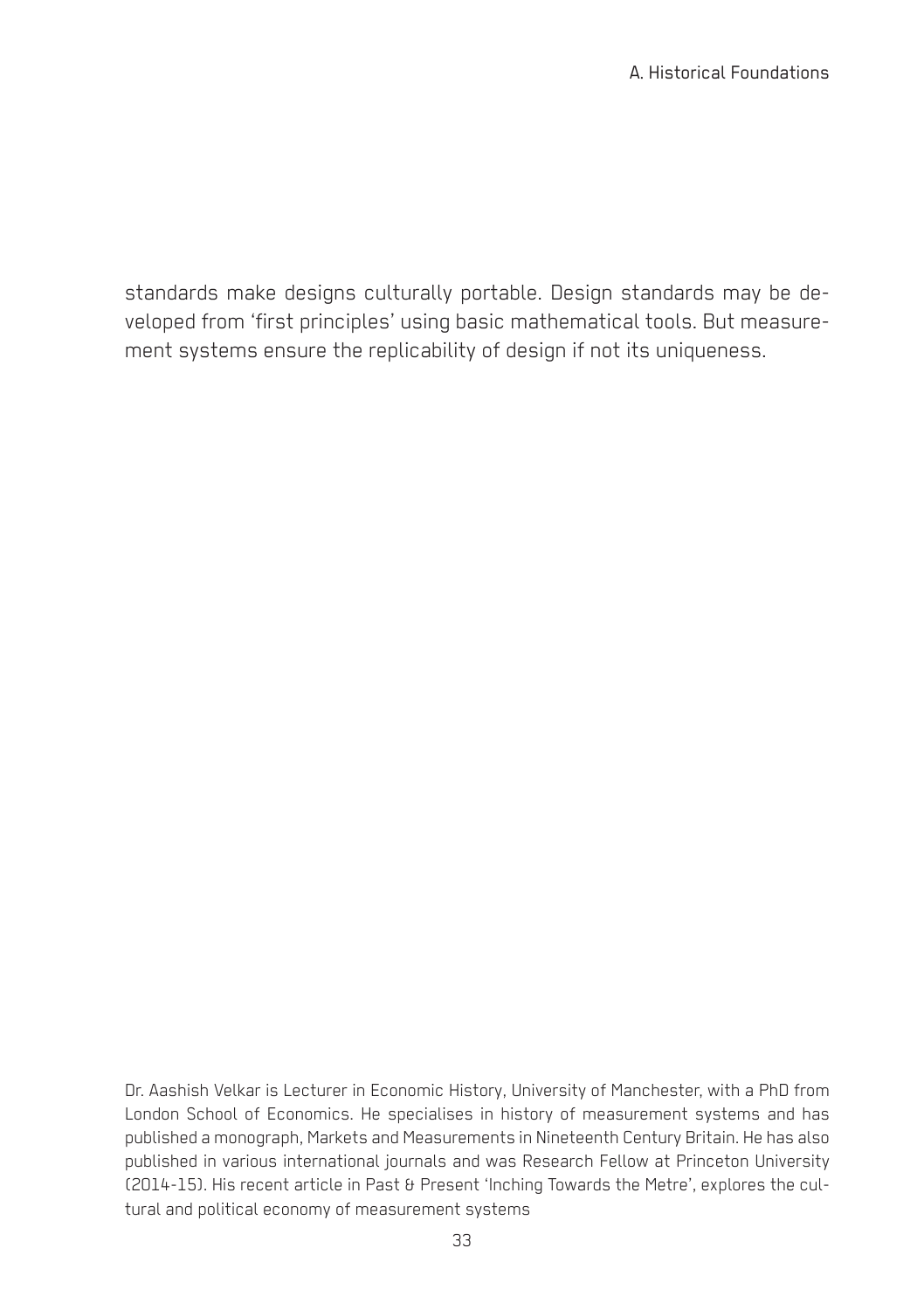# **Jean-Nicolas-Louis Durand's Development of Standard Types**

Sa., 10:30 a.m.

-

Prof. Dr. Antoine Picon

Prof. Dr. Antoine Picon is the G. Ware Travelstead Professor of the History of Architecture and Technology and director of research at the Harvard Graduate School of Design GSD. He teaches courses in the history and theory of architecture and technology. Trained as an engineer, architect, and historian, Picon works on the history of architectural and urban technologies from the eighteenth century to the present. He has received a number of awards for his writings, including the Médaille de la Ville de Paris and twice the Prix du Livre d'Architecture de la Ville de Briey, a well as the Georges Sarton Medal of the University of Gand. In 2010, he was elected a member of the French Académie des Technologies. He is Chevalier des Arts et Lettres since 2014. He is also Chairman of the Foundation Le Corbusier.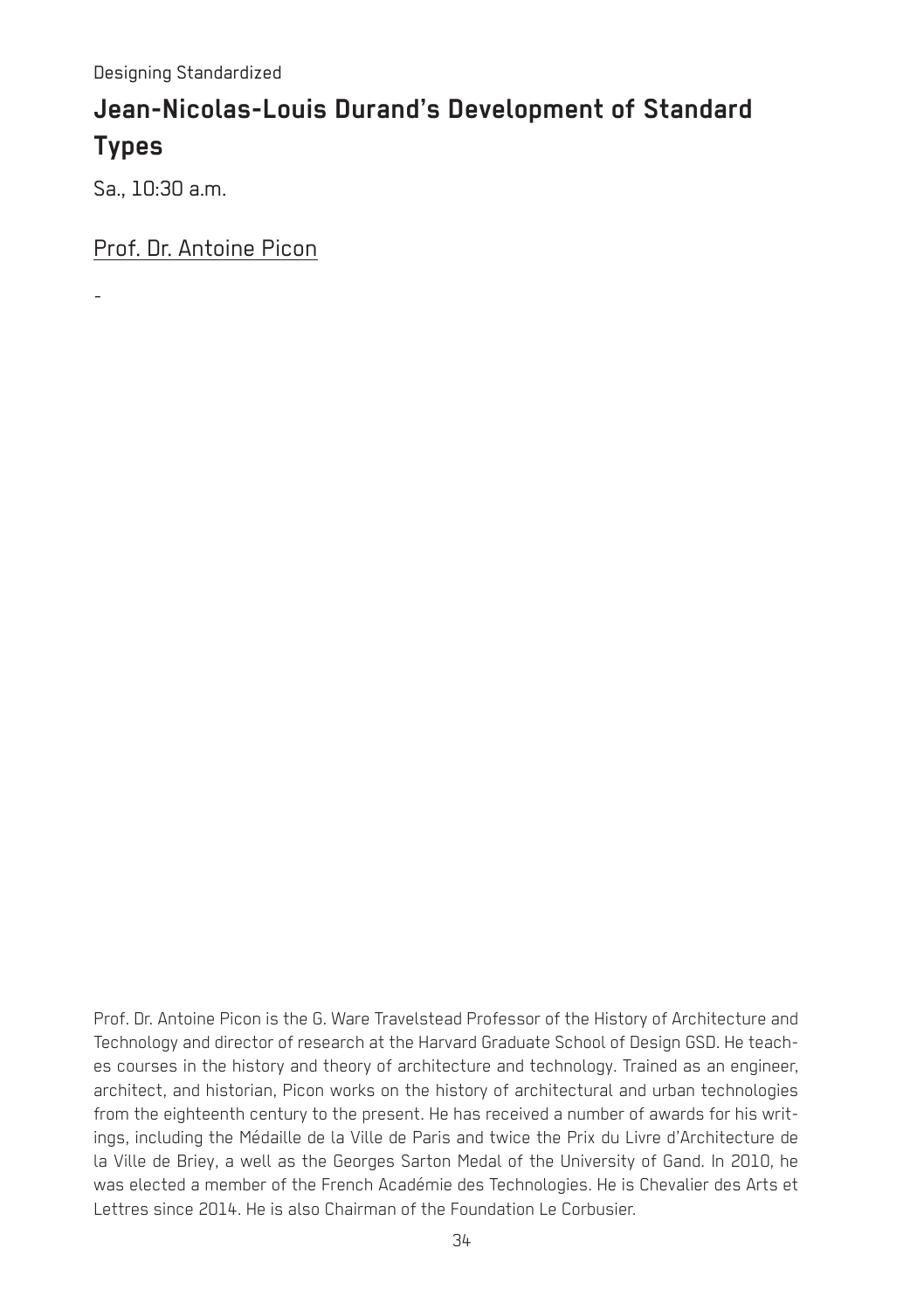# **The DIN Format**

Sa., 11:00 a.m.

#### Prof. Dr. Markus Krajewski

Since the age of the printing press, the preferred basis of thinking is paper. Paper comes in different formats – as do the thoughts. Unlike thoughts, however, the paper format was subjected to be standardised in the Belle Epoque, in the age of global cooperation before World War I. In my talk I will develop a (short) story about the problems of transforming various paper sizes into a specific format, the first global paper format finally named DIN A. Its final measures as well as its distribution are the result of an entangled dispute, wittnessing parasitic adoption of ideas, failure, and unjustified triumphs among the protagonists, the Nobel prize winner in Chemistry, Wilhelm Ostwald, and his secretary (for a while), Walter Porstmann.

Prof. Dr. Markus Krajewski is Professor for Media Studies with focus on Media Theory and Media History at the University of Basel. Befor he had been research assistant at Hermann von Helmholtz Center for Cultural Techniques at the Humboldt University of Berlin (2001 – 2002) and at the Gerd-Bucerius-Stiftungsprofessur for History and Theory of Cultural Techniques, Bauhaus University Weimar (2002 - 2008). He received a doctor´s degree in 2005 for his thesis about "restlessness. Worldprojects around 1900". Following his degree he was an Assistant Professor for Media History of Science at the Bauhaus University Weimar (2008-2013) as well as a Visitin Professor at the History of Science Department at Harvard University (Spring 2009) and at Leuphna University Lüneburg (Autum 2012 – Summer 2013).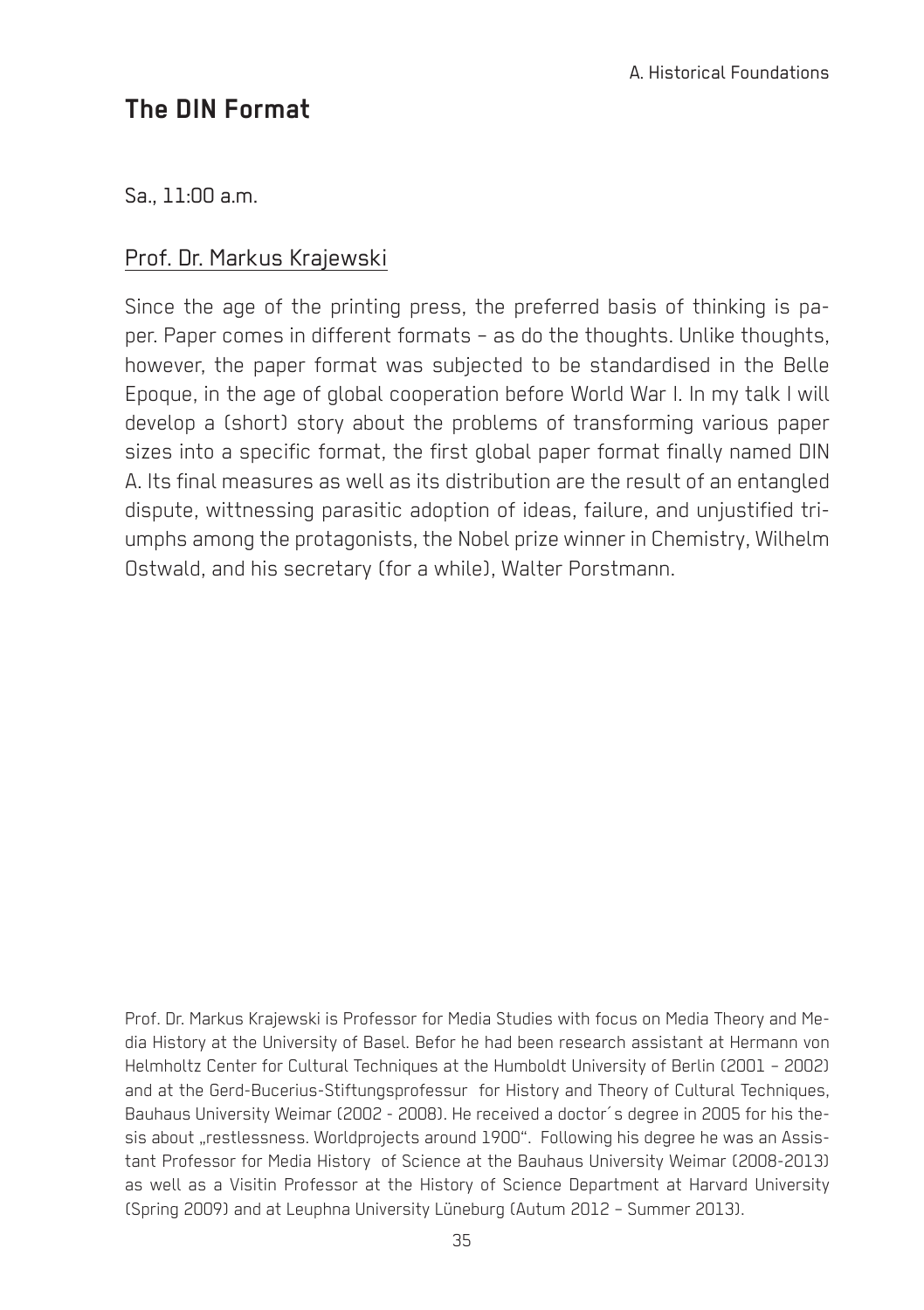# **Processes of Standardization / Standardizing the Standard (History of DIN)**

Sa., 11:45 a.m.

#### Dr. Matthias Witte

Since its founding in 1917, the Deutsches Institut für Normung (DIN; German Institute for Standardization) has been an independent platform for standardization. The idea of companies managing themselves was already extremely important for its founders. Our task has not changed over the past century. Very specifically, we are concerned with exploring, designing, and strengthening regional and global markets. Standardization designs the future; it describes the current state of technology and how things will function in the future. That is also a central element of the German strategy for standardization.

The basic conditions have, of course, changed. At the time of our founding, the goal was to support industrialization by creating relevant standards. Today, norms and standards form the basis for the fourth industrial revolution, as can be seen very well in the construction industry when it comes to Building Information Modeling, or BIM for short. What has not changed, however, is that DIN/NABau sees itself as a service provider and responds flexibly in order to support the success of German companies in international competition. Standardization is more significant now than ever before. Further digitalization of the construction industry can only be managed with common standards.

This confronts us with new tasks. For example, it demands cooperation on various levels. For us, that begins in house: boards are networked to one another in ways that transcend the committees. In addition, even more emphasis is placed on collaboration among different organizations. Because digitalization blurs the boundaries between sectors, tasks can no longer be assigned specifically to one organization and be mastered by it alone. For that reason, we also work with regulators, forums, and consortiums that set their own standards. Our goal is to find common solutions with these partners.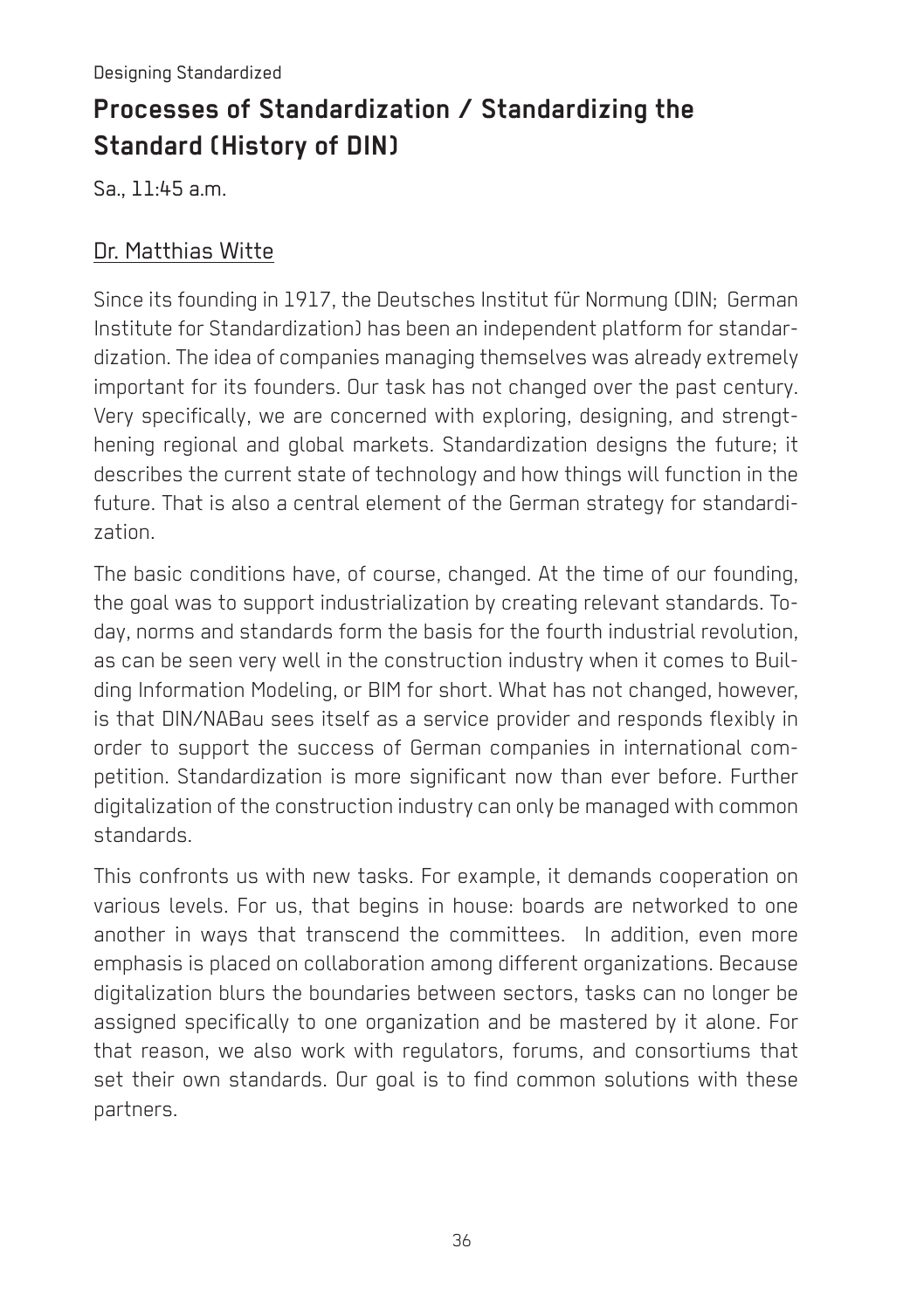Dr. Matthias Witte is the group manager of the Technical Group 2.1 and the managing director of the Standards Committee for Building Technology of DIN e.V. since 2011. Prior to that, he was project manager of GuD (Geotechnik and Dynamik Consult GmbH), project manager of "URS Deutschland GmbH" between 2004 and 2008 and project manager of "LGA Landesgewerbeanstalt Bayern" between 2003 and 2004.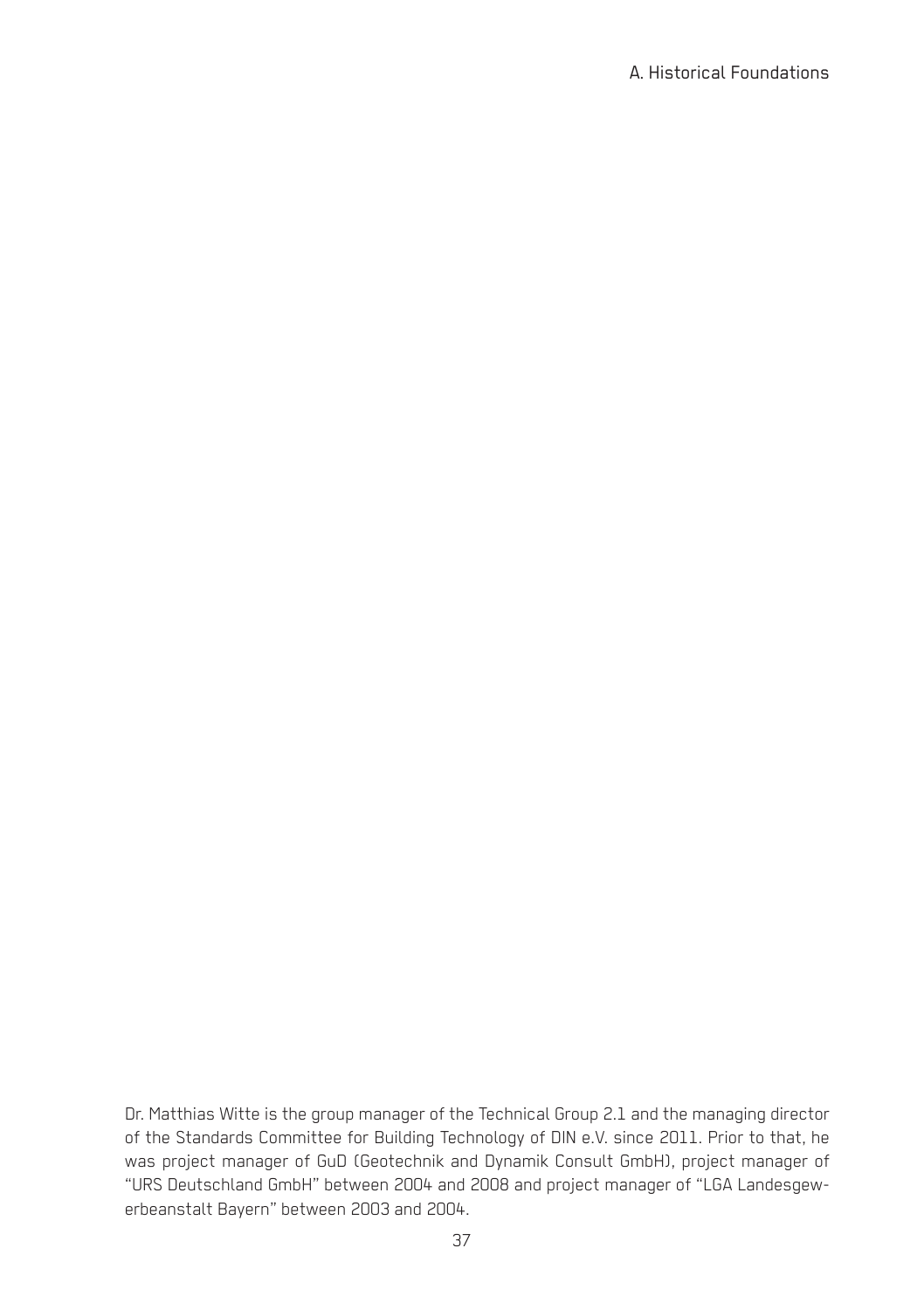#### Designing Standardized

# **Rapid Design with Ernst Neufert**

Sa., 2:30 p.m.

#### Visiting Professor Dr. Gernot Weckherlin

The design knowledge of architects is based on mastery of standardized communication; it has long since become "catalog knowledge." The available tools, reference objects, collections of object data that help shape the standards of communication and also their depth of detail have clearly changed since the heyday of modernism in the 1920s. This may sound strange at first to the ears of architects, who even today like to regard themselves as the autonomous creators of previously unknown artistic spatial inventions.

In my talk, therefore, I wish first to show in detail, using the example of one of the most controversial but at the same time most successful architects and bestseller authors of the heyday of modern trends in standards and norms, Ernst Neufert, the author of Bauentwurfslehre (translated as Architects' Data), how design knowledge was formed based on catalogs, norms, and standards and how the standards themselves changed under the historical conditions of the time. Then a brief, comparative look at the current standardization of communication in the area of BIM can expose the discourses on standardization communication that have an influence but are not always explicitly visible.

Bauentwurfslehre can be a useful historical reference if only because this book as always been harshly criticized by architects for its allegedly technocrat habitus. And that has been true despite it being faithfully based on "norms and guidelines on the layout, construction, design, space requirements, spatial relationships […] with the human being as scale and goal," as asserted in the German subtitle. The line of ancestors of the hoped-for positive effects of standardization of today's digital communication is presumably just as long as the line of their supposedly or actually negative consequences. Almost always, however, the dissimulation of communicative standards seems to be a natural constant of the foregoing design knowledge in each case.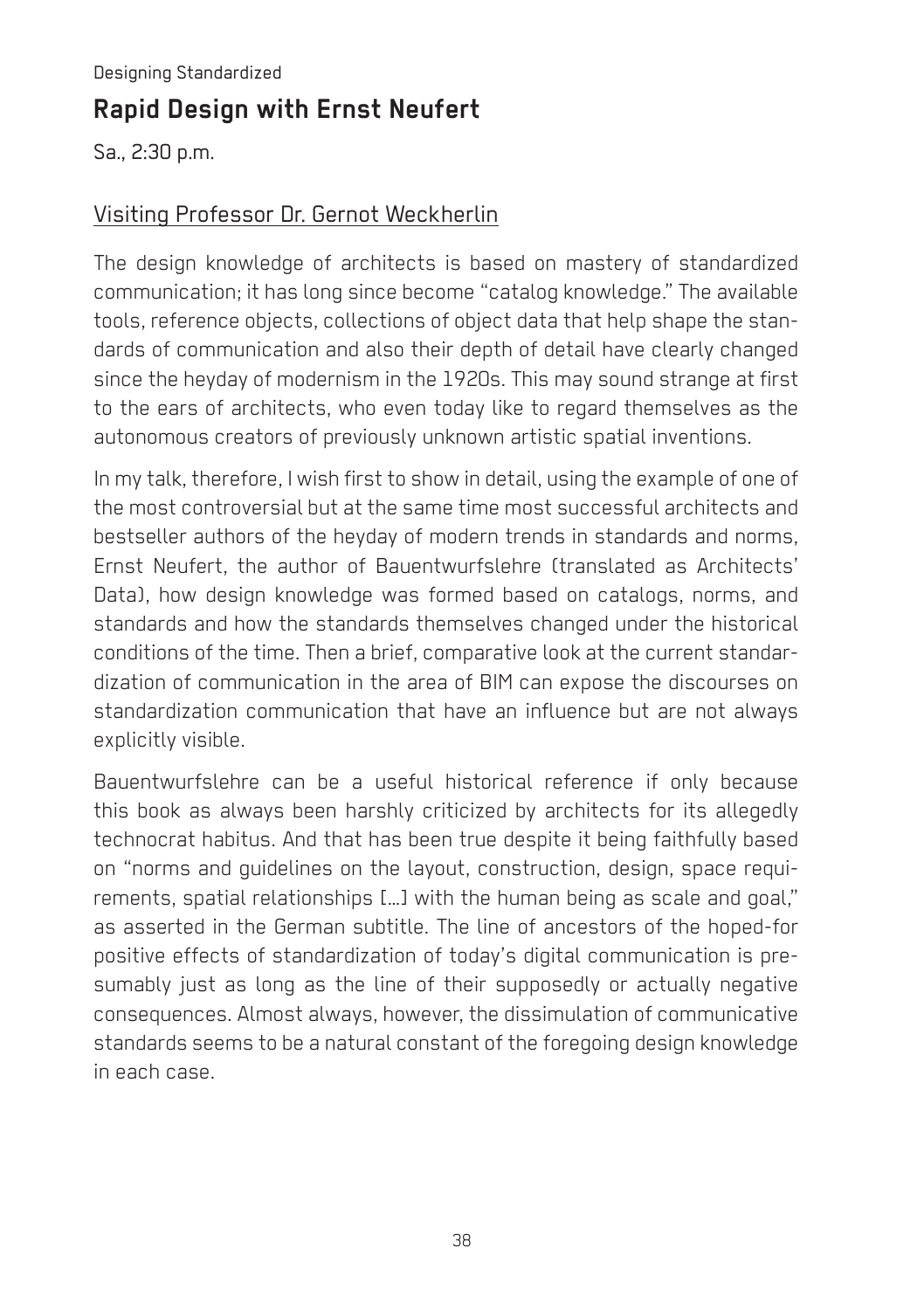Dr. Gernot Weckherlin completed an apprenticeship as a carpenter and a journeyman´s examination. He studied at the TU Munich and had a scholoarship at the PCL London. He worked at the studio Raoul Bunschoten, London, and was project manager at the office W. Wentzel, BDA, Berlin. He was lecturer respectivley research assistant at the Department of History and Theory of Architecture at the TU Dresden, at the Bauhaus University Weimar, the UdK Berlin, the Beuth University of Applied Sciences Berlin. Since 2002 he is building and writing architect. In 2014 he received his doctor´s degree. Weckherlin is co-founder an chair member of the "Netzwerks Architekturwissenschaft e.V." and since April 2015 he is Visiting Professor for Architectural Theory at the Brandenburg University of Technology Cottbus-Senftenberg.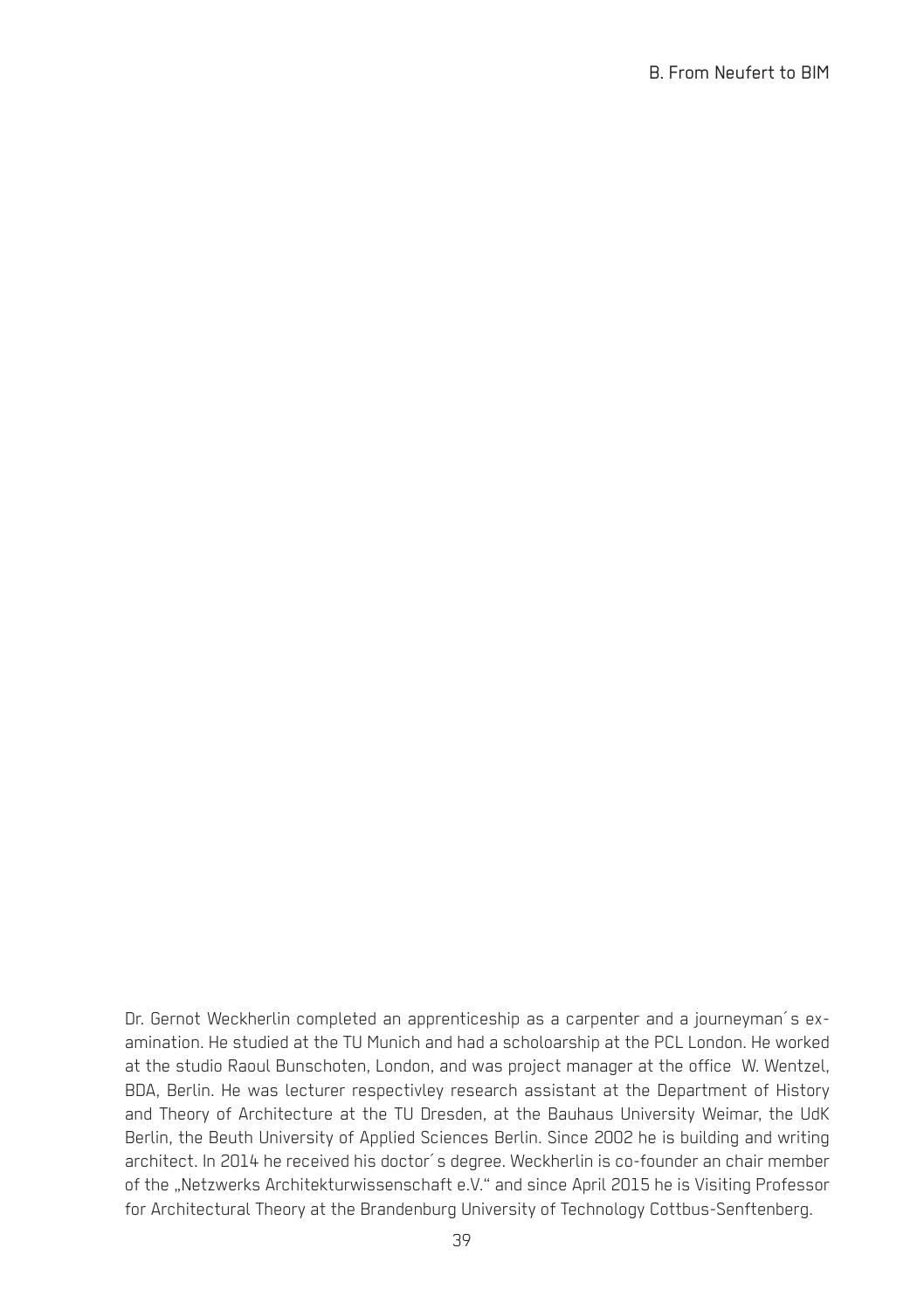#### Designing Standardized

#### **Expert systems**

Sa., 3:00 p.m.

#### Prof. Dr. Christian Kühn

Expert systems were a reaction to the first great failure of research on artificial intelligence: the approach of a General Problem Solver (GPS) developed by Herbert A. Simon and Allen Newell in the late 1950s. Its basic assumption was the idea that the human being, regarded as a behavioral system, proceeds according to rather simple basic rules that are perceived as complex behavior only because they play out in a complex environment. In practice, this approach proved successful only for a limited number of well-defined problems. In his Sciences of the Artificial, written in the late 1960s, which included a chapter entitled "The Science of Design," Simon expanded on his idea by declaring the "cocoon of information, stored in books and in longterm memory, that we spin about ourselves" to be part of the complex environment as well. The modeling of this cocoon led to the development of so-called knowledge-based systems in which expert knowledge is supposed to be modeled in a way that makes it understandable and extendible. Research on the use of digital technologies in architecture adopted this approach in the 1980s. "Decision Support Systems" were intended to help designers to accomplish planning tasks both by analyzing and by generating solutions. The success of these systems was largely limited to the sciences, where they could offer material publications and conferences. In practice, these systems never caught on, not least because of the work required to formalize knowledge, which was not counterbalanced by any economic use.

Currently, expert systems are experiencing a revival in a different form, namely, as part of certification systems that seek to establish de facto standards to evaluate projects and buildings, thus serving a market worth hundreds of millions of euros. In combination with the use of BIM for the planning and facility management of buildings, new standardization structures are emerging based not only on expert knowledge but also on data sets, which are increasingly being used to measure the performance of buildings. The consequences of this development for architecture—a discipline that is accustomed to deriving its normativity from itself—could be massive.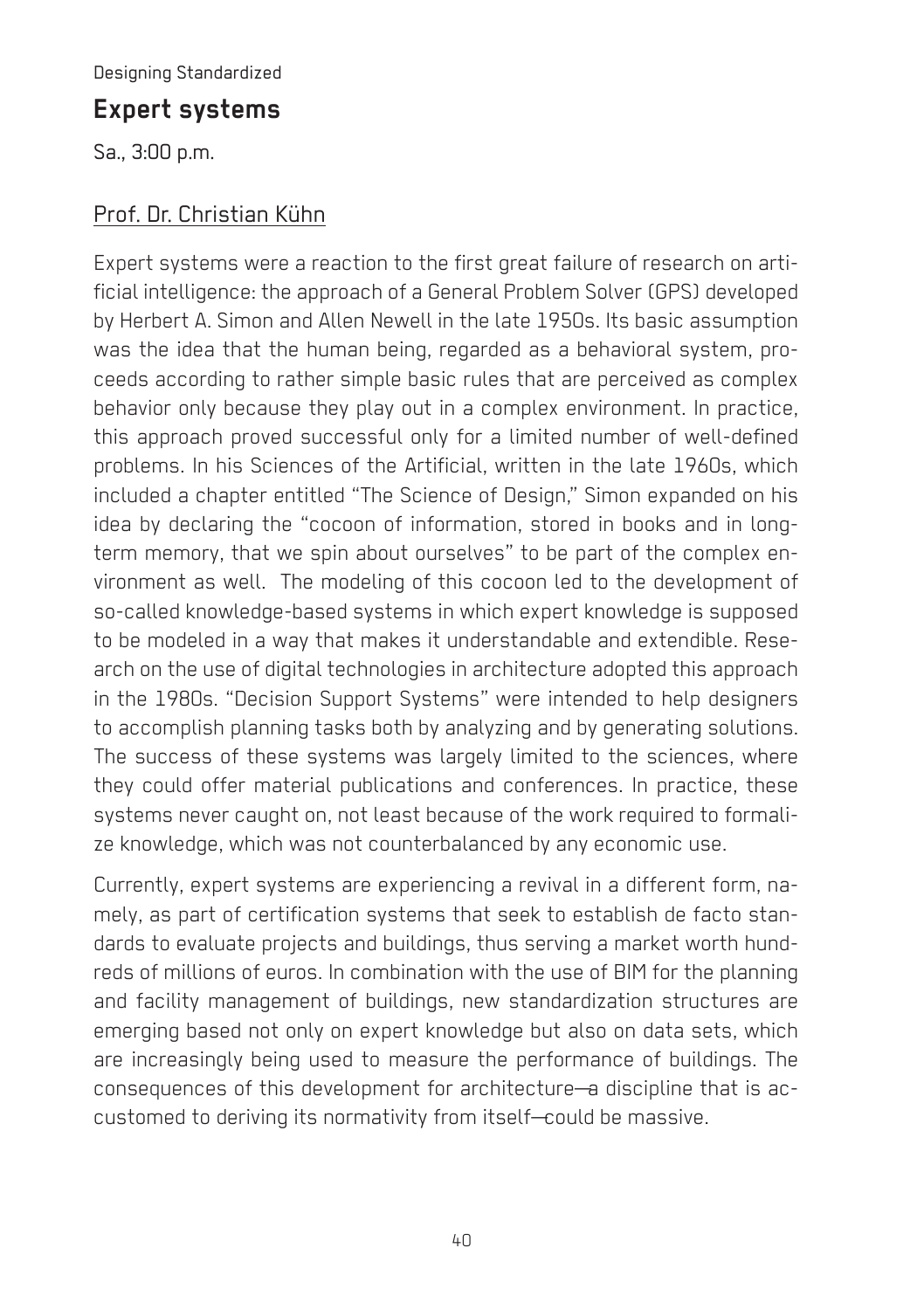Prof. Dr. Christian Kühn studied at the TU Vienna (Dipl. –Ing.) and the ETH Zurich (Dr. sc. techn.). He is Professor at the TU Vienna since 2001, head of the Architectural Foundation Austria since 2000, member of the OECD study group for educational buildings between 2005 and 2011, and Dean of Academic Affairs of the Faculty for Architecture and Spatial Planning since 2008. His research focuses on history and theory of architecture, and on building studies with a focus on educational buildings. He also works as an architectural critic for various magazines (e.g. "Architektur- und Bauforum", "Architecture d`aujourd´hui", ARCH+, "Die Presse"). Commissioner for the Austrian contribution at the Architecture Biennale in Venice 2014; Chairman of the Advisory Council for Building Culture at the Federal Chancellery since 2015.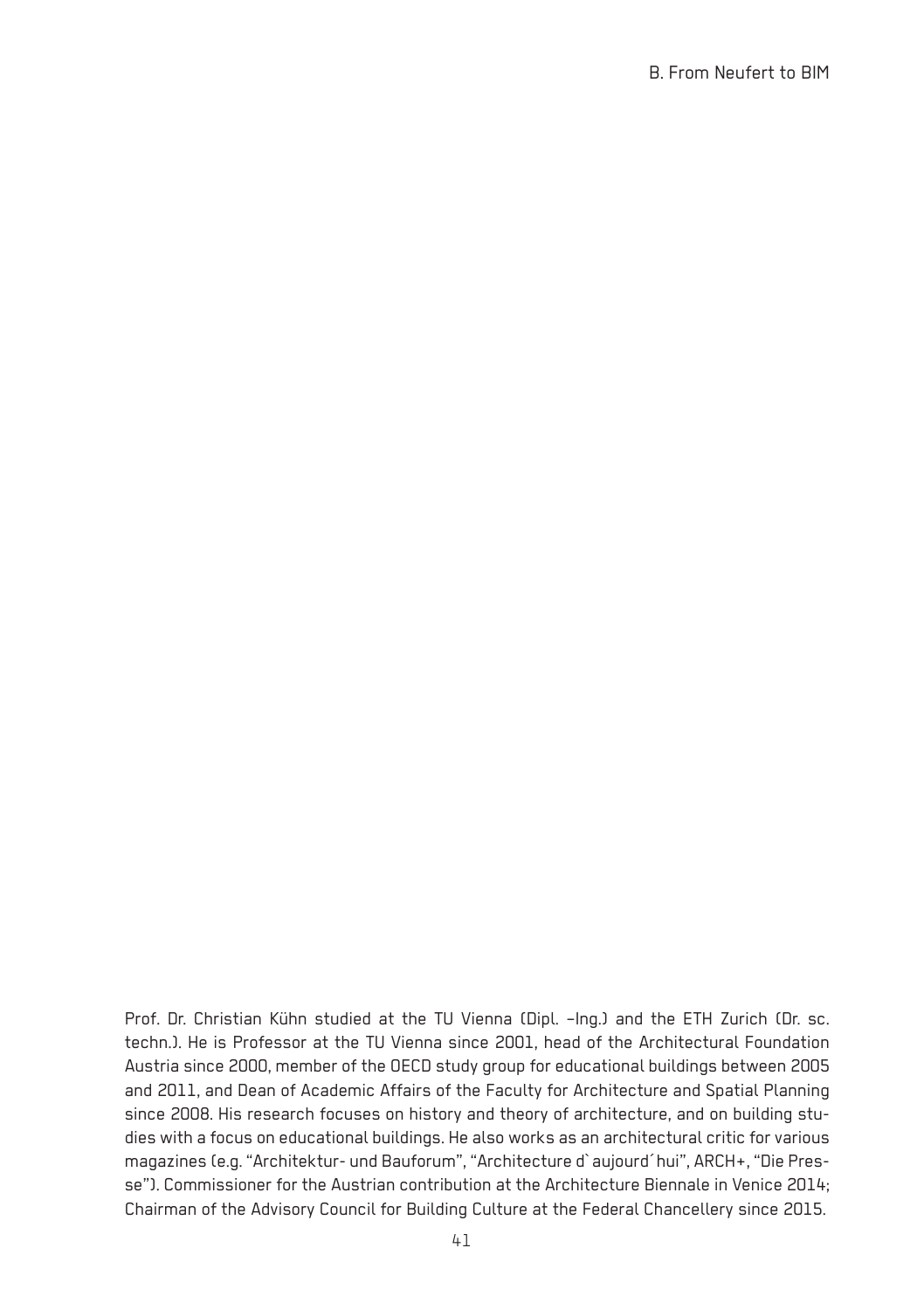Designing Standardized

# **BIM - the architect's perspective**

Sa., 3:30 p.m.

#### Dr. Alexander Rieck

Building Information Modeling will significantly change the planning of buildings in the coming years.

The reason is not so much—as is generally believed—the underlying modeling of three-dimensional geometries and the collision control of building parts that it makes possible but rather the linking of these geometries to information. We still do not really know how to use this information, but it represents the cornerstone of a new world in planning.

In the future, not only will it be possible to integrate facility management data into the planning from the outset and use them again during operation, but it will also clearly be possible to optimize all distribution and logistics on the building site. As these data continue to be used systematically, they will also be useful for automated prefabrication.

All of this is very interesting for the future of the entire process chain on the building site and hence for everyone involved. Nevertheless, it is still left to architects to integrate these data into the planning—an enormous increase in effort.

Architects are now trying to minimize this effort by turning to groups of prefabricated construction parts and hence, as it were, clicking together the data from the existing catalog. These construction parts are certified and standardized by their manufacturers. This makes planning considerably easier and quicker but it also reduces the latitude for new developments. This effect will be amplified if in the future insurance companies will only insure planning based on demonstrably prestandardized groups of construction parts.

This process will have to be countered by parametric planning that certifies not just the construction part of the system, hence giving architecture the necessary freedom to innovate our living environment.

Architecture, as a mirror image of society, must not simply react to the needs of the future but also actively guide them and thus constantly challenge them with extraordinary solutions to the standard.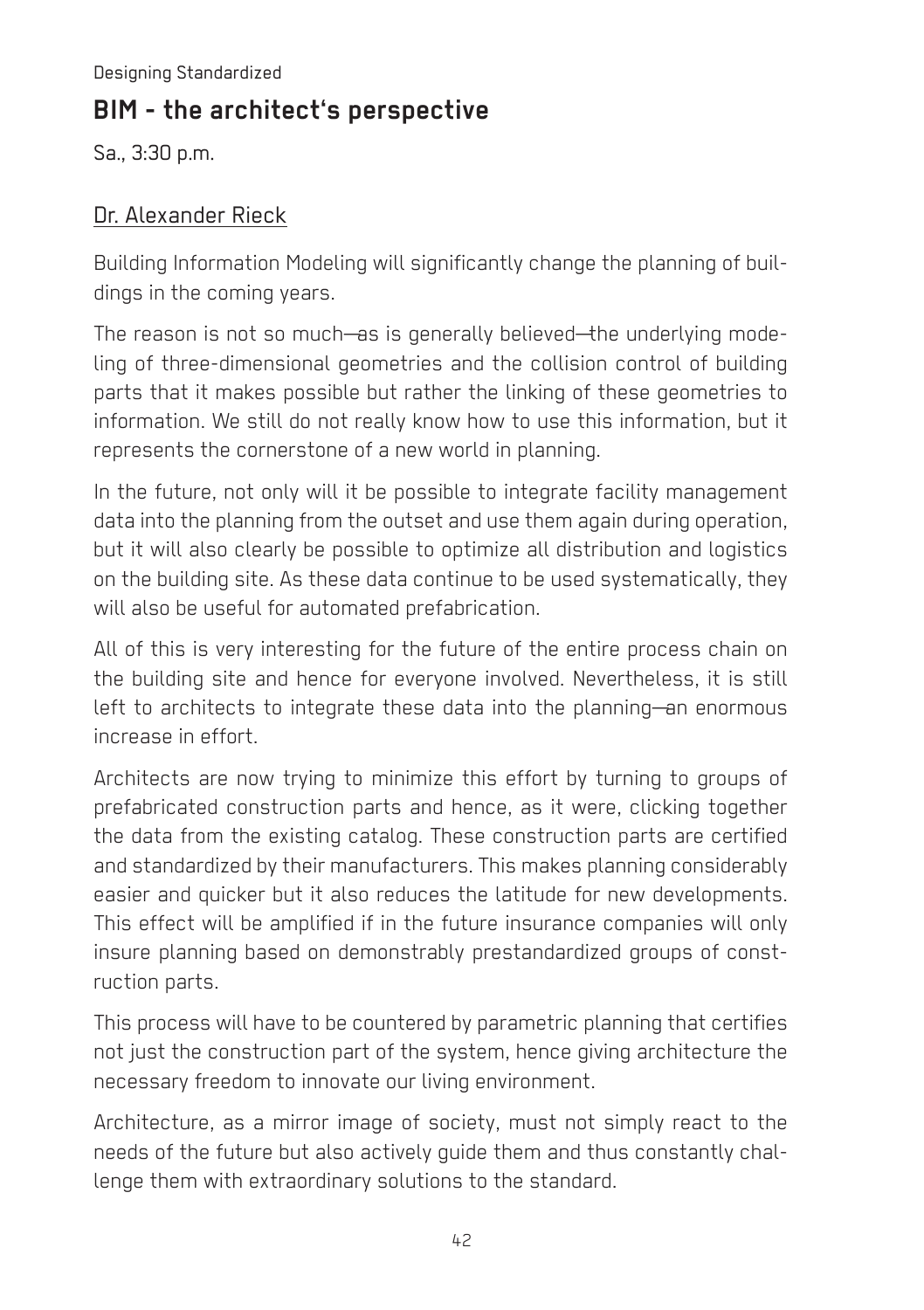Dr.–Ing. Alexander Rieck is a researcher at the Fraunhofer Institute for Labor Economics and Organization (IAO) in Stuttgart and partner and director of the international architecture office LAVA. After finishing his studies he worked, amogst other things, on the improvement of digital planning methods at the Virtual Reality Laboratory of the IAO. His current research focuses on digital planning and fabrication as well as the city of the future. He teaches at the University of Zurich and is, as an expert for BIM, a member of the consulting gremium of the architectural association Baden-Württemberg, the German Federal Chamber of Architects and the DIN standardization committee for BIM.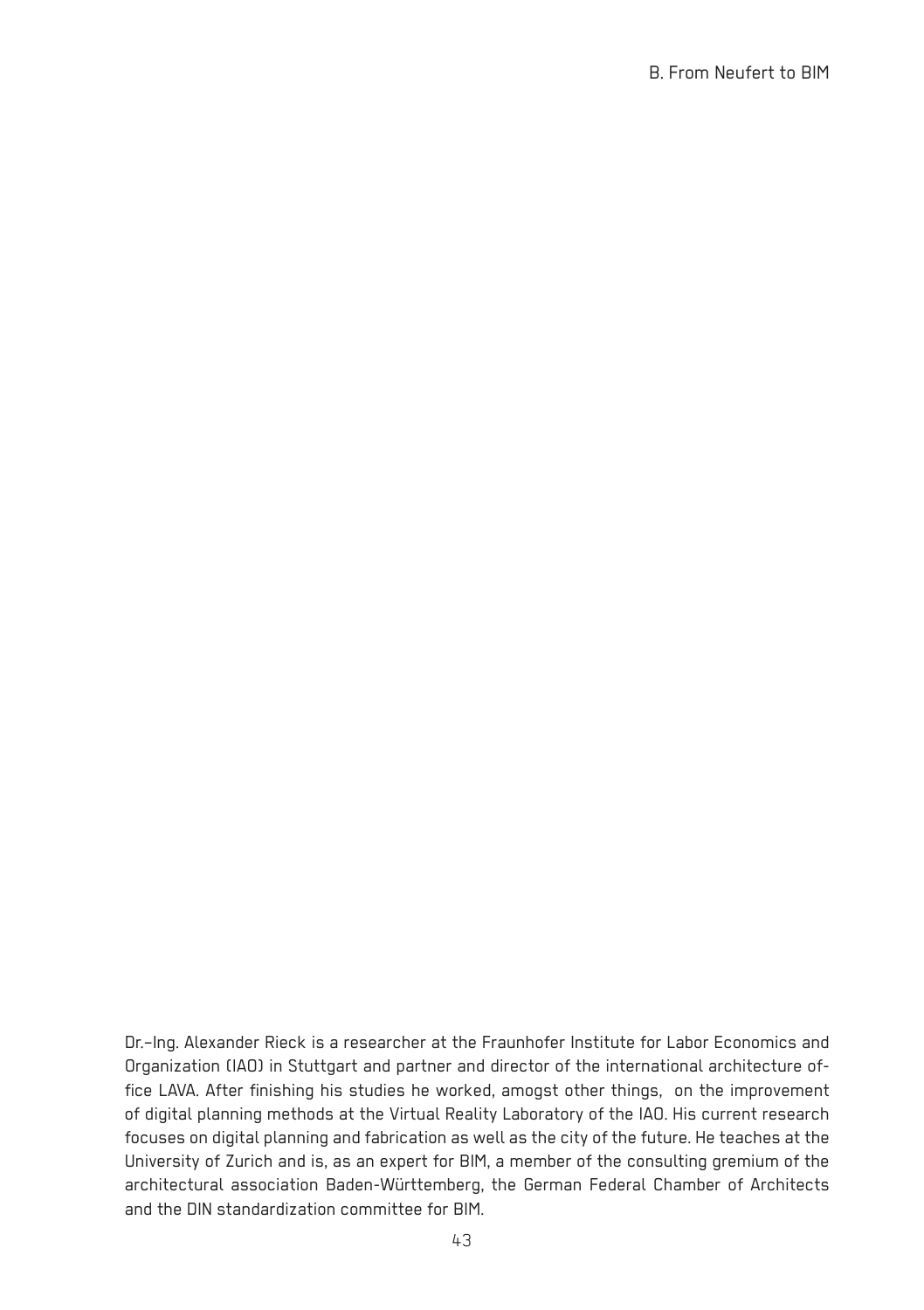Designing Standardized

## **Standardization by Scripting**

Sa., 4:00 p.m.

-

Prof. Thomas Auer

Thomas Auer is partner and managing director of Transsolar, an engineering firm with offices in Stuttgart, Munich, Paris and New York. He collaborated with world known architecture firms on numerous international design projects. He is a specialist in energy efficiency and environmental quality. Thomas has developed concepts for buildings and districts around the world noted for their innovative strategies. Thomas taught at various universities around the world. Since 2014 he is full Professor for Building Technology and Climate Responsive Design at the TU of Munich with a focus in bridging academia and environmental design. His research focuses on form and materiality and their influence on performance and environmental quality at different scales.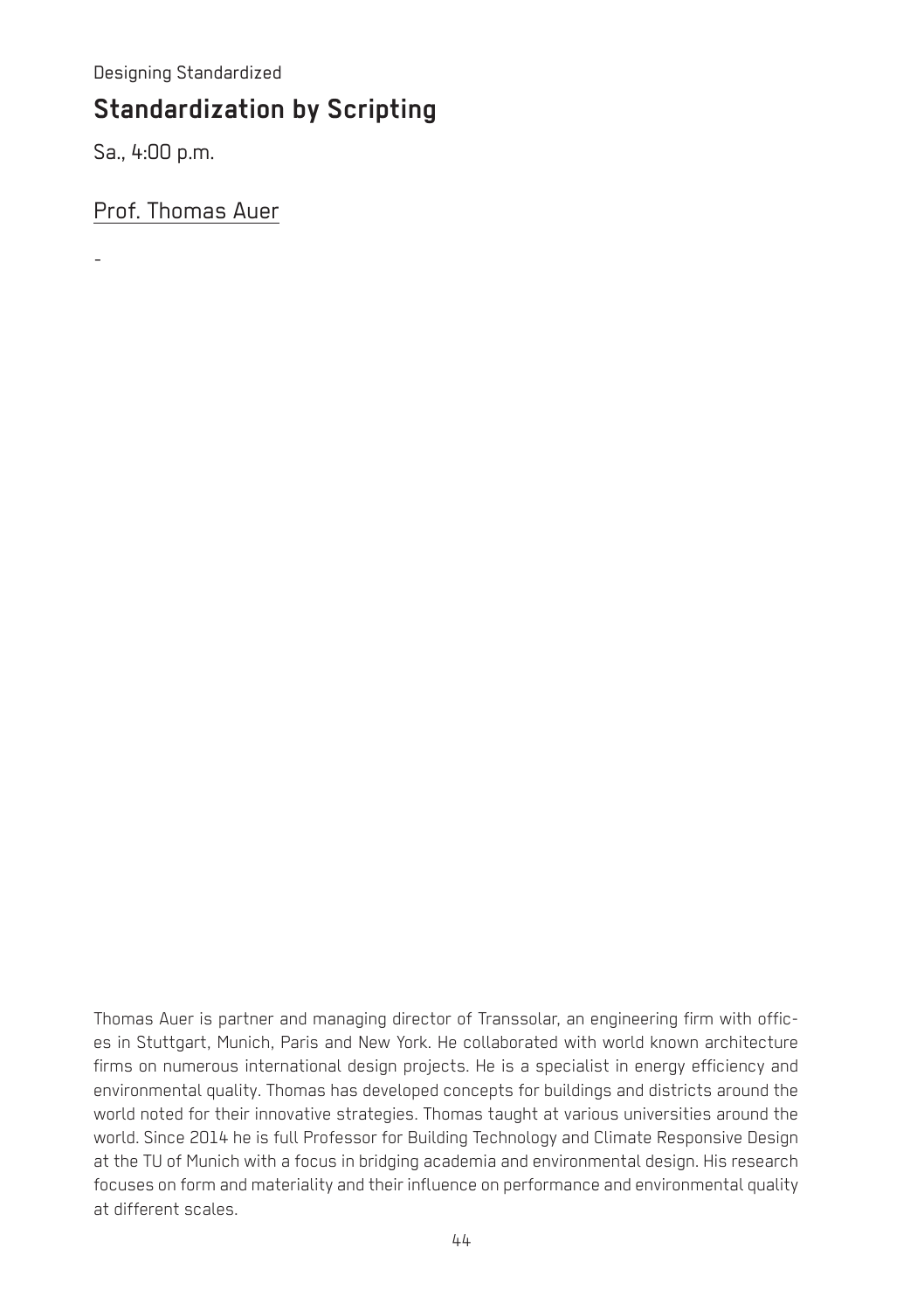# **BIM - the engineer's perspective**

Sa., 5:00 p.m.

#### Prof. Manfred Grohmann

The paradigm shift in the fields of architecture, planning, and building occurring today under the name Building Information Modelling (BIM) will influence our daily lives much more than the introduction of CAD did at the end of the last century. At that time, with more than forty years of work to look back on, we put down the Rapidograph and picked up the mouse. But nothing about our actual work changed: we put lines to paper, and nothing but lines.

These days, we are beginning to stop drawing lines altogether and instead arranging objects in space. The objects know themselves: they know whether they are a wall, a ceiling, or a railing. The scope of these object properties is open upward; in addition to measurements and materials, additional definitions of diverse properties are possible. In practice, however, we are still far from having consistent models that are advanced enough to produce bids or construction schedules at the push of a button. I even doubt whether that will be possible in the foreseeable future. The positive thing about the development thus far is that in the meanwhile everyone is talking about coordinated, transdisciplinary 3D planning and trying to practice it.

Already today, we can sit down in our car and tell it where it should take us. Hence it is reasonable to expect that in the near future we can tell our computer which objects it should use to create our designs. The question is where these objects will come from. Only those who do not begin by developing these objects themselves or by refining existing ones will be limited to working with what others have already conceived.

So the German fear that with BIM only standardized buildings will be produced is as little justified as the fear shared by many thirty years ago that with the introduction of CAD everyone would plan only standards.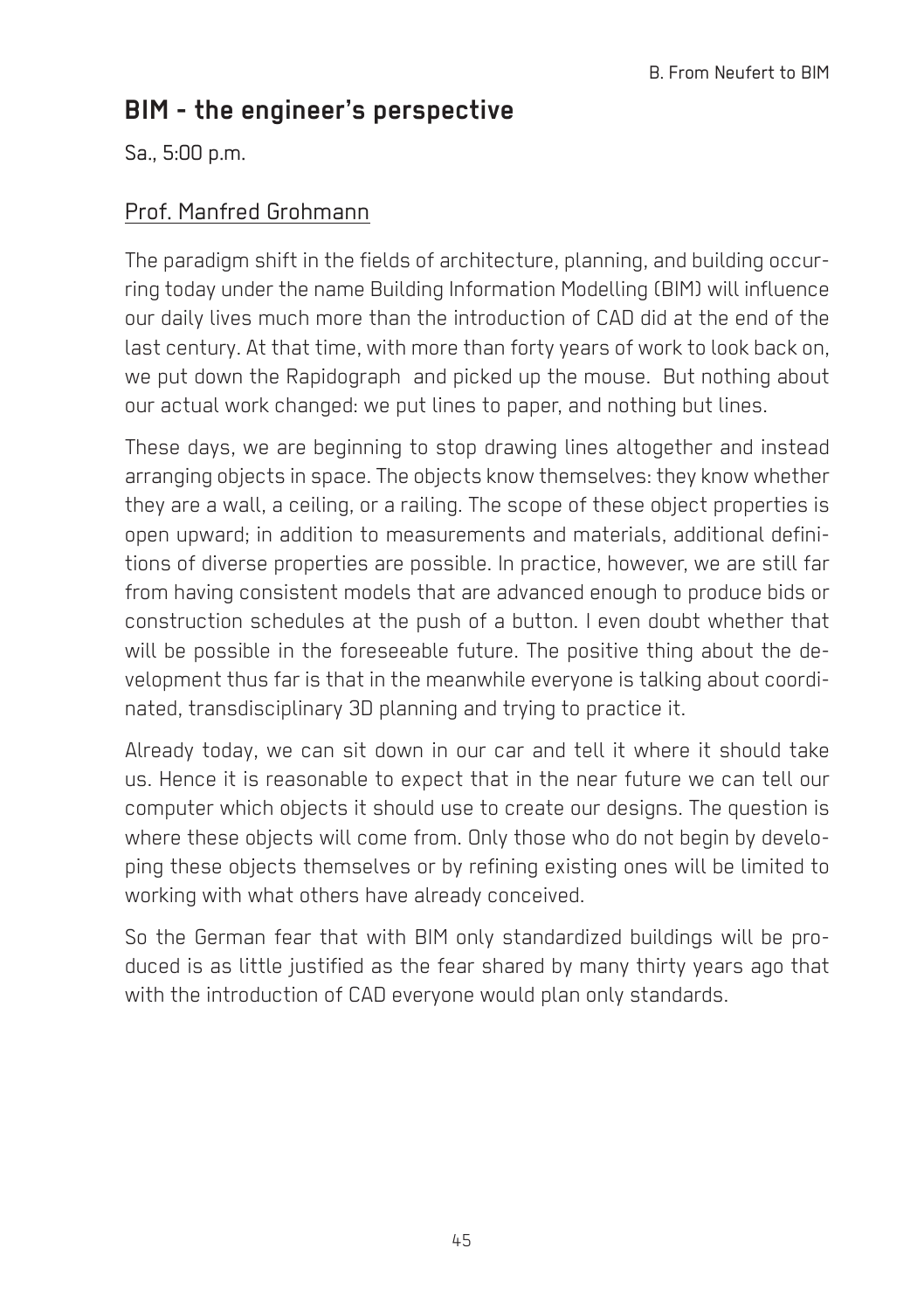Designing Standardized

Manfred Grohmann is co-founder of Bollinger + Grohmann Ingenieure. Since 1983, the office provides a complete range of structural design services for clients and projects worldwide. With their offices in seven countries they are involved in challenging projects all over the world. In response to the complexity of contemporary architecture Bollinger + Grohmann Ingenieure links the high level of interdisciplinary competences of architectural geometry, the development of specialized software, new material and fabrication technologies with expert knowledge as engineers. Manfred is also teaching as professor for structural design at the University Kassel, Germany. He is honorary professor at the University of Melbourne and the University of Nottingham.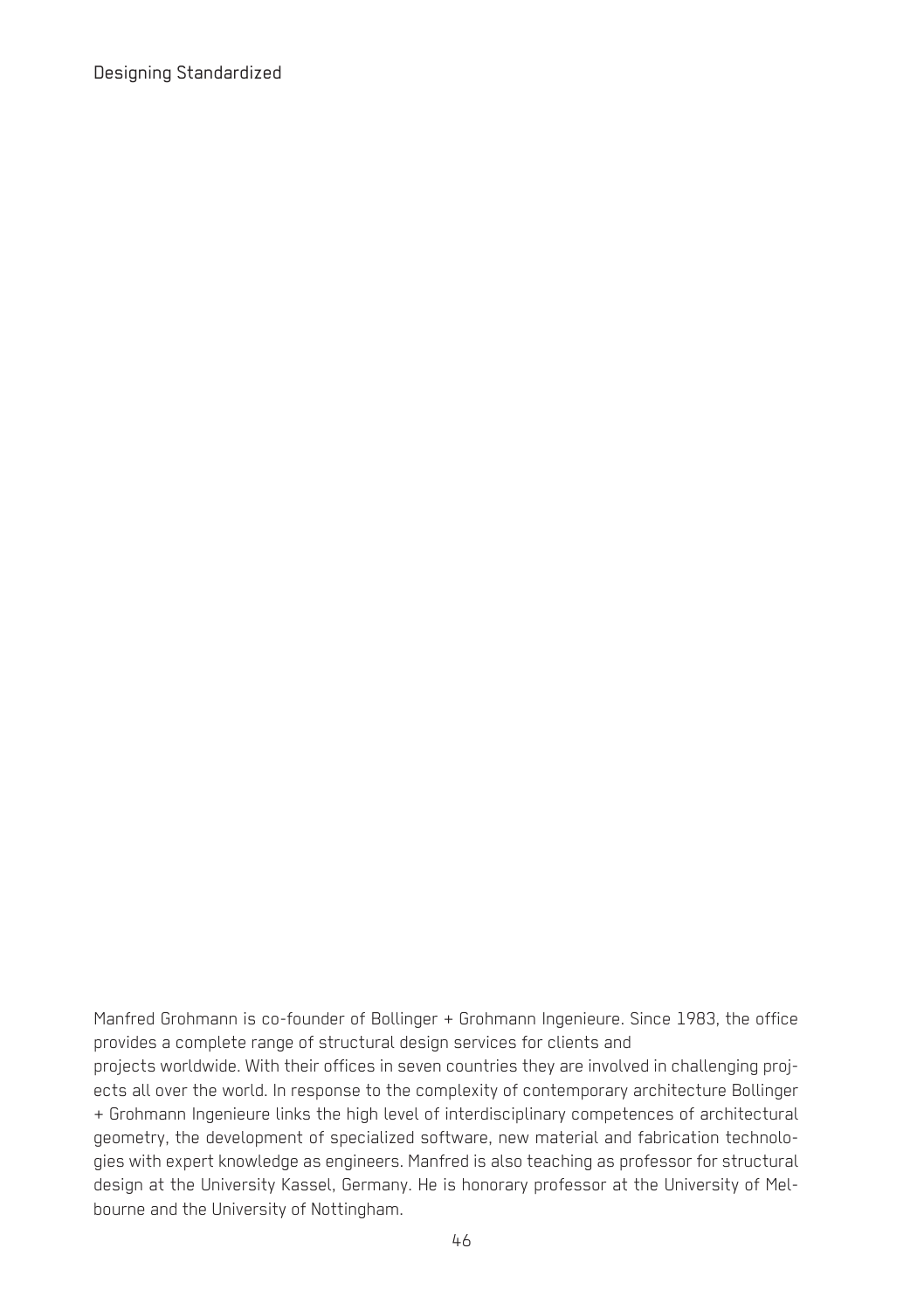**Abstracts 3rd Day Building Standardized**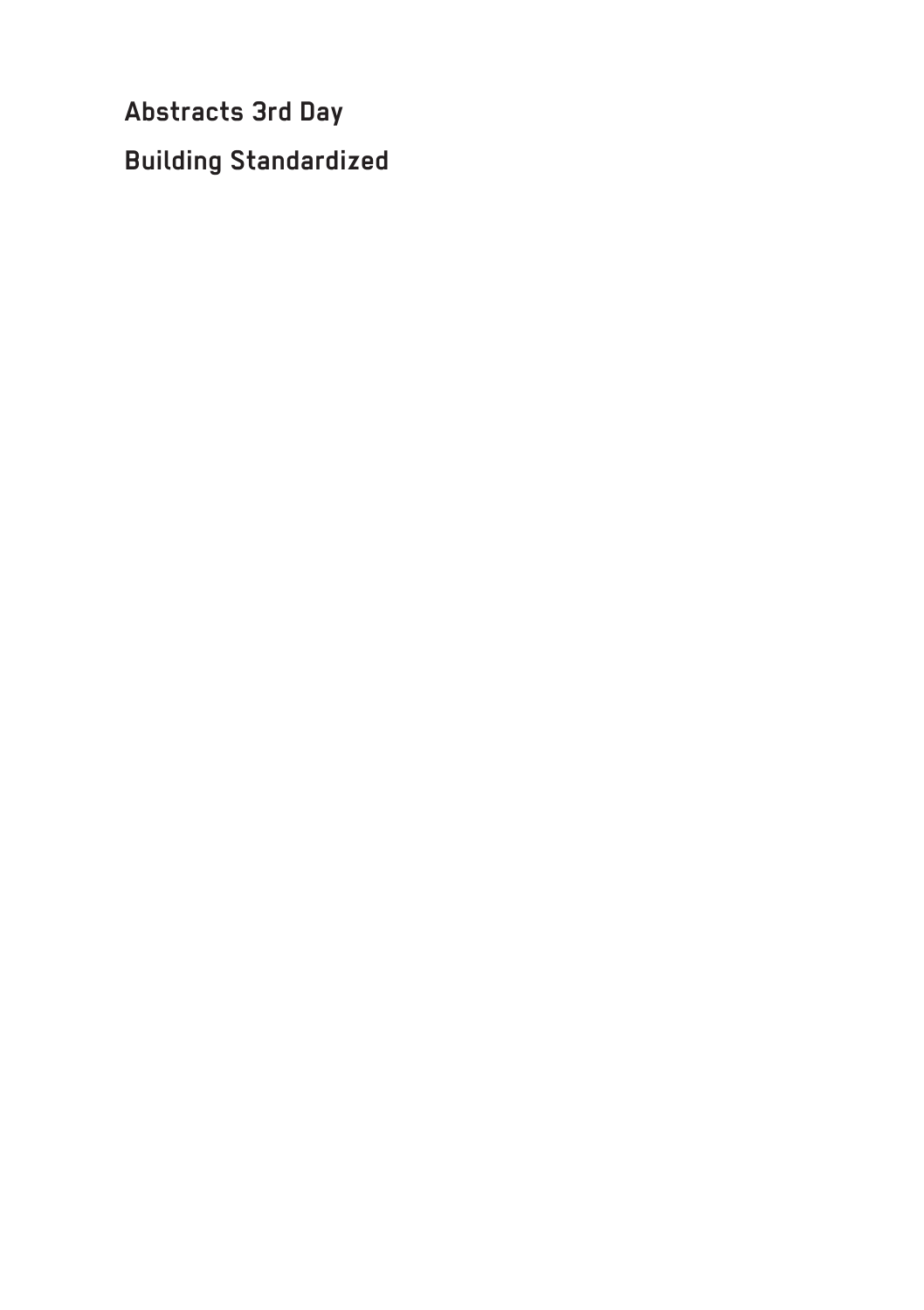# **Ernst-Neufert and the Octametric System**

So., 9:30 a.m.

#### Prof. Dr. Nader Vossoughian

The history of forced labor is inseparably tied to the history of the built environment. In modern times, the burden of executing L'Enfant's plans for Washington, D.C. fell disproportionately on the shoulders of African slaves, as Clarence Lusane has shown (2011). Similarly, the Soviet Union relied on forced labor for the construction of Ernst May's design for Magnitogorsk. The Nazis used concentration camp prisoners, prisoners of wars, and conscripted workers to execute the building of military bases, public infrastructure, factories, housing settlements, camps, government buildings, and civic monuments. Moreover, some of the very methods and techniques that they used to normalize the systematic and murderous exploitation of workers continue to shape the way architects think, design, and build today. The history of standardization in Germany bears out this influence, and one particular standard, DIN 4172, will be the focus of my inquiry.

I will show how the Nazis developed DIN 4172 - and the so-called "octametric" system of dimensional coordination - to globalize and normalize their forced labor practices; I will also consider how this effort proved instrumental to the subsequent history of what we sometimes call ..quality control." I will argue that this case study helps us understand the logic of what Keller Easterling has called "Extrastatecraft." It also deserves contemplating in the light of geopolitical and technological shifts that are underway, particularly when we consider the threats posed by automation, ultranationalism, and economic neoliberalism.

Nader Vossoughian is an architectural historian, theorist, and curator whose work focuses on the relationships among architecture, information, and urban landscapes. A former Fulbright Scholar, he studied philosophy, cultural studies, and German literature at Berkeley, Swarthmore, Albert-Ludwigs-Universität (Freiburg), and Humboldt University (Berlin) before receiving a master's degree in German studies, and both a Master and a Ph.D. in architecture from Columbia University. He has curated exhibitions at Stroom Den Haag, the MAK Center for Art and Architecture in Los Angeles, and the Museum of Applied Arts in Vienna. He is the recipient of grants and awards from the Graham Foundation, the German Academic Exchange Service (DAAD), the Jan van Eyck Academie in Maastricht, and the Canadian Centre for Architecture in Montreal.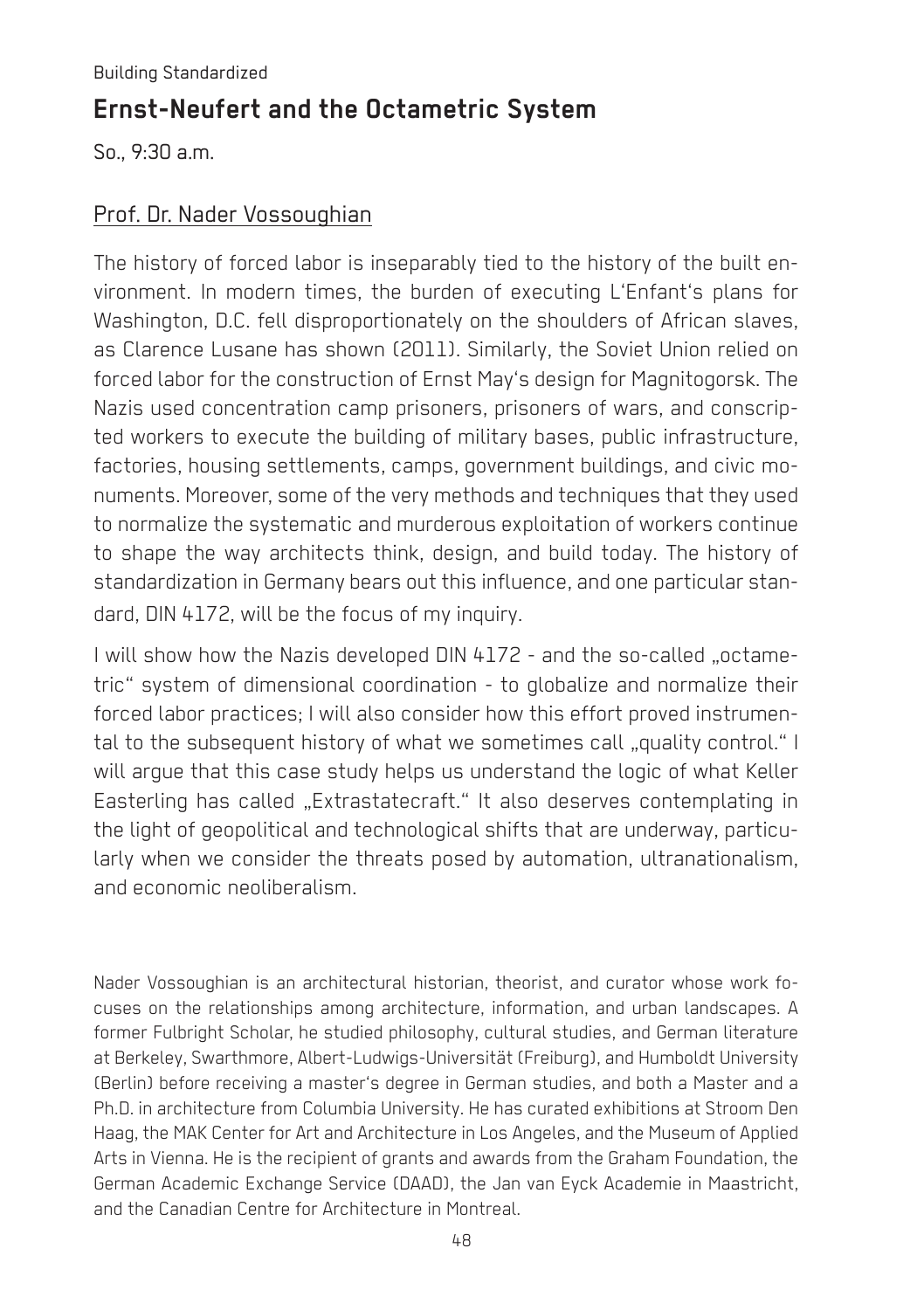# **Standardization in hospital design and construction**

So., 10:00 a.m.

#### Dipl.-Ing. Hieronimus Nickl

Modern hospital architecture is in large part based on standardization. This applies to both the planning process and the standardized building elements and building processes. The level of development of standardization can be attributed – amongst other things – to the historical development of the use of this particular building type, which led to the formation of a distinct building typology rather early. This typology has always differed from other building types, even though it has been subject to change through the decades itself.

The patient rooms in nursing care and the high-tech procedure rooms each have their own standards, the characteristics of which hardly vary in modern European buildings/hospitals and, as a basic module, determine the internal organization of hospitals.

How far can this standardization be driven and reduced to one "core", i.e. to a maximum reduced functional module of a hospital? With the concept of the ..Health Box", we have attempted to provide all functions for medical primary and secondary care out of one standardized module.

Hieronimus Nickl graduated from the degree course in architecture at Erfurt University of Applied Sciences in 2003. In 2008, he completed an MBA programme in International Hospital and Healthcare Management at the Frankfurt School of Finance and Management with a master's degree.Hieronimus joined Nickl & Partner Architekten in 2003 and has worked since 2005 as a project manager and team leader specialising in international projects. Since April 2015 he is general manager of Nickl & Partner Architectural Design Consulting Co.,Ltd in Beijing, China. In the same year Hieronimus became board member of Nickl & Partner Architekten AG.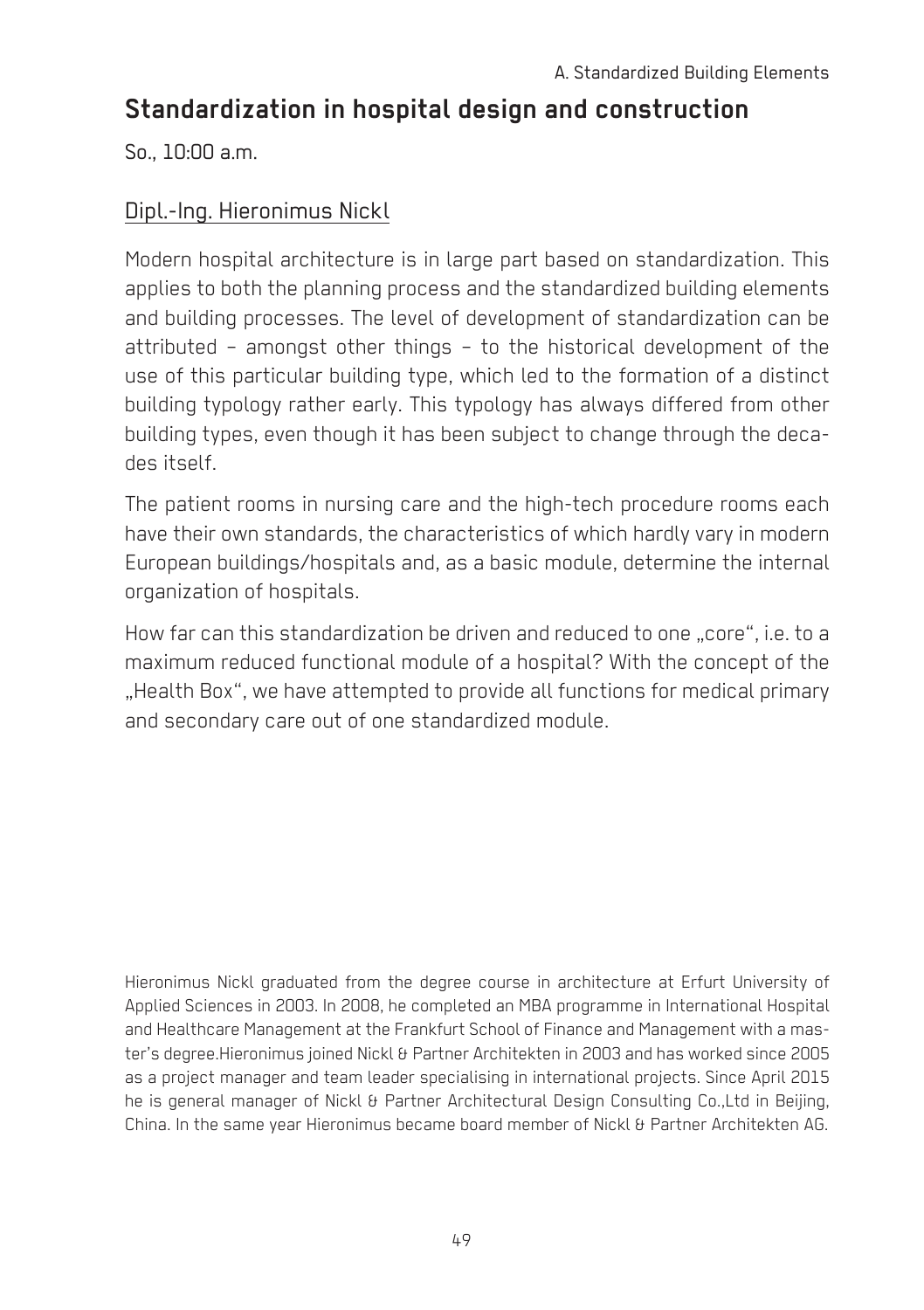# **The Normed Office**

So., 10:30 a.m.

#### Assistant Professor Hyun-Tae Jung, Ph.D.

Skidmore, Owings, and Merrill (SOM) designed prominent examples of modern glass and metal curtain wall buildings in the 1950s. Many of these became institutional icons while illustrating a new type of modern workplace. However, there is still little known about how SOM obtained the technical and theoretical expertise required for the new building technology and what the new space was meant to be. By reviewing SOM's activities beginning in 1939, this paper illustrates that the "Normed Office" of SOM in the 1950s resulted from its prior architectural experimentation spanning from the late 1930s to mid-1940s. The primary concern of this research was in exhibition and lighting, as well as the prefabrication of buildings.

Crucial to SOM's early development as a young architecture firm was its collaboration with the John B. Pierce Foundation from 1939 to 1944. The Foundation specialized in prefabrication, physiological and psychological research in the domestic environment, and ergonomics. SOM learned a significant amount from the Foundation's research.

Based on its experience with the Foundation, SOM proposed the idea of "Flexible Space" in 1942. The firm intended to offer a formula for spatial organization in which a building was conceived as a collection of disassembled parts and separable functions. "Flexible Space" prefigured the idea of mass customization, justifying and facilitating mass-production of a building through standardization.

Like a prefabricated house, SOM's curtain wall offices were designed to provide a mechanism for inherent spatial flexibility. They generated spectacles of the modern urban workplace. The Union Carbide Headquarters (1957-61) illustrates this technical ingenuity. The architects employed a module in the design of the entire building. The stainless steel curtain wall and the bright interior were a culmination of SOM's pursuit of prefabrication and flexibility. Modernization and industrialization of architecture through a scientific and systematic understanding of individual and family life resulted in the standardized office in the Union Carbide Building as well as other buildings.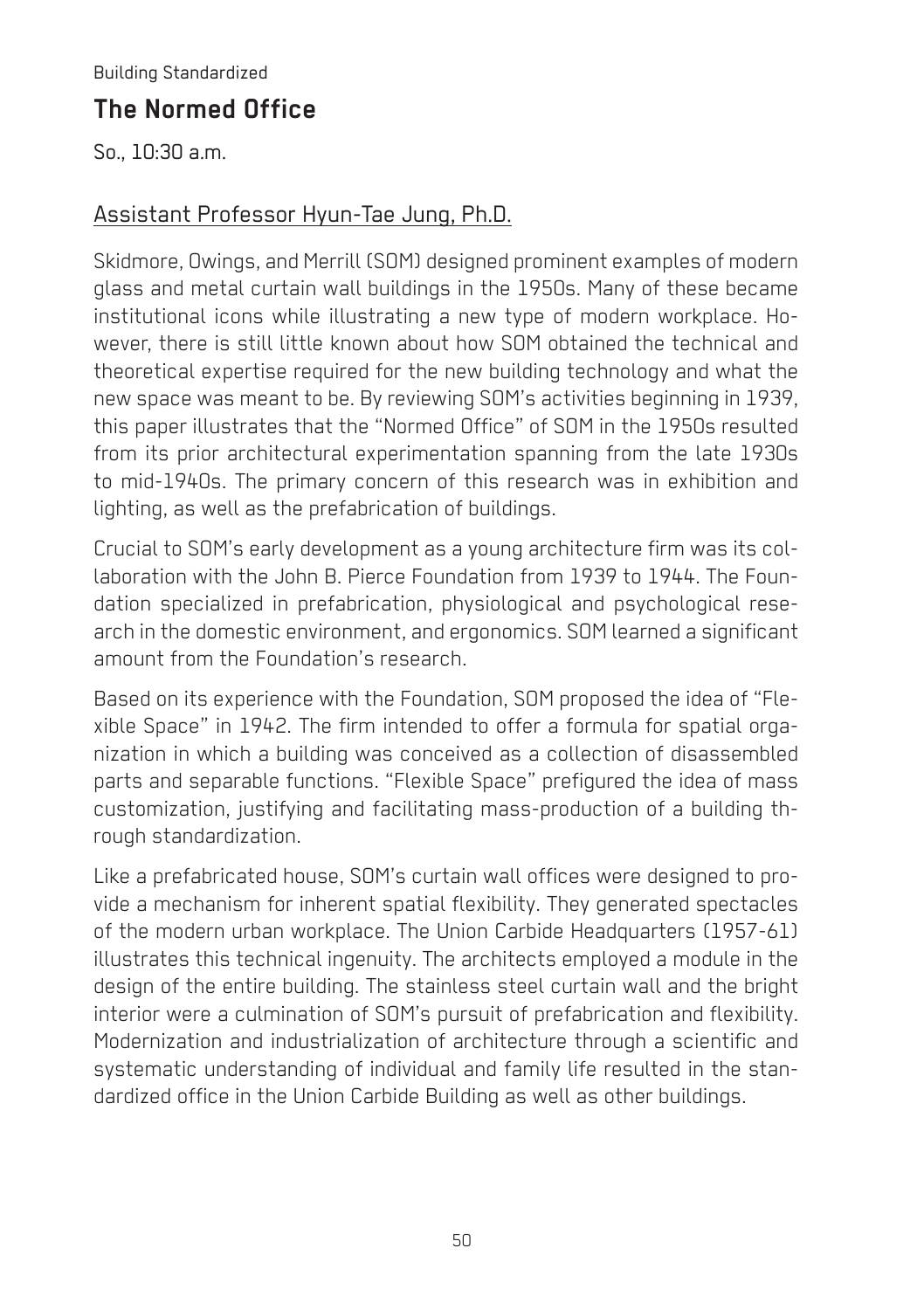Hyun-Tae Jung, PhD., studied at the University of Seoul and the Columbia University and has a Ph.D in Architecture from Columbia University. He wrote his dissertation about Organization and Abstraction: The Architecture of Skidmore, Owings & Merrill From 1936 To 1956. From 2006 to 2009 he was Assistant Professor at the University of Nebraska-Lincoln, College of Architecture. Since 2009 he is Assistant Professors of Architecture at Lehigh University.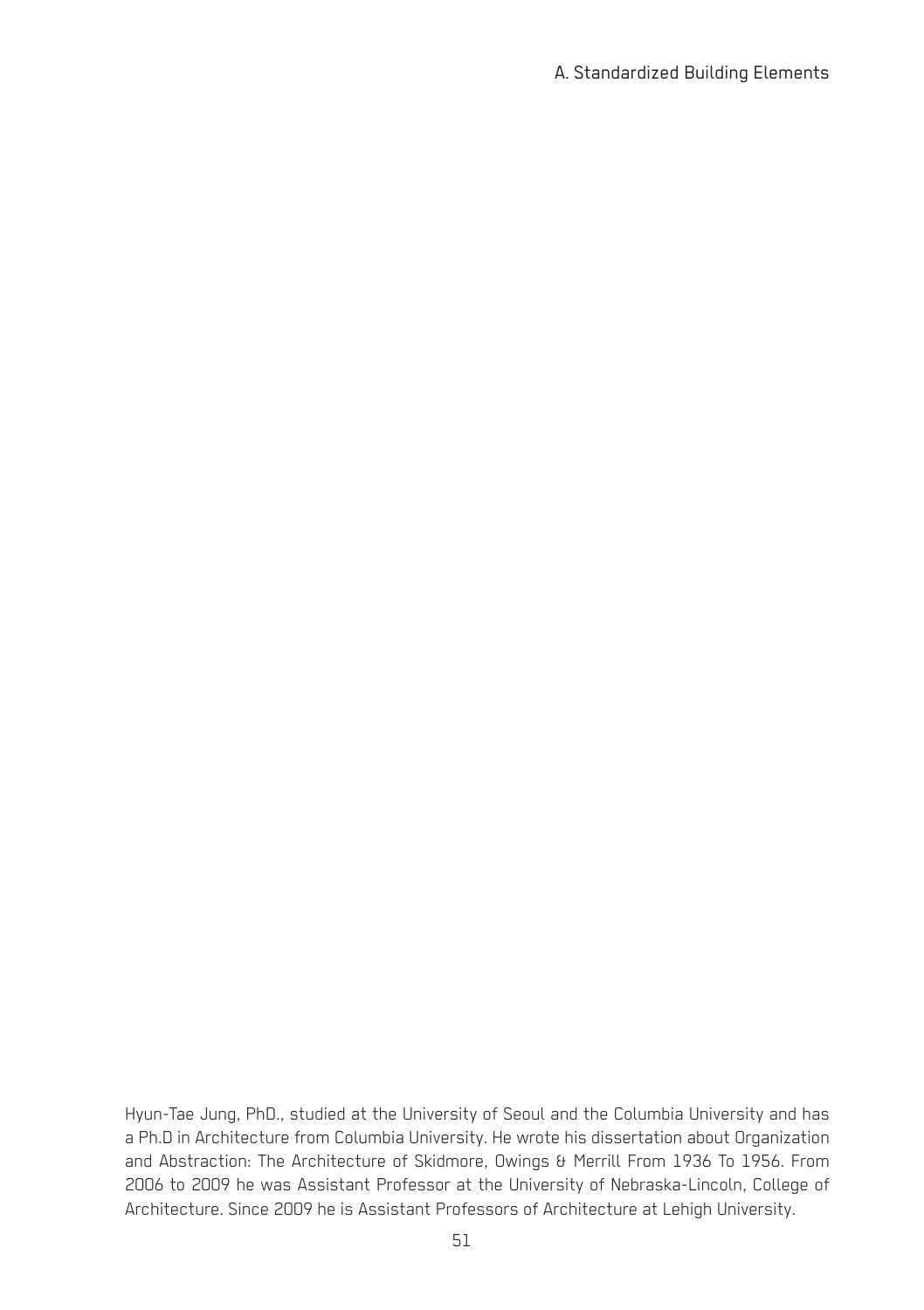Building Standardized

# **Fritz Haller and Total Planning**

So., 11:30 a.m.

#### Prof. Dr. Georg Vrachliotis

In the 1920s, thirty years before the "invention" of the standardized shipping container by a shipping company in the United States, Le Corbusier developed a new concept of architecture with the mobile spatial cell as basic unit: "A man his happy, carries on all the functions of domestic life, sleeps, washes himself, writes, reads, invites his friends, within 15 square meters. " Corbusier experienced the immediate model for this "cell at human scale" on an ocean liner. Historically, however, he also derived it from older architectonic cell forms: the monk's cell, the prison cell. These spatial cells are places of temporary closing off and concentration—that is to say, places that serve intensification more than increasing efficiency or quantity.

The stories of the origin of the container that constitute the history of technology in the narrower sense are more prosaic and pragmatic: traffic regulations; material requirements; international legal frameworks; physical conditions on streets, on rails, in harbors, and at sea; and systematic features of creating infrastructure. But there is yet another historic strand, an older genealogy, the history of the containers as the history of the crate: the bridal chest, the large trunk, mobile objects for storage of personal belongings. A history, moreover, of furniture that has split off from real estate, from houses, and become autonomous. Overstating it somewhat, it could be said that architecture becoming a container brings together the history of interior furnishings with that of housing construction. A house as container is at once fixed real estate (immobilier) and movable furniture (mobilier).

Corbusier's cells were inserted into the framework of the house just as, forty years later, containers would be inserted into the cellular framework of container ships: a type of ship that was completely redesigned around the requirements of the standardized steel vessels. There has never been any awareness that the modern logistics of transportation may have had a backstory in architecture. Conversely, the cell as modular, mass-produced spatial unit and the framework as its static holding element are still today haunted by the history of architectonic designs. As was already the case for Corbusier, this strand of radical design practice is focused less on increasing logistical efficiency by introducing standardized industrial technologies for building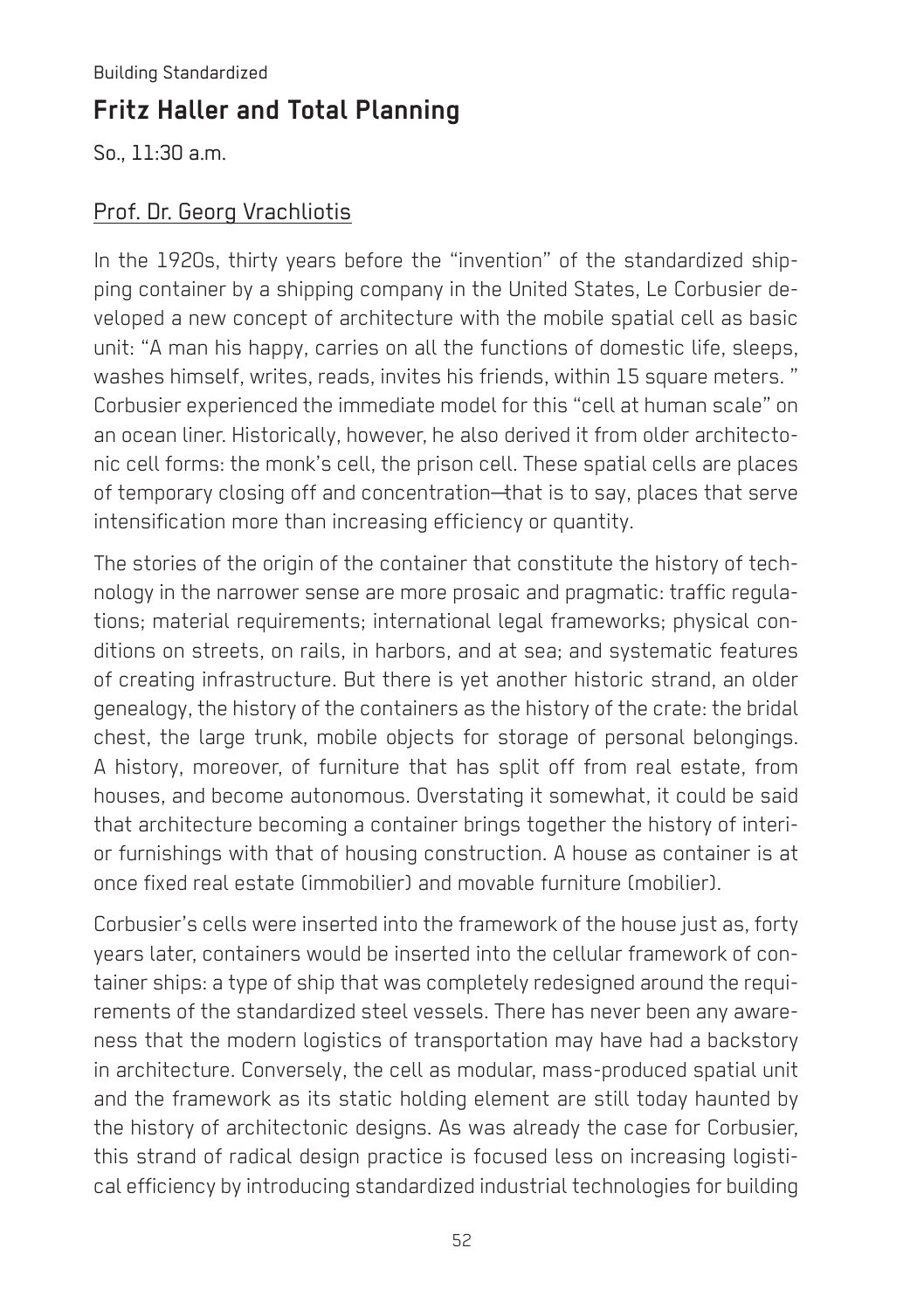and assembling volumes than on the promises of freedom and intensification associated with the mobilized cell. So what value do standardization, modularization, and automatization have in this history of modern architecture? By superimposing the history of the spatial cell and that of the shipping container, this lecture follows the ambiguities and contradictions of the principle of the standardized unit of space between an (economically based) ideology of rationalization and a (political ideology) of individual freedom.

Dr. Georg Vrachliotis is professor for architectural theory and head of the southwest German Archive for Architecture and Engineering (saai) at the Karlsruhe Institute of Technology (KIT). Before he taught and researched at the Institute for History and Theory of Architecture and the Institute for Technology in Architecture at ETH Zürich. where he also got his doctor´s degree in 2009. He has been visiting professor for architectural theory at TU Wien and deputy professor for architectural theory at KIT. His research and publication focuses on architectural theory and history of the 20th and 21st century, especially the post war period and the interface between the history of media, of technology and of cultural history. He curates the exhibition "Frei Otto. Denken in Modellen" (Frei Otto. Thinking in models), a joint project of saai and the Wüstenrot foundation in cooperation with the ZKM Karlsruhe.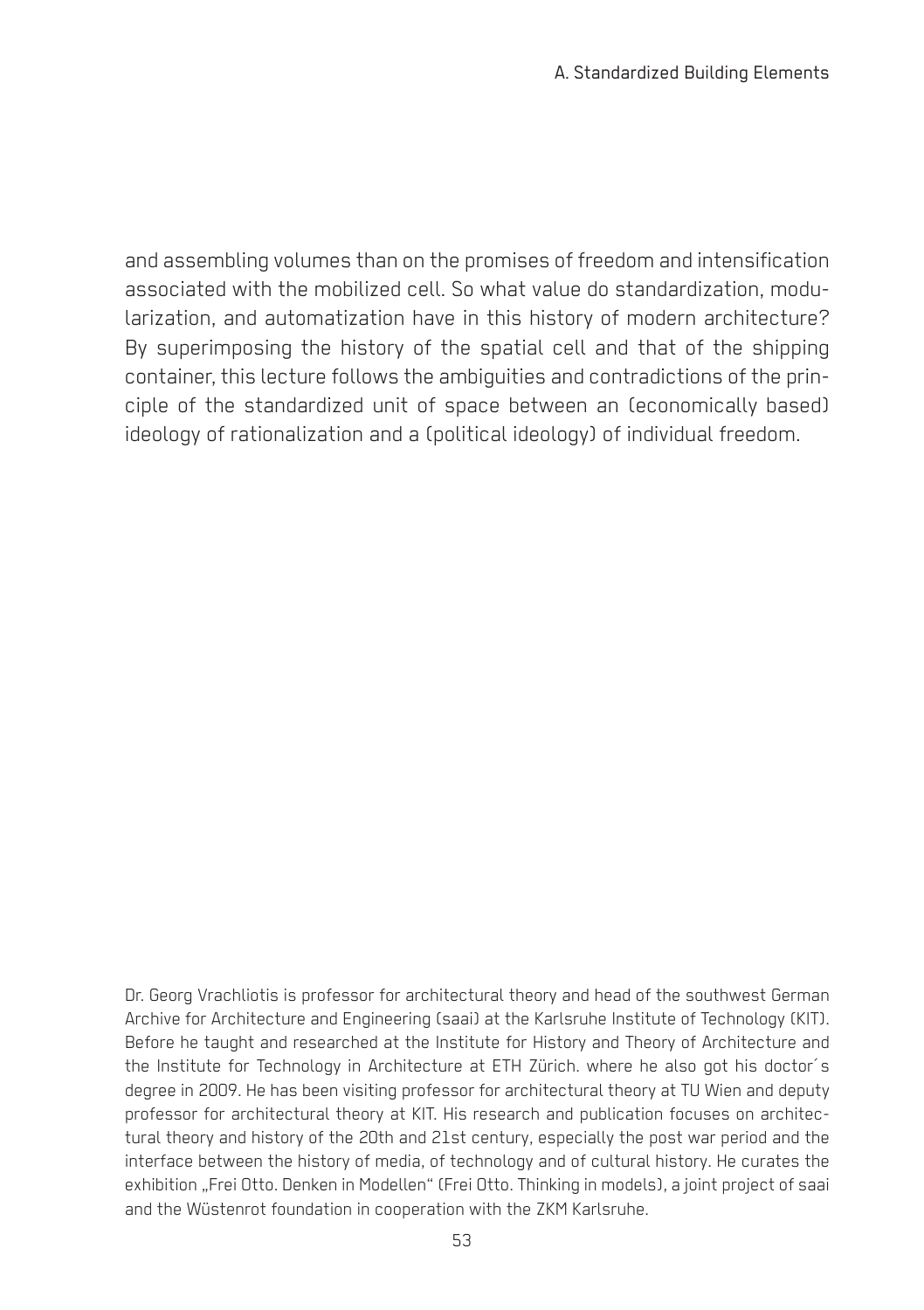Building Standardized

# **The Container Principle**

So., 2:00 p.m.

#### Dr. phil. Alexander Klose

In the 1920s, thirty years before the "invention" of the standardized shipping container by a shipping company in the United States, Le Corbusier developed a new concept of architecture with the mobile spatial cell as basic unit: "A man his happy, carries on all the functions of domestic life, sleeps, washes himself, writes, reads, invites his friends, within 15 square meters. " Corbusier experienced the immediate model for this "cell at human scale" on an ocean liner. Historically, however, he also derived it from older architectonic cell forms: the monk's cell, the prison cell. These spatial cells are places of temporary closing off and concentration—that is to say, places that serve intensification more than increasing efficiency or quantity.

The stories of the origin of the container that constitute the history of technology in the narrower sense are more prosaic and pragmatic: traffic regulations; material requirements; international legal frameworks; physical conditions on streets, on rails, in harbors, and at sea; and systematic features of creating infrastructure. But there is yet another historic strand, an older genealogy, the history of the containers as the history of the crate: the bridal chest, the large trunk, mobile objects for storage of personal belongings. A history, moreover, of furniture that has split off from real estate, from houses, and become autonomous. Overstating it somewhat, it could be said that architecture becoming a container brings together the history of interior furnishings with that of housing construction. A house as container is at once fixed real estate (immobilier) and movable furniture (mobilier).

Corbusier's cells were inserted into the framework of the house just as, forty years later, containers would be inserted into the cellular framework of container ships: a type of ship that was completely redesigned around the requirements of the standardized steel vessels. There has never been any awareness that the modern logistics of transportation may have had a backstory in architecture. Conversely, the cell as modular, mass-produced spatial unit and the framework as its static holding element are still today haunted by the history of architectonic designs. As was already the case for Corbusier, this strand of radical design practice is focused less on increasing logistical efficiency by introducing standardized industrial technologies for building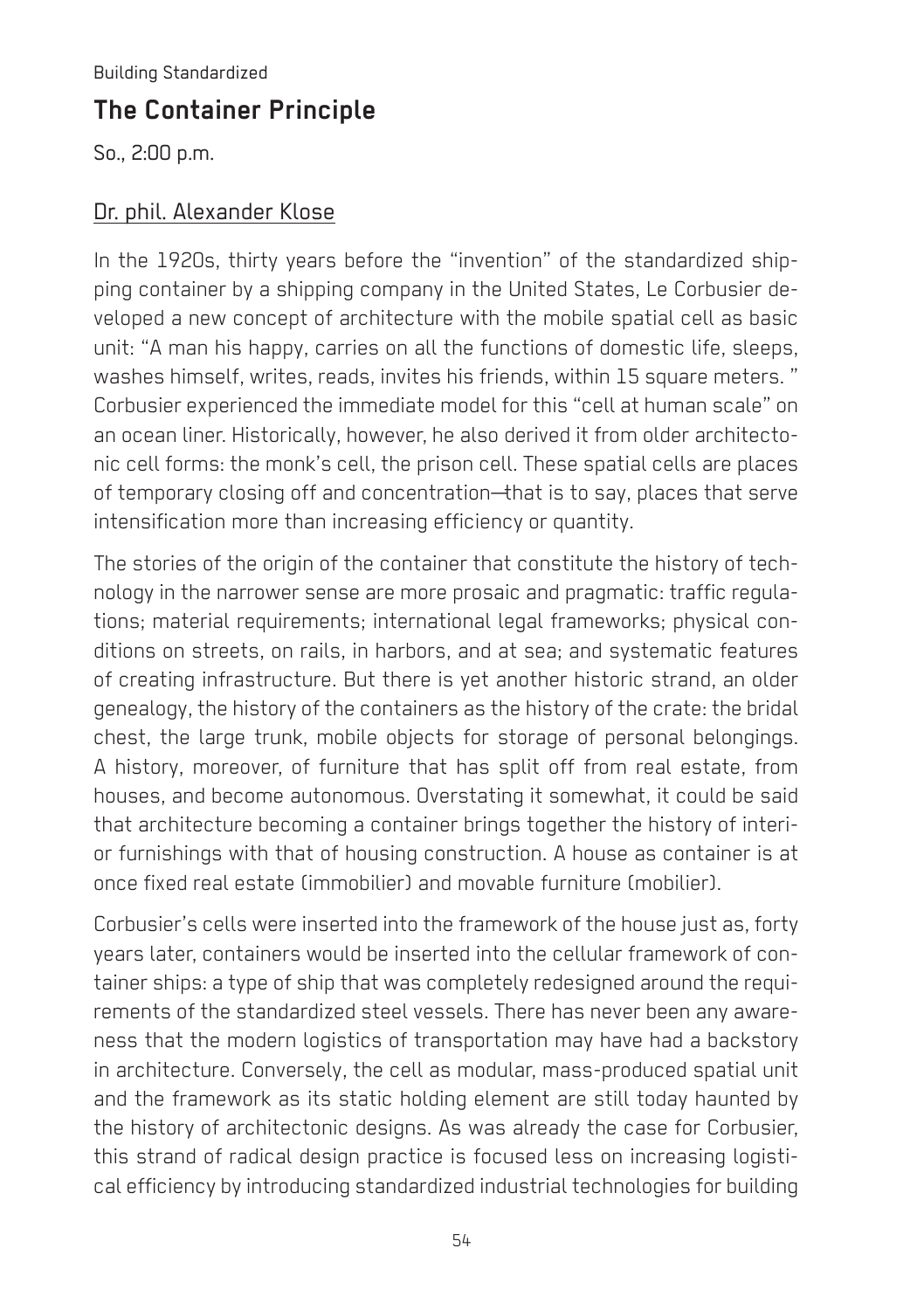and assembling volumes than on the promises of freedom and intensification associated with the mobilized cell. So what value do standardization, modularization, and automatization have in this history of modern architecture? By superimposing the history of the spatial cell and that of the shipping container, this lecture follows the ambiguities and contradictions of the principle of the standardized unit of space between an (economically based) ideology of rationalization and a (political ideology) of individual freedom.

Dr. phil. Alexander Klose conducted a research project about the history and theory of the container and the rise of logistics, first as an artistic project, than for doctoral degree purposes at the Bauhaus University Weimar. Meanwhile he had teaching assignments for Cultural Studies and Design Theory in Weimar, Dessau and Karlsruhe. Between 2010 and 2014 he worked as a research assistant in the department of project funding of the federal culture foundation (Kulturstiftung des Bundes). Today he works as freelancing publicist, concept developer and curator in Berlin. His current projects deal with reformation, revolution and media as well as the ambivalences of the oil age.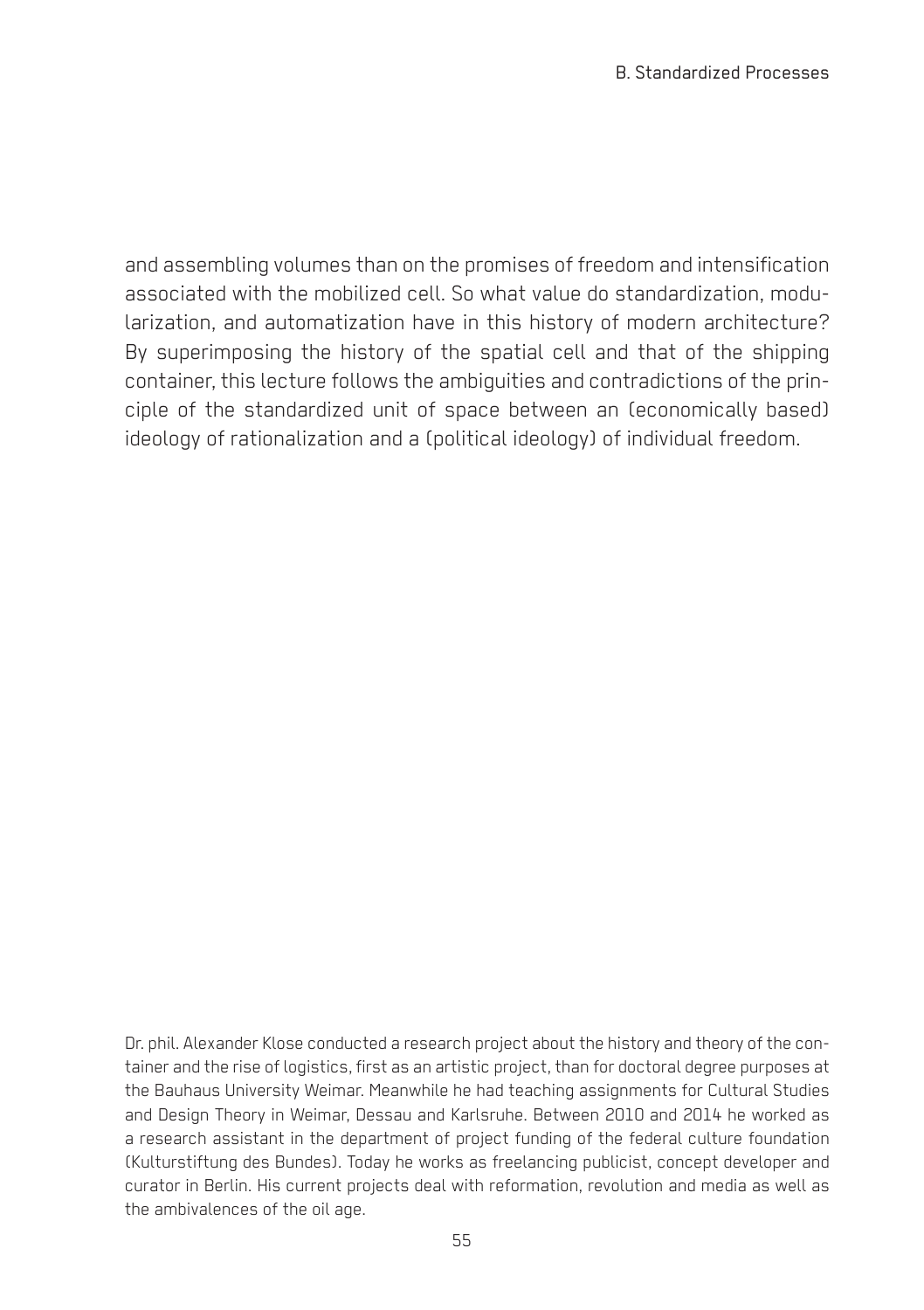# **Standards and regulations in the design of innovative facades**

So., 2:30 p.m.

#### Prof. Dr. Daniel Pfanner

The requirements for building shells have changed enormously in recent decades: from aesthetic cladding that protects against weather to one of the most complicated construction tasks. In addition to the classical functions of sealing and insulating, the modern facade has to satisfy very different, sometimes contradictory requirements, from admitting natural light and providing views and solar protection by way of air sealing, natural ventilation, and smoke removal all the way to protection from noise and security functions such as preventing break-ins as well as protecting from bullets and explosives. At the same time, there is no other building task with a greater diversity of materials and products available. These points lead to the current state of the rules of technology in modern facade construction having well over a thousand norms and guidelines. This naturally creates enormous challenges for those involved in planning, since, first, a wide-ranging knowledge of current state of standards is necessary and, second, the categorization and evaluation of the relevant requirements demands highly specific expert knowledge. The latter is especially indispensable to developing a competence to assess that will result in buildings that do not simply meet the standards but are also good and comfortable. Even after several decades, they should not be simply "habitable" but still fulfill the fundamental necessities of their users for physical and psychological comfort and at the same time be "modern" in terms of energy use and operability. This essay reveals potential traps and design strategies to the conflicting requirements of natural light, open views, and solar protection. In particular, it sheds light on the sources of design mistakes that can result from rigid, poorly coordinated, and ill-considered adherence to normative guidelines. The not inconsiderable influence of today's standards on the modern language of architecture is examined critically.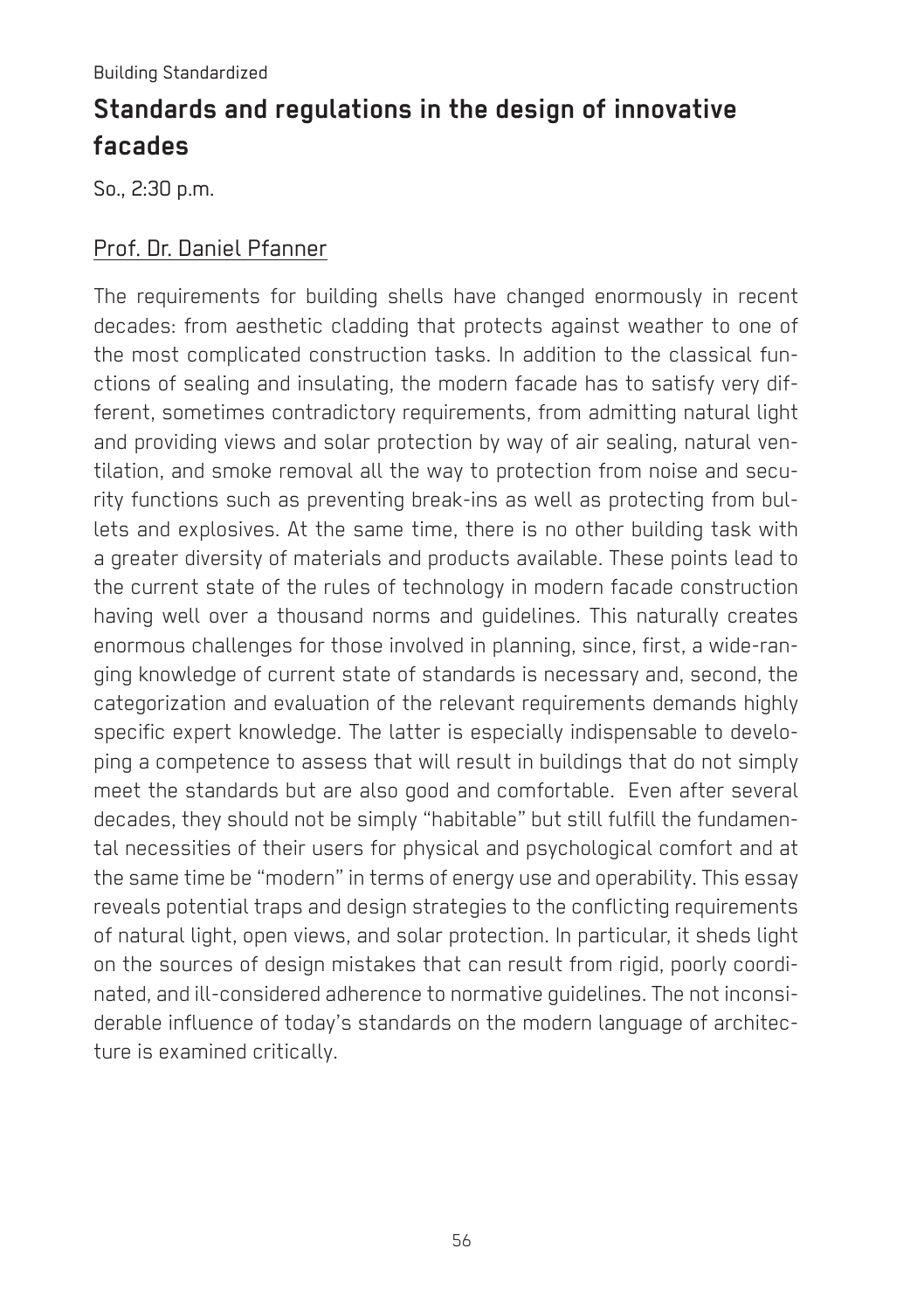Dr. Daniel Pfanner is professor for structural engineering at the Frankfurt University of Applied Sciences. There, he teaches mechanics and structural analysis for civil engineers and lectures on façade engineering in higher semesters. He is a partner at the office Bollinger + Grohmann in Frankfurt where he was head of façade planning until 2014. Prior to this he was part of the office as a project manager and managing director in Paris, where he co-founded the local office of Bollinger + Grohmann. He has experience in project management for various building types from sports facilities to museums, commercial buildings and high-rises. In addition to his expertise in the design of steel and glass constructions, he has many years of experience in conception and interdisciplinary planning of energy-efficient building envelopes.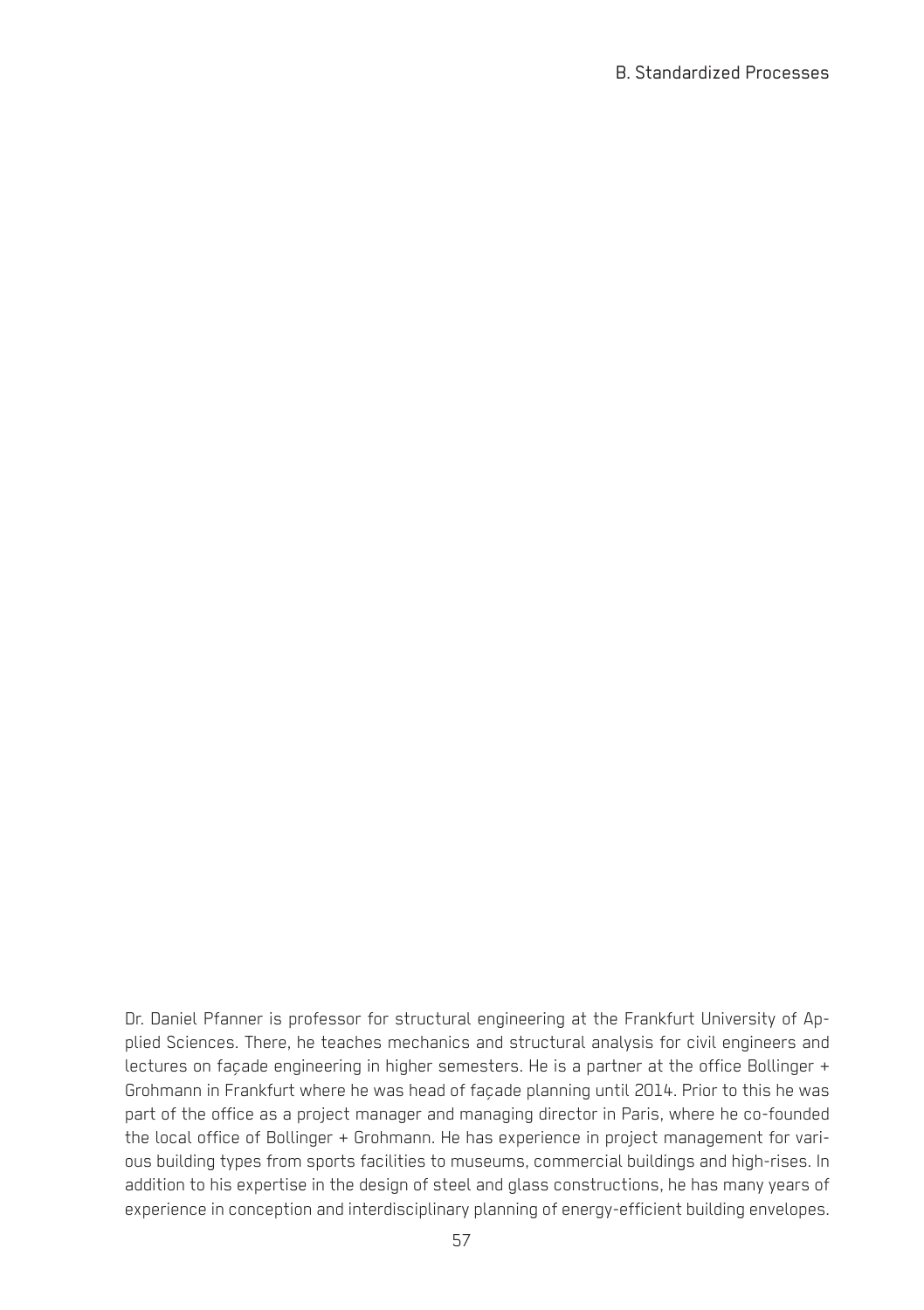# **Standardization on Site: skill and the construction process in mid-twentieth century Britain**

So., 3:00 p.m.

#### Dr. Christine Wall

At the end of the Second World War, constrained by materials and labour shortages, the British government promoted industrialisation of the building industry. This involved rationalising the processes required to produce buildings with the expectation that they would also be cheaper. For many architects this promised a shift from traditional materials and methods to a building process where, ideally, prefabricated, standardised, interchangeable components were assembled on site. However the profession, generally, had a non-existent relationship with labour and poor understanding of construction skill outside the traditional crafts. In 1946 Mark Hartland Thomas, together with a group of eminent British architects, investigated the wartime German building industry. After personally interviewing Ernst Neufert, and impressed with the extent of standardization implemented, he returned to campaign vigorously for a similar approach in Britain. In 1953 he set up the Modular Society to promote the use of a standardised module as the key to industrialised building.

At the opposite end of the political spectrum were those architects with a moral commitment to the social enterprise of re-building a better Britain. Also enthusiastic supporters of standardisation they regarded it not as a means for dispensing with skilled labour but as an opportunity for new technical processes to improve site conditions and increase collaboration between architects and builders. This paper examines these two positions using the examples of temporary structures erected and analysed by the Modular Society to assert the universal principles of standardised, modular design. This is compared to accounts by architects who worked on the standardised CLASP system of school building and represented a different approach to building labour in their attempts to eradicate site hierarchies and recognise the different skills necessary for building using non-traditional methods.

This paper uses archive sources together with oral history testimony to reveal how the actual skills used, disjunction with existing training system, changes in the form of employment and the increasing distance of architects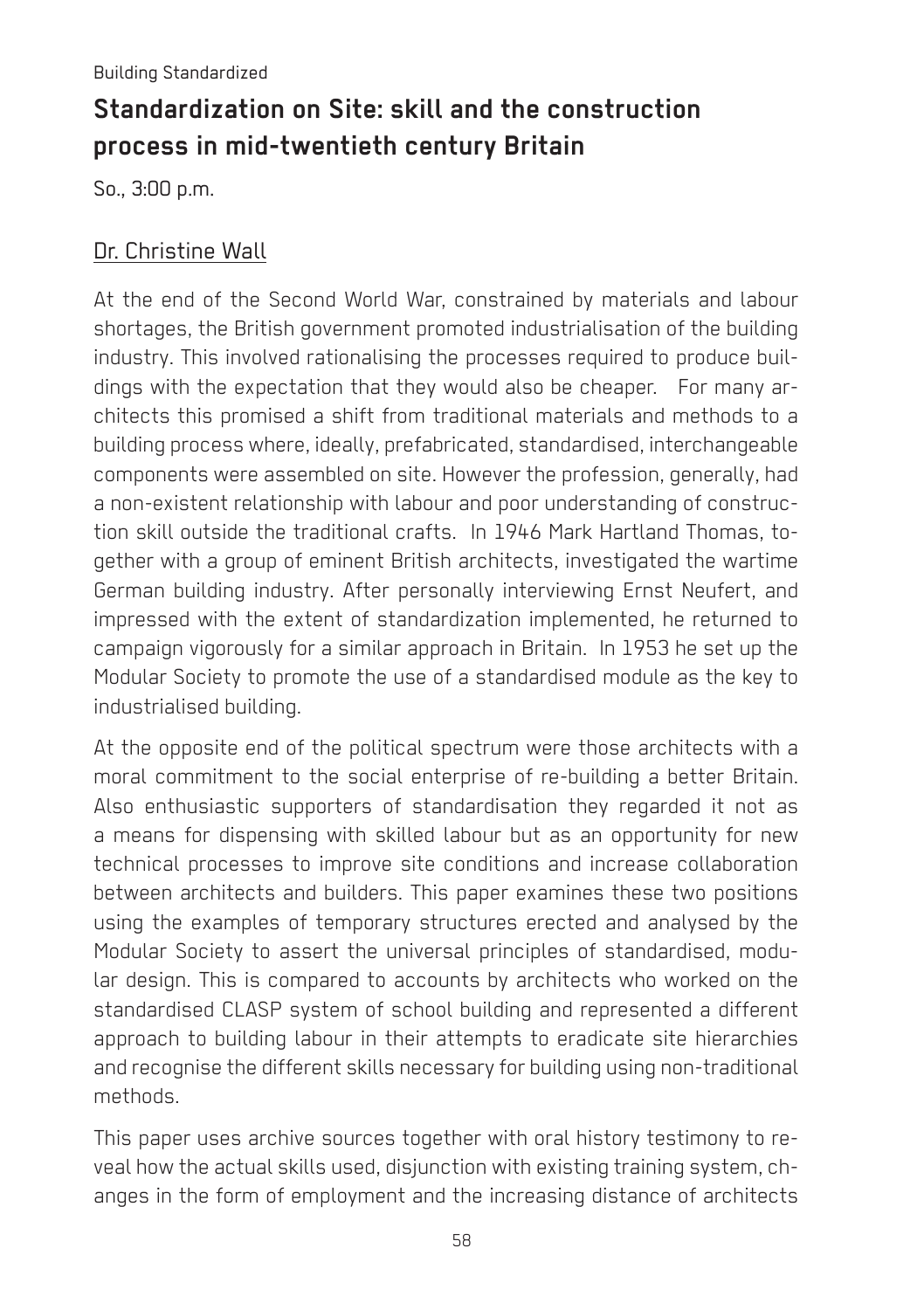from the production process undermined the rhetoric of standardization. The conviction that building can be split into a series of simple, separate tasks, undertaken by a semi-skilled workforce underpinned the approach of the Modular Society. This has become the hegemonic understanding of the British construction process despite historical evidence that suggests otherwise. The potential for a highly skilled workforce, working with technologically advanced products, remains dependent on wider social reforms.

Dr. Christine Wall is Reader in the School of Architecture, University of Westminster. She recently led the Leverhulme Trust funded project Constructing Post-War Britain: building workers' stories 1950-70 and has published widely on the history of the built environment including, An Architecture of Parts: architects, building workers and industrialisation in Britain, (2013); Constructing Brutalism: in situ knowledge and skill in post-war Britain, (2017) in Producing Non-Simultaneity: construction sites as places of progressiveness and continuity eds., Heine, E-C, and Rauhut, C.; Sisterhood and squatting in the 1970s: feminism, housing and urban change in Hackney, (2017) History Workshop Journal, Spring (82) 1, OUP. She is co-editor of the Construction History Journal and the Oral History Journal.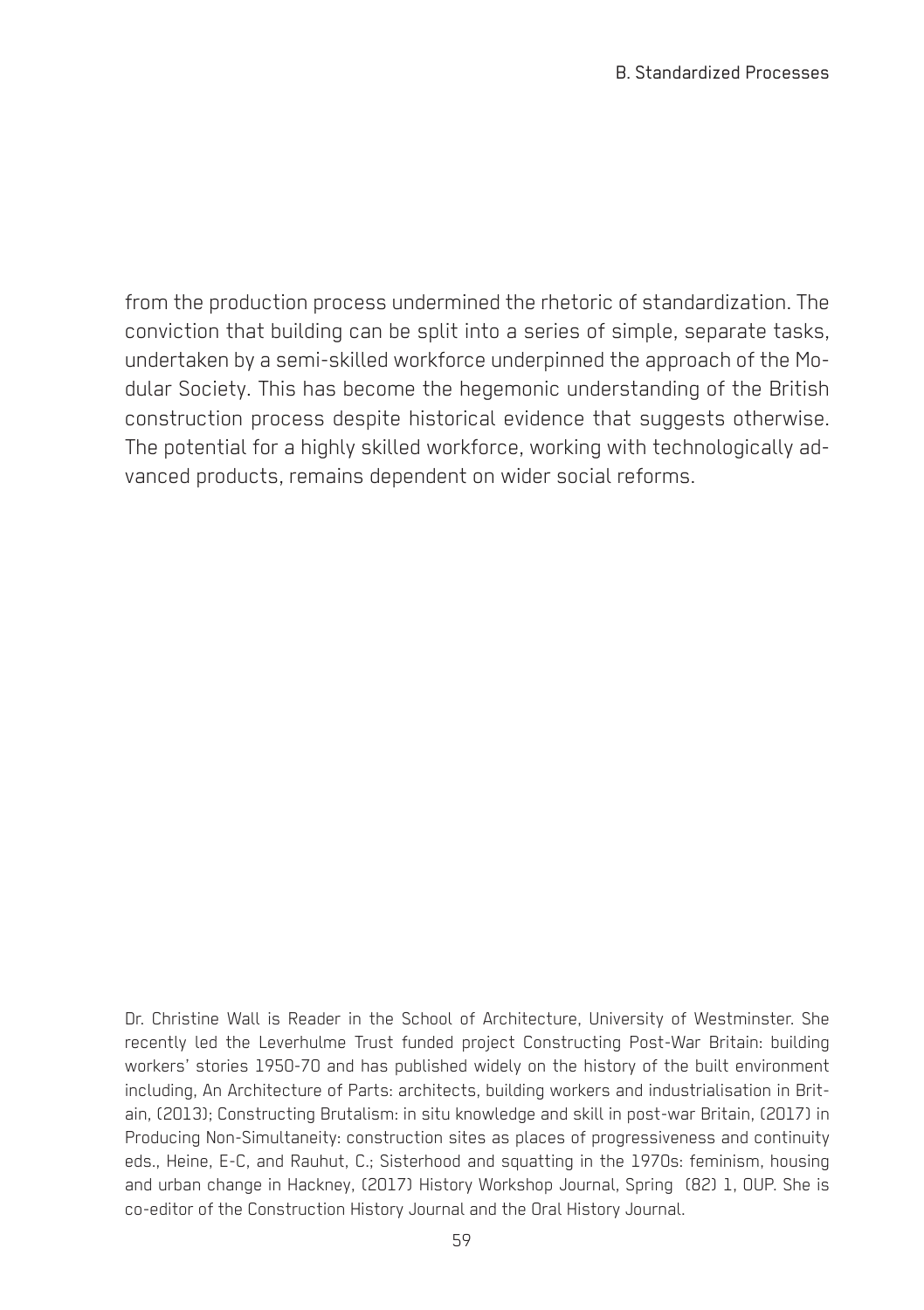#### **People in High Places** (Formerly: Failed Standard: The Case of Grenfell)

So., 4:00 p.m.

#### Samuel Webb, RIBA (Royal Institute of British Architects)

If you ask too many questions, in any hierarchy, why do you end up like Gallileo?

"He raises his telescope to the stars and delivers himself to the rack" Bertold Brecht.

When everything that can go wrong, does, why do we end up with Grenfell Tower?

How did we get here? Politicians never ask that question. They cover their tracks, look for scapegoats and appoint those bellow them to cover up. Politicians who know they have something to hide are part of the problem. The lower orders act like human shields to the politicians. Truth gets buried.

In 2009, I stood in front of Lakanal House where 6 people died the day before. I was asked how it happened, "This building doesn't comply with the Buildings Regulations. If it does there is something wrong with them." So, it proved, on both counts.

Few learned from Lakanal, though many, including the Parliamentary All-Party Fire & Rescue Group which wrote many letters to the DCLG Minister, were ignored. The politicians turned to their advisors. Like Pavlov's dogs, they nodded.

In 1979 Thatcher was elected PM. She adopted Reaganomics, based on Hayek's and the Neo-Cons' ideas. Everything was deregulated, including building control. In 1983, she announced she was abolishing the GLC by 1986. As it went, the London Building Acts dating back to the Great Fire, were repealed. The Inner London District Surveyor system ended.

Local authorities, responsible for building control, tend not to inspect their own buildings. They set their own terms. This has led to many disasters, Ronan Point 1968, Edouard-Pailleron School fire Paris 1973, Summerland fire IOM 1973, Fairfield OPH fire 1974, Bradford City Football Ground fire 1985, Kings Cross fire 1987, Hillsborough 1989, Lakanal House fire 2009, Shirley Towers fire 2010 and Grenfell Tower fire 2017.

Grenfell is shorthand for everything that could go wrong.

Hemmingway said the mark of a good reporter was an inbuilt human crap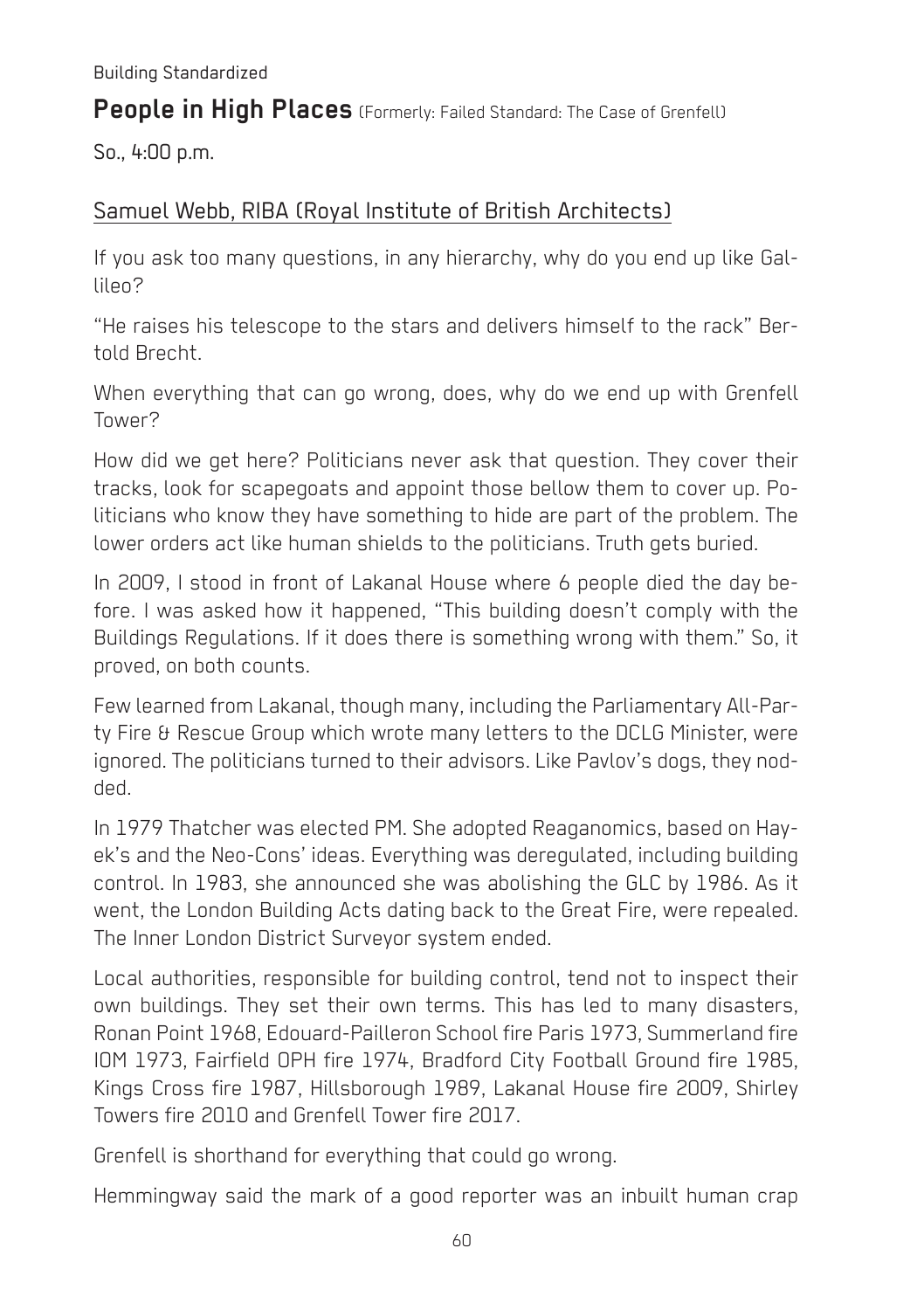detector.

So why did no one ask, "What if?"

Sam Webb is a member of the Royal Institute of British Architects. In 1968, he produced joint evidence for the Ronan Point Inquiry and published articles in Private Eye, AD and the Journal of the Institute of Structural Engineers. He worked with Joan Littlewood & the Theatre Workshop on a production called, "The Projector "and published an article in Private Eye in 1970, with Paul Foot, that led to exposure of the Poulson Affair, UK´s biggest corruption scandal. His research led to the demolition of Ronan Point in 1986. From 1971 to 1973 he was a member of the AA Council and became a nationally elected member of RIBA Council. In 2009, he was an Expert Witness in the Lakanal Fire Inquest and in 2013 he became an advisor to the All-Party Parliamentary Fire & Rescue Group. He is a founder member of the President of the RIBA's Expert Advisory Group, investigating the Grenfell Tower Fire.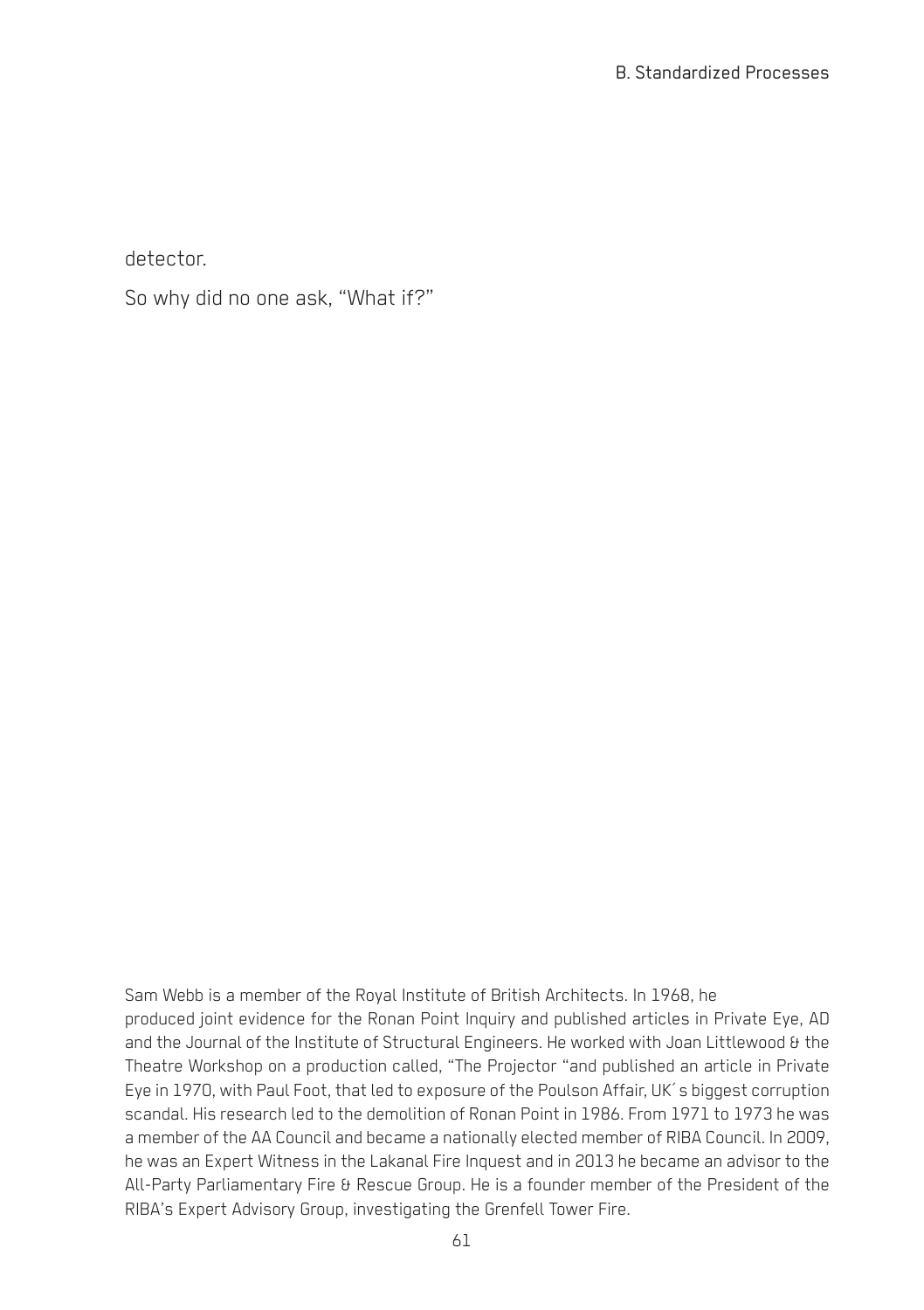# **Standardized thinking?**

So., 6:00 p.m.

#### Introductory notes: Prof. em. Georg Augustin

The presentation will be followed by a discussion with Ministerialdirektorin Monika Thomas (Bun-desministerium für Umwelt, Naturschutz, Bau und Reaktorsicherheit), Prof. Manfred Grohmann, and Prof. Dr. Antoine Picon. Moderators: Kilian Enders, Philipp Oswalt

Georg Augustin was born in 1951 in Schaffhausen, Saarland (Germany). Between 1972 and 1979 he studied architecture at TU Karlsruhe and TU Berlin. After his graduation he worked for various architectural offices in Berlin until 1986. He began his teaching at TU Berlin in 1986, where he was visiting professor in 1997 and 1998 in the Department of Design, Structural Design and Building Praxis. Co-Founder of the architectural office Augustin und Frank in Berlin together with Prof. Dr. Ute Frank in 1986. He was professor and chair of the Department for Architectural Design at the University of Kassel between 2003 and 2016.